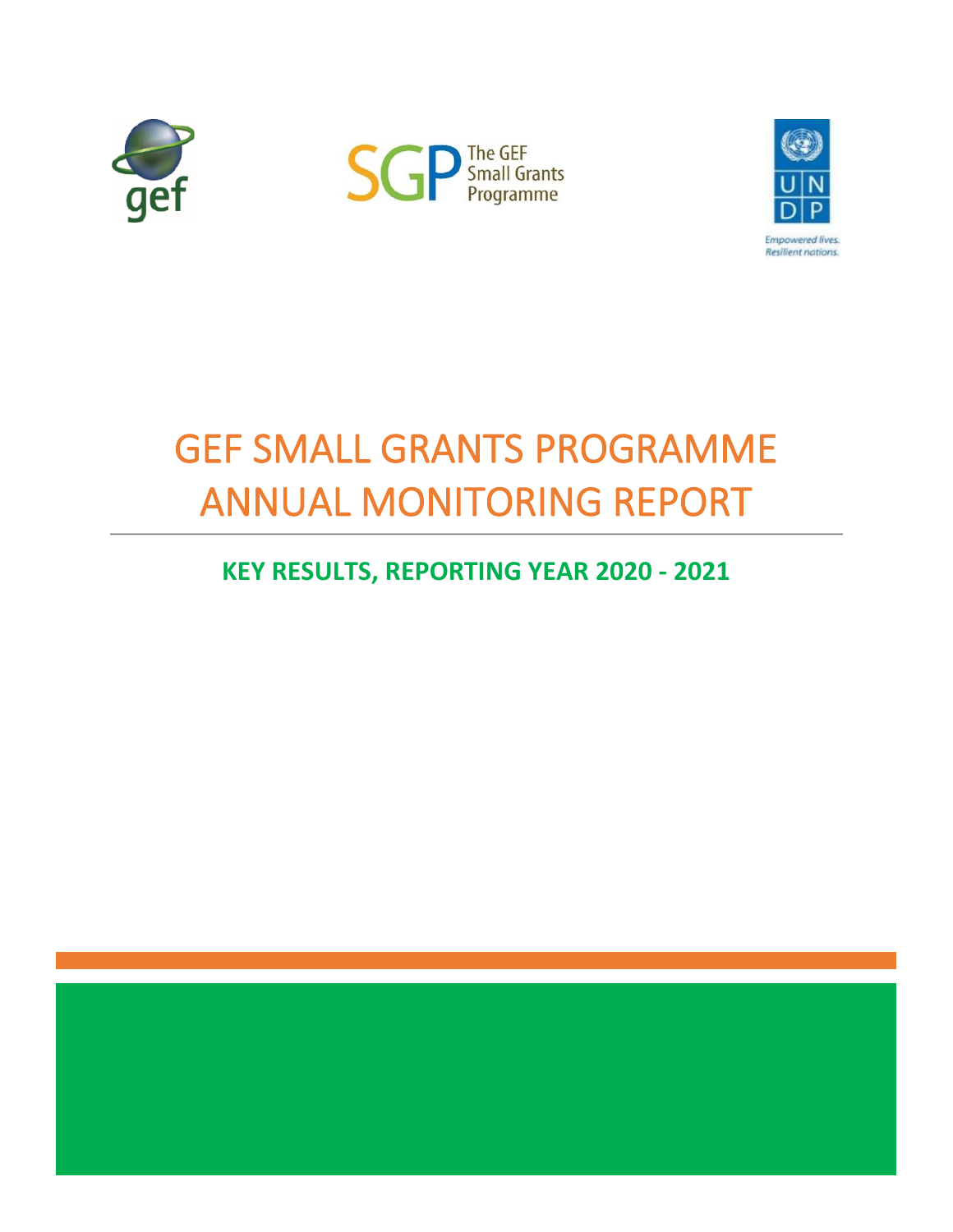# INTRODUCTION

Launched in 1992, the SGP is a GEF corporate programme implemented by the UNDP and executed by the UNOPS. Since the last reporting period, the SGP has expanded grant-making to 126 countries in support of bottom-up actions for global environmental issues by empowering local civil society and communitybased organizations (CSOs and CBOs), including those with a social inclusion focus on women, indigenous peoples, youth, and persons with disabilities. SGP is implemented through a decentralized governance and delivery mechanism at the country level with dedicated GEF resources, along with co-finance from communities, governments, and other donors. In partnership with governments, private sector and other stakeholders, SGP facilitates upscaling and replication of successful initiatives and serves as a catalyst for civil society voice and participation in national and global policy dialogues and decision making on environmental and sustainable development issues.

With close to 30 years of experience, the SGP plays a unique role in meeting the objectives of the Multilateral Environmental Agreements (MEAs) and contributing to Sustainable Development Goals (SDGs). In particular, the SGP has been effectively implementing innovative and local approaches that promote multi-sectoral solutions to environmental challenges across the MEAs. In each participating country, SGP is facilitating close linkages and synergies with MEA related policies and strategies such as National Biodiversity Strategy and Action Plan (NBSAP), National Action Plan (NAP), Nationally Determined Contributions (NDC), and others, all of which emphasize the importance of engaging wider stakeholders, including Indigenous Peoples and marginalized populations, and ensuring a gender dimension, to achieve the objectives. SGP specifically contributes to SDGs on climate action, life below water, and life on land. It also contributes to the achievement of other goals, such as no poverty, no hunger, access to energy, and sustainable production and consumption.

During the reporting period, a number of evaluations by the GEF and UNDP Independent Evaluation Offices reported evidence of SGP's impact and value add. The [Third Joint GEF-UNDP Evaluation of the](https://www.gefieo.org/evaluations/sgp-2021)  [Small Grants Programme \(SGP\)](https://www.gefieo.org/evaluations/sgp-2021) acknowledged that "the SGP has been consistent in its delivery of environmental results at local, national, and global levels and in generating economic and social benefits". It reported that "the SGP shows high levels of coherence with the GEF's programmatic framework and UNDP's mandate and demonstrates that it is possible to maintain internal programmatic coherence across 126 countries" (more details in Annex IV). Th[e Evaluation of UNDP Support to Climate Change Adaptation](http://web.undp.org/evaluation/evaluations/thematic/climate.shtml) highlighted that the SGP has "demonstrated the effectiveness and value for money of relatively smallscale interventions, and there are many cases where small pilots have generated large impacts". The evaluations also found significant evidence of SGP's contributions on social inclusions while addressing key environmental priorities. The Strategic Country Cluster Evaluation (SCCE): Sahel and Sudan-Guinea [Savanna Biomes](https://www.gefieo.org/evaluations/scce-biomes) concluded that "the SGP has always given significant attention to community level benefits and livelihoods. This attention has yielded positive results. In addition, SGP results on the ground in terms of promoting gender equality and contributing to gender empowerment are evident." The [Evaluation of Institutional Policies and Engagement of the GEF](https://www.gefieo.org/evaluations/gef-policies-2020) reported that the SGP "is the primary modality for the GEF's engagement with indigenous peoples". According to the [Independent Country](http://web.undp.org/evaluation/evaluations/adr/belize.shtml)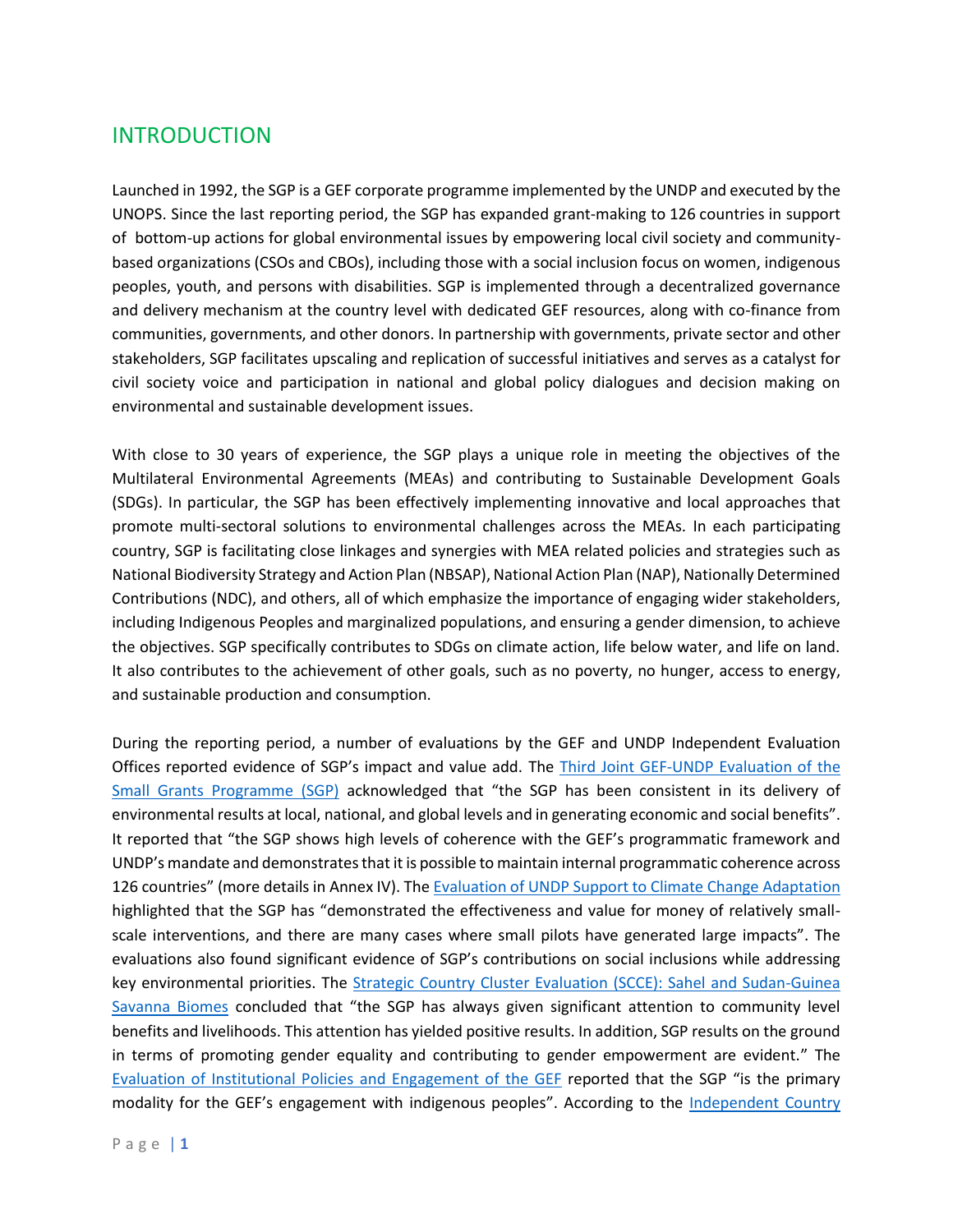[Programme Review:](http://web.undp.org/evaluation/evaluations/adr/belize.shtml) Belize by the GEF-IEO, the SGP "supports community-level initiatives and integration of traditional knowledge, and together with other environment portfolio projects engage indigenous peoples, small farmers and fishers". Importance of innovation as a cross-cutting thread in SGP interventions has also been well noted by the evaluations. The [GEF Support to Innovation: Findings and](https://www.gefieo.org/evaluations/innovation)  [Lessons](https://www.gefieo.org/evaluations/innovation) indicated that "innovation is a fundamental factor of success in the SGP", and as noted by the [Third Joint Evaluation](https://www.gefieo.org/evaluations/sgp-2021), "innovativeness of the SGP lies in the way it works with local partners, more than in the technologies or approaches it promotes".

With rollout of GEF-7 as of August 2020, the SGP places greater focus on promoting strategic and resultsbased investments at the local level in alignment with the GEF's focal area investments and Impact Programs. With an emphasis on priority landscapes and seascapes, SGP will also continue to support projects that would serve as "incubators" of innovation, with the potential for broader replication of successful approaches through larger projects supported by the GEF and/or other partners.

**Methodology of this report**: This report covers the reporting period from July 1, 2020 - June 30, 2021, in alignment with GEF reporting year. The results presented in this report are based on reporting by 115 SGP country programmes. A conservative methodological approach is used for results calculations with an emphasis on 930 projects that were completed during the reporting period. This approach is consistent with SGP results generation in the past years. Any ongoing progress from projects under implementation is not included unless explicitly stated.

### **Annual Portfolio Overview**

During the reporting year, July  $1^{st}$ , 2020 – June 30<sup>th</sup>, 2021 (FY21), a total of 1,260 new projects were approved for grant funding representing a total amount of USD 39.39 million in both GEF and non-GEF funding. Of these, 1,001 new projects with a total amount of USD 31.75 million were supported by GEF funding. The **total number of grant projects** under implementation during FY21 is 2,547 projects, with a total grant value of USD 87.12 million and total co-financing value of USD 81.03 million. Of these, active portfolio funded by GEF finance is 2,152 projects with a value of USD 75.57 million, leveraging USD 72.46 million in co-finance. The remaining projects are supported by other funding sources including from Governments of Germany, Japan and others. During the reporting year, 930 GEF funded projects were completed.

Since inception, the cumulative total of SGP supported projects reached a total of 26,429 projects during the reporting year with total GEF and other donor funds of \$724.91 million. In addition, over \$876.94 million have been mobilized to co-finance these community based SGP projects at the country level. Of these, cash co-financing constituted a total of \$392.52 million and was mobilized from multilateral and bilateral donors, foundations, NGOs, and other partners at the country level (refer to Annex II).

In terms of **country coverage**, SGP was operational in 128 countries during the reporting year, with 111 countries supported by the SGP Global Programme and 15 supported under the SGP upgraded country programmes (UCP). Malaysia is in the process of transitioning to UCP status, while Bangladesh and Gabon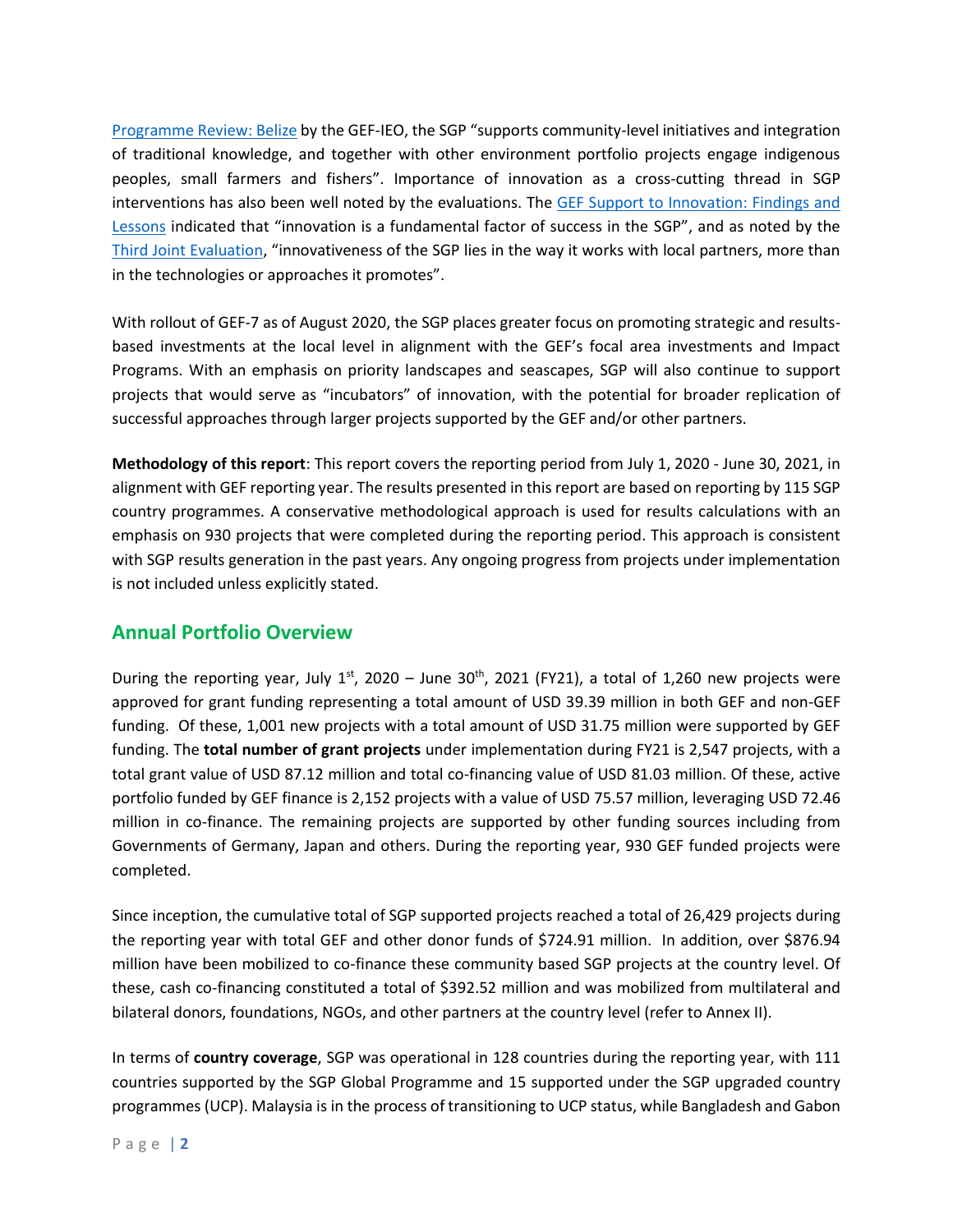have joined as new country programmes under the SGP Global Programme. Least developed countries (LDCs) and Small Island Developing States (SIDS) currently account for 60% of SGP Global country programme, with support provided to CSOs in 40 LDCs and 37 SIDS.

#### **SGP Country Coverage, 1992 - 2021**

| <b>Categories of SGP countries</b>                                   | <b>Names</b>                                                                         | <b>Number</b> |
|----------------------------------------------------------------------|--------------------------------------------------------------------------------------|---------------|
| <b>Active* Global Country Programmes</b>                             | <b>Included in Annex II</b>                                                          | 111           |
| <b>Countries Upgraded in OP5 and funded</b><br>through separate FSPs | Bolivia, Brazil, Costa Rica, Ecuador, India,<br>Kenya, Mexico, Pakistan, Philippines | 9             |
| <b>Countries Upgraded in OP6 and funded</b><br>through separate FSPs | Egypt, Indonesia, Kazakhstan, Peru, Sri Lanka,<br><b>Thailand</b>                    | 6             |
| <b>Country programmes closed</b>                                     | Poland, Lithuania, Chile, Bulgaria, Romania,<br>Syria, Slovakia, Nicaragua           | 8             |
| <b>Country programmes started**</b>                                  | <b>Bangladesh, Gabon</b>                                                             | $\mathcal{P}$ |
| <b>Operational as of June 30, 2020</b>                               | (Excluding Country Programmes closed)                                                | 128           |

\* Active is defined in line with GEF IEO definition that 'grant making has started in a given SGP country'.

\*\* Started is defined as recruitment of the National Coordinator, setting up Country Programme Office, establishment of National Steering Committee, and inception stage information sharing and capacity development activities with country stakeholders

With regards to **regional distribution** of the SGP's portfolio of active projects over the reporting period, Africa had the largest share of grant funds at 32%, followed by and Asia/Pacific and Latin America and the Caribbean at 28% and 26% respectively. Europe and the CIS and the Arab States, accounted for 7% and 6% respectively of active projects portfolio. The different distribution by region is largely due to the number of countries within a given region (i.e., Africa region has the largest number of countries) and the STAR allocation by countries. Please refer to tables in Annex III for more details on this section.

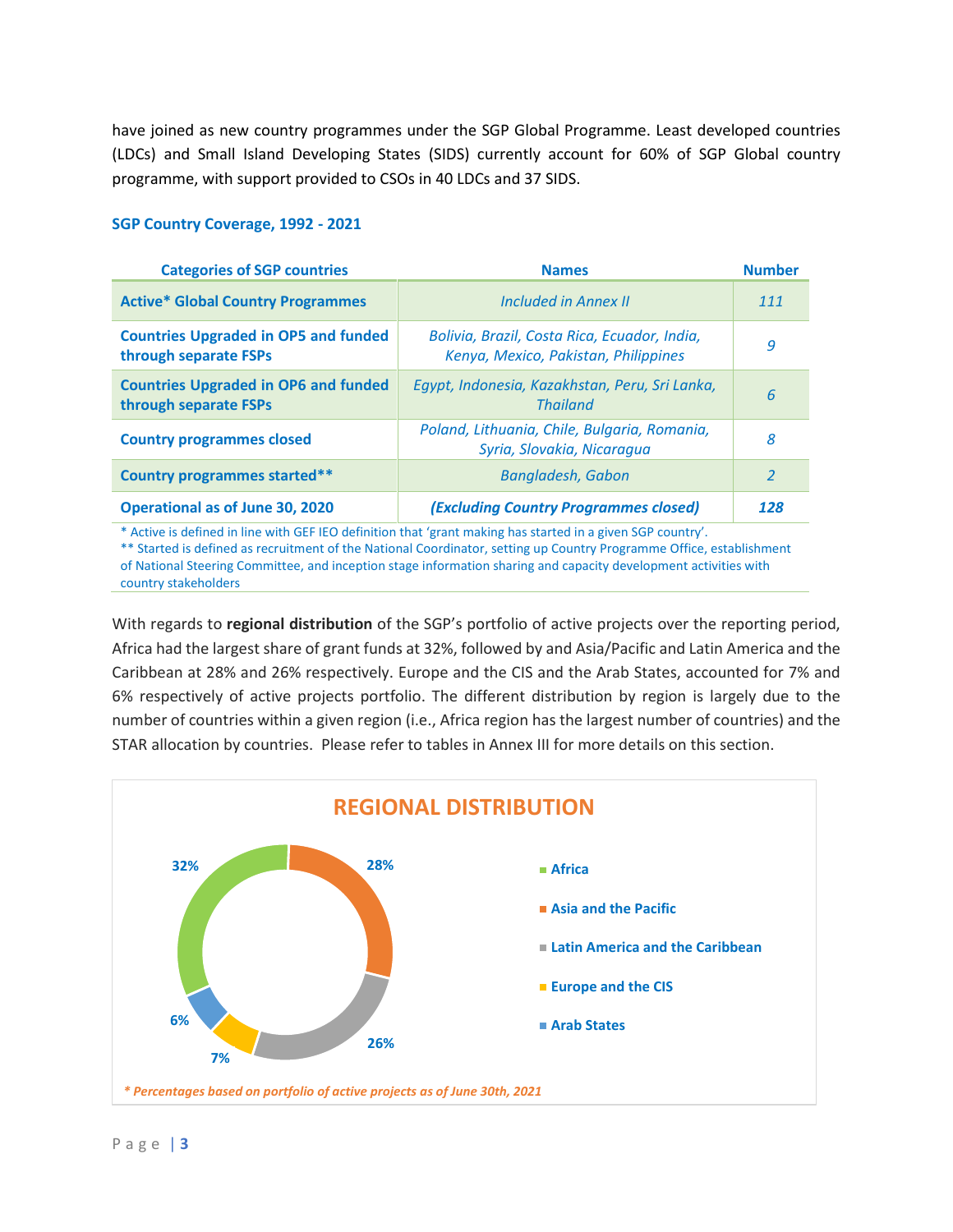In line with GEF council document on SGP Implementation Arrangement and associated information paper [\(GEF/C.55/Inf.05\)](https://www.thegef.org/sites/default/files/council-meeting-documents/SGP%20Info%20Paper%20Results%20and%20core%20Allocation.pdf) during GEF-7, SGP aims to expand its country coverage to include remaining GEF eligible countries that are interested in participating in the program and commit to the SGP approach and programming directions. While a phased approach process is being taken, priority will be accorded to LDCs and SIDS as well as countries that expressed interest a long time ago. Considerable progress has been made with 11 countries that provided official letter of interest to join the SGP and new start up activities including appraisal missions have been completed in at least 4 countries (Eswatini, Bangladesh, Gabon and Angola). Notably, two new country programmes (i.e., Eswatini and Bangladesh) are fully operational while staff recruitment is currently ongoing in Gabon. Additional appraisal activities planned for FY20 were delayed due to the impact of the COVID-19 pandemic on travel, and the delays in approval of GEF-7 funds for the SGP (GEF-7 funds became available only in July 2020). This implied that startup costs as well as grantmaking for new countries could not supported as the GEF-6 budget for SGP did not have a provision to support new SGP country programmes. Table below provides further details.

|                | <b>Names of new eligible</b><br>countries | <b>Letter of interest</b><br>received<br>(yes/ no) | <b>Status update</b>                              |
|----------------|-------------------------------------------|----------------------------------------------------|---------------------------------------------------|
| $\mathbf{1}$   | Angola                                    | <b>Yes</b>                                         | Appraisal mission was completed in November       |
|                |                                           |                                                    | 2019. Additional start-up activities are ongoing. |
| $\overline{2}$ | Azerbaijan                                | Yes                                                | Appraisal mission was planned first quarter 2020  |
|                |                                           |                                                    | but was delayed due to the impacts of COVID-19    |
|                |                                           |                                                    | pandemic.                                         |
| $\overline{3}$ | <b>Bangladesh</b>                         | Yes                                                | National Coordinator recruited and country        |
|                |                                           |                                                    | program officially launched in June 2021; CPS     |
|                |                                           |                                                    | under preparation.                                |
| 4              | <b>Bosnia and Herzegovina</b>             | <b>Yes</b>                                         | Information shared during the GEF ECW in 2019.    |
| 5              | <b>Equatorial Guinea</b>                  | <b>Yes</b>                                         | Appraisal mission planned deferred due to         |
|                |                                           |                                                    | current travel restrictions related to the COVID- |
|                |                                           |                                                    | 19 pandemic.                                      |
| 6              | Eswatini                                  | Yes                                                | Fully functional SGP country programme under      |
|                |                                           |                                                    | OP7; CPS under preparation.                       |
| $\overline{7}$ | Gabon                                     | Yes                                                | Appraisal mission completed in August 2019.       |
|                |                                           |                                                    | Recruitment of SGP National Coordinator and       |
|                |                                           |                                                    | start up underway.                                |
| 8              | Iraq                                      | <b>No</b>                                          | Information shared during the GEF ECW in 2019.    |
| 9              | <b>Korea DPR</b>                          | <b>No</b>                                          | Information being shared.                         |
| 10             | <b>Kosovo</b>                             | <b>No</b>                                          | Information shared during the GEF ECW in 2019.    |
| 11             | Libya                                     | <b>No</b>                                          | Information shared during the GEF ECW in 2019.    |
| 12             | Montenegro                                | <b>No</b>                                          | Information shared during the GEF ECW in 2019.    |
| 13             | <b>Myanmar</b>                            | Yes                                                | Virtual stakeholders planning meeting held in     |
|                |                                           |                                                    | <b>August 2020.</b>                               |

### **Status on Eligible Country under GEF-7**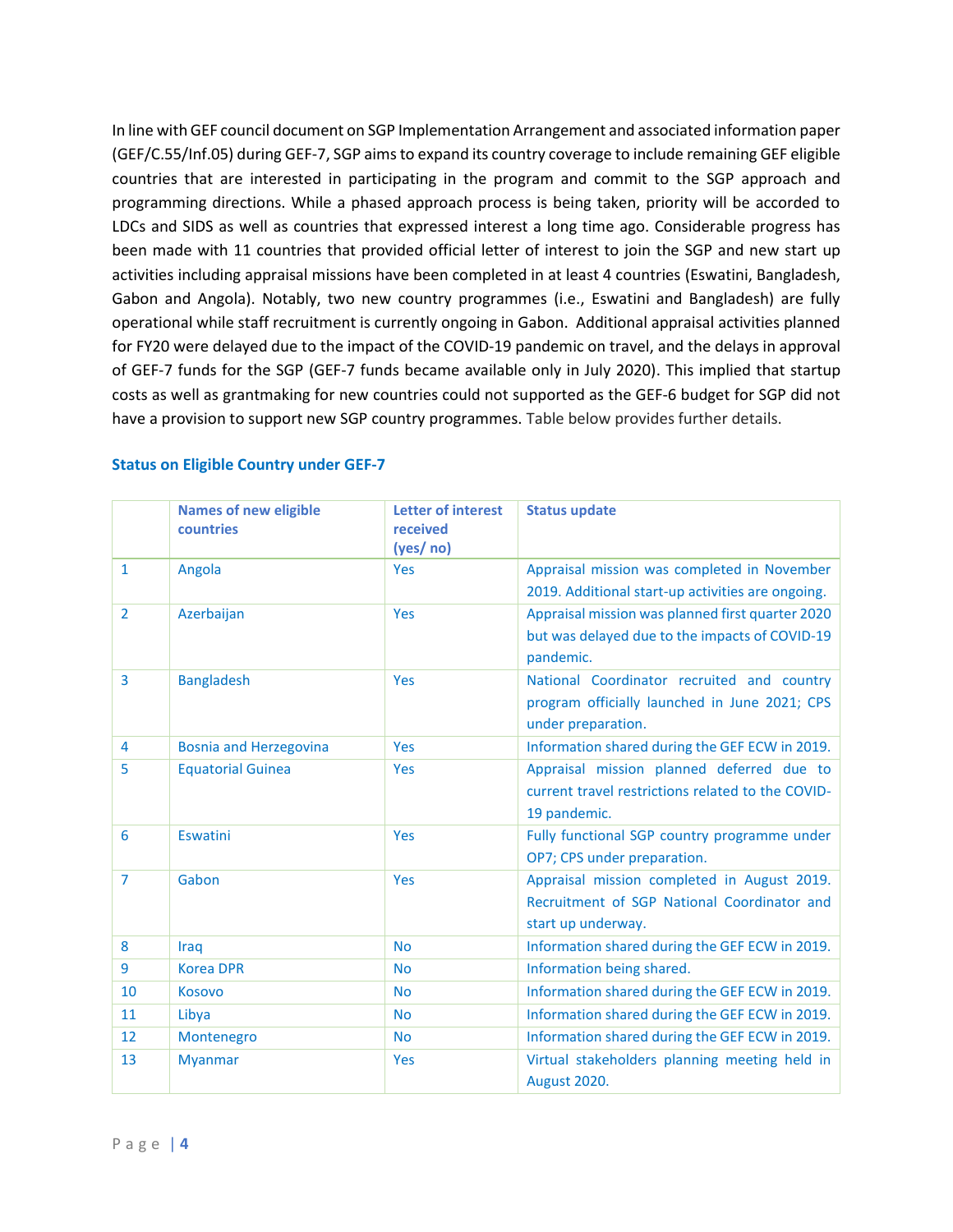| 14 | <b>Nicaragua</b>      | <b>No</b>  | Information being shared and dialogue ongoing<br>with the GEF OFP.                                                                                                       |  |  |
|----|-----------------------|------------|--------------------------------------------------------------------------------------------------------------------------------------------------------------------------|--|--|
| 15 | <b>Russia</b>         | <b>No</b>  | Information being shared.                                                                                                                                                |  |  |
| 16 | Sao Tome and Principe | <b>No</b>  | Government expressed interest and UNDP<br>Country Office followed up on the Letter of<br>Interest. Appraisal mission planned in 2021,<br>subject to travel restrictions. |  |  |
| 17 | Serbia                | <b>No</b>  | Government expressed strong interest and<br>UNDP Country Office is following up on Letter of<br>Interest.                                                                |  |  |
| 18 | <b>Somalia</b>        | <b>Yes</b> | Appraisal mission possibly in 2021 or later,<br>subject to travel restrictions.                                                                                          |  |  |
| 19 | South Sudan           | <b>No</b>  | Information shared during the GEF ECW in 2019.                                                                                                                           |  |  |
| 20 | Sudan                 | <b>Yes</b> | Appraisal mission planned subject to security<br>issues and travel restrictions.                                                                                         |  |  |
| 21 | <b>Syria</b>          | <b>No</b>  | Information being shared.                                                                                                                                                |  |  |
| 22 | Turkmenistan          | <b>No</b>  | Information shared during GEF ECW in 2019.                                                                                                                               |  |  |

# PROGRESS TOWARDS FOCAL AREA OBJECTIVES

During the reporting period, in alignment with the GEF focal area directions, the SGP focuses its efforts on targeted strategic initiatives that promote "innovative, inclusive and impactful" approaches to address global environmental issues through local action. Most SGP projects continue to have multiple benefits with relevance to more than one focal area. For better tracking of portfolio data, however, projects were categorized under one focal area identified as the primary focus. With this **focal area distribution** of all SGP grant projects under implementation continued to strongly focus on Biodiversity as their primary focal area accounting for the largest share of the portfolio (48%)- with almost all such projects contributing to multi-focal area benefits, including in climate change and land degradation. This is followed by Climate Change Mitigation (19%) and Land Degradation (16%). International Waters accounted for 3%, Chemicals and Waste accounted for 5%, and projects with primary focus on Capacity Development accounted for 7% of SGP's portfolio. Climate Change Adaptation activities which is co-financed by the Government of Australia, accounted for 3% of all ongoing projects. It is important to note the adaptation activities were closed during the reporting year.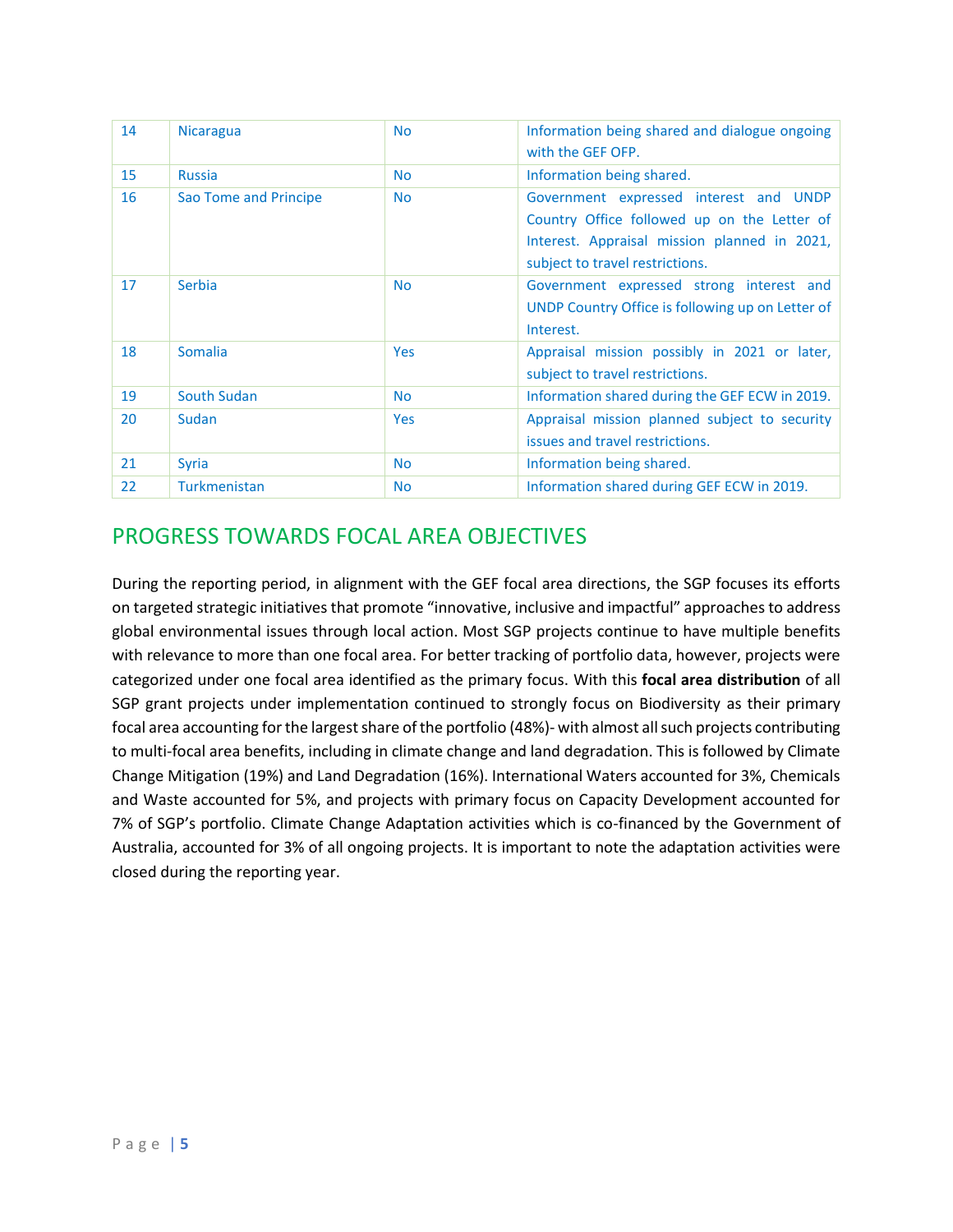

# **Biodiversity Results**

SGP's biodiversity focal area portfolio supported improvements in management effectiveness of protected areas and mainstreaming biodiversity conservation and sustainable use into production landscapes/seascapes and sectors.

**Performance Results**: With 385 biodiversity projects completed during the reporting year, SGP has helped to maintain or improve conservation status of at least 770 species, and positively influenced, both directly and indirectly, 194 protected areas and 87 Indigenous and Community Conserved Areas (ICCAs), covering a total of 27.6 million hectares. Total of 173 target landscapes/seascapes were under improved community-based conservation and sustainable use. With regards to the sustainable use of biodiversity, a total of 512 biodiversity-based products, with positive impact to sustainable use of biodiversity, have been supported by SGP projects.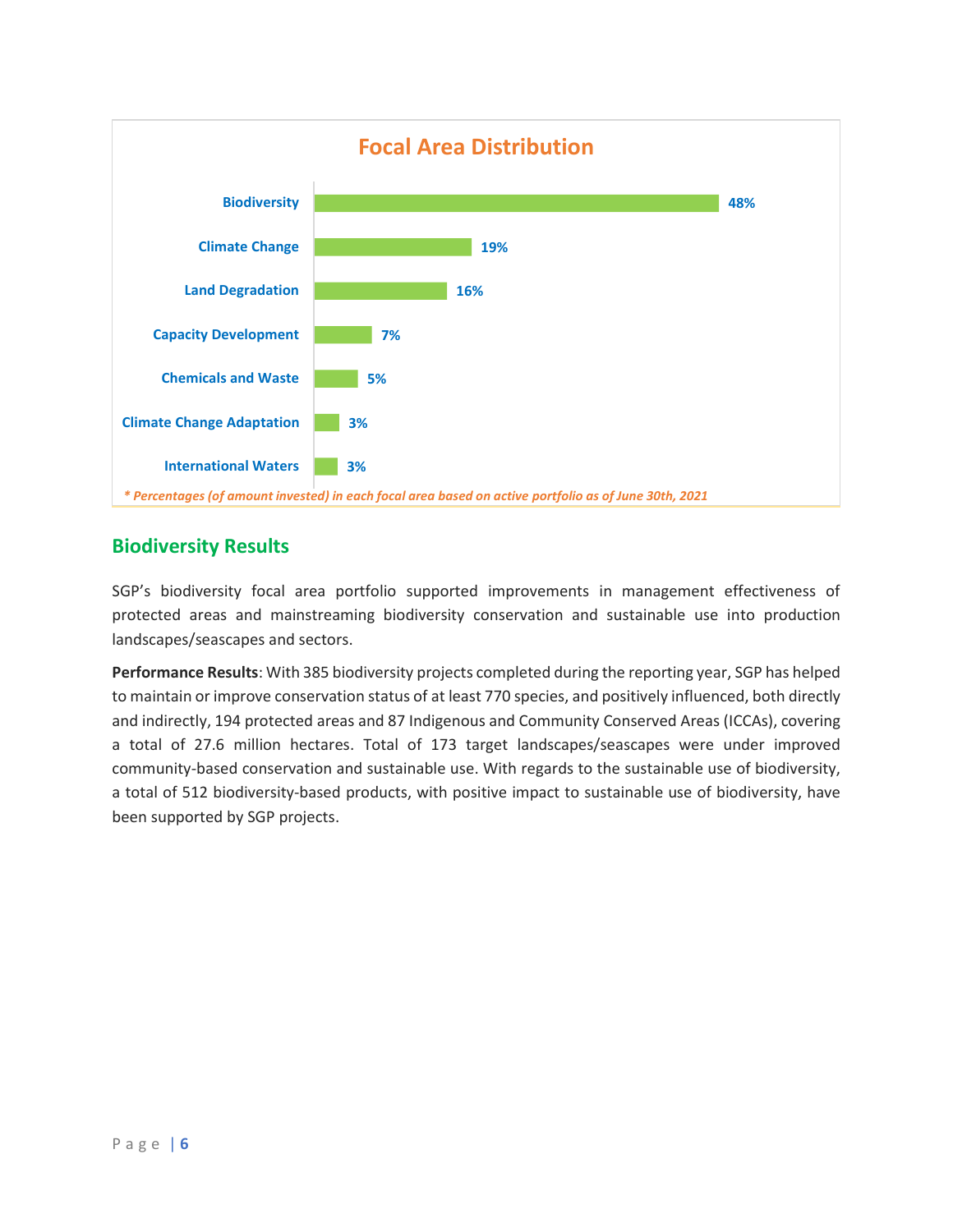# **BIODIVERSITY RESULTS - KEY HIGHLIGHTS**

| <b>Total number of projects completed</b>                                                          | 385        |
|----------------------------------------------------------------------------------------------------|------------|
| <b>Number of Protected Areas (PAs)</b>                                                             | 194        |
| <b>Hectares of PAs influenced</b>                                                                  | 25,309,207 |
| <b>Number of ICCAs</b>                                                                             | 87         |
| <b>Hectares of ICCAs influenced</b>                                                                | 2,339,857  |
| Number of sustainably produced biodiversity and agrobiodiversity products                          | 512        |
| Number of significant species with maintained or improved conservation<br>status                   | 770        |
| Number of target landscapes/seascapes under improved community<br>conservation and sustainable use | 173        |

In **Central African Republic,** SGP supported *Association Femme Enfant Vert to* conserve the biodiversity in the *Dzanga-Sangha Dense Forest Special Reserve in close vicinity of the Dzanga-Ndoki National Park. Women from* Bayanga, originally a Sangha-Sangha fishing village in the middle of the tropical rainforest populated by hunter-gatherers, specifically benefitted from this project. More than 6 hectares of land was restored through plantations of moringa, fruit trees such as papaya and citrus, and woody trees which hosted protein-rich edible caterpillars. Besides enriching the biodiversity of the special reserve, a number of sustainably produced agro-biodiversity products that supported communities' well-being and incomegeneration were key results. Specifically, from *Moringa*, its oil was extracted and used in soaps and it's leaves with known health benefits were processed for further sales; from *Papaya*, its seeds were used as insect repellants by local households and the fruit itself was used to produce vitamin-rich jam; having edible caterpillars closer to the village reduced need for long-distance travel during caterpillar collection season. These income-generating activities also had a visible impact on reducing exploitation of natural resources by local community members.

# **Climate Change Results**

The climate change focal area portfolio supported low-carbon energy transformation at the community level through introduction of low-GHG technologies with proven environmental and economic co-benefits contributing to multiple SDGs and improved livelihoods.

**Performance Results**: With 234 climate change projects completed during the reporting year, most projects were focused on deploying low carbon technologies for energy access for local communities. Renewable energy projects comprised 48%, while projects focusing on energy efficiency solutions made up 21%; and projects on the conservation and enhancement of carbon stocks (e.g., forest management) accounted for 28%. Thirty-four percent of reporting SGP country programmes addressed community-level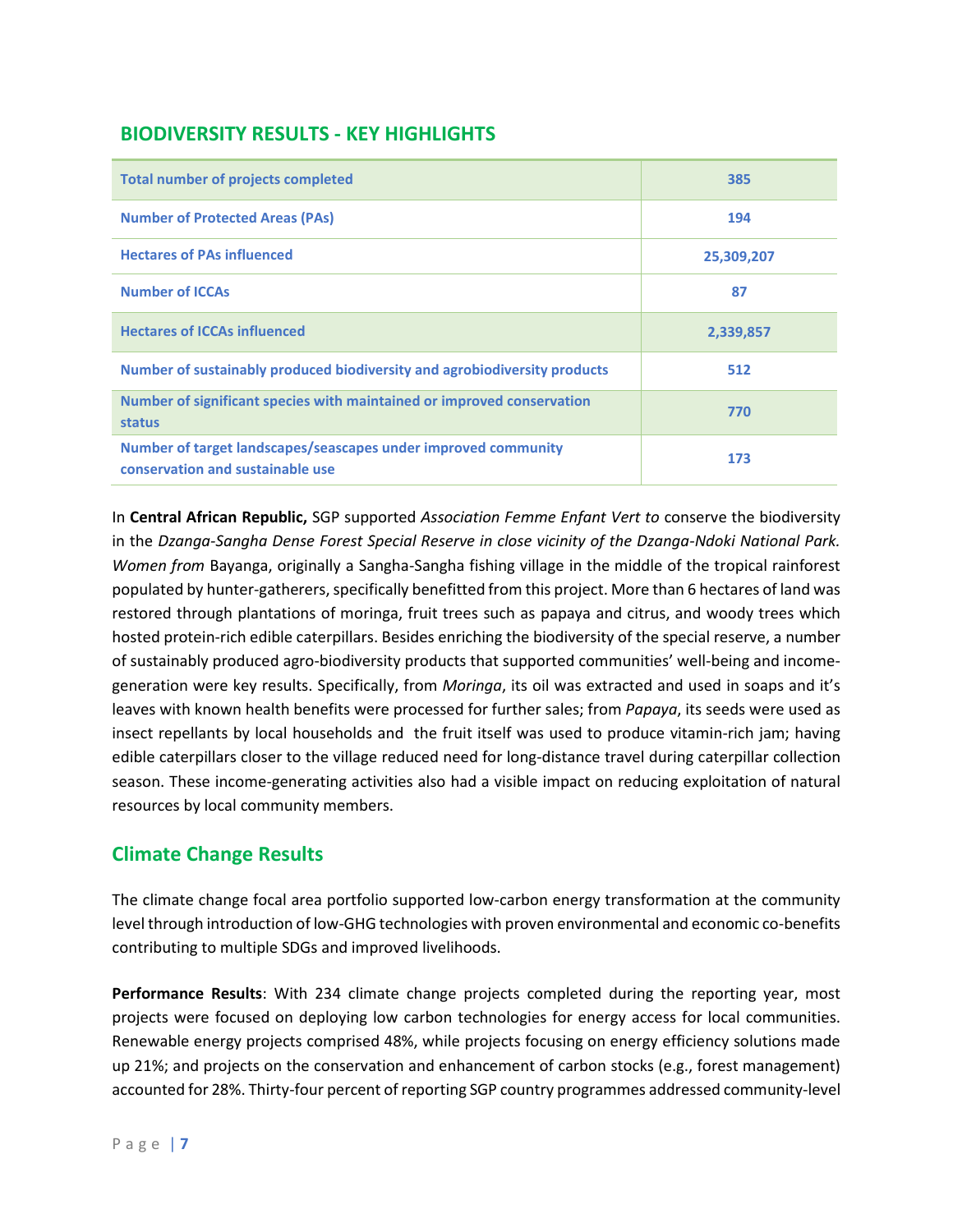barriers to deploy low-GHG technologies. Eighty-Two typologies of community-oriented and locally adapted energy access solutions were successfully demonstrated, scaled up and replicated; and 25,627 households have benefited from energy access with associated benefits including increased income, health benefits and improved services.

### **CLIMATE CHANGE MITIGATION RESULTS - KEY HIGHLIGHTS**

| <b>Total number of projects completed</b>                                                                                                           | 234    |
|-----------------------------------------------------------------------------------------------------------------------------------------------------|--------|
| Number of Country Programmes that addressed community-level barriers to<br>deployment of low-GHG technologies                                       | 39     |
| Number of typologies of community-oriented, locally adapted energy access<br>solutions with successful demonstrations or scaling up and replication | 82     |
| Number of households supported with energy access co-benefits (ecosystem<br>effects, income, health and others)                                     | 25,627 |



In **Morocco**, SGP supported *Association Initiatives Climat* to innovate and propagate low carbon solutions to address energy access issues impacting local communities. "Green charcoal" also referred to as "organic coalˮ or "vegetal coal" can partly solve this problem. Made with plant waste or agricultural residues, it serves an alternative to charcoal which requires large quantities of wood to produce. Multiple benefits have been noted with its use. Social benefits with reduction in women's unpaid care work due to fuelwood collection and time available for other productive uses; health benefits with exposure to reduced pollution from green charcoal; economic benefits as it is cheaper than charcoal; and environmental benefits with reduced greenhouse gas emissions . In addition, its highly decentralized production provided income-generating activities for grassroots community organizations and young green entrepreneurs.

The association has also initiated a South-South cooperation programme ˮClimate Initiatives Francophone Africa / ICAF" across 15 countries with the aim of identifying and replicating transferable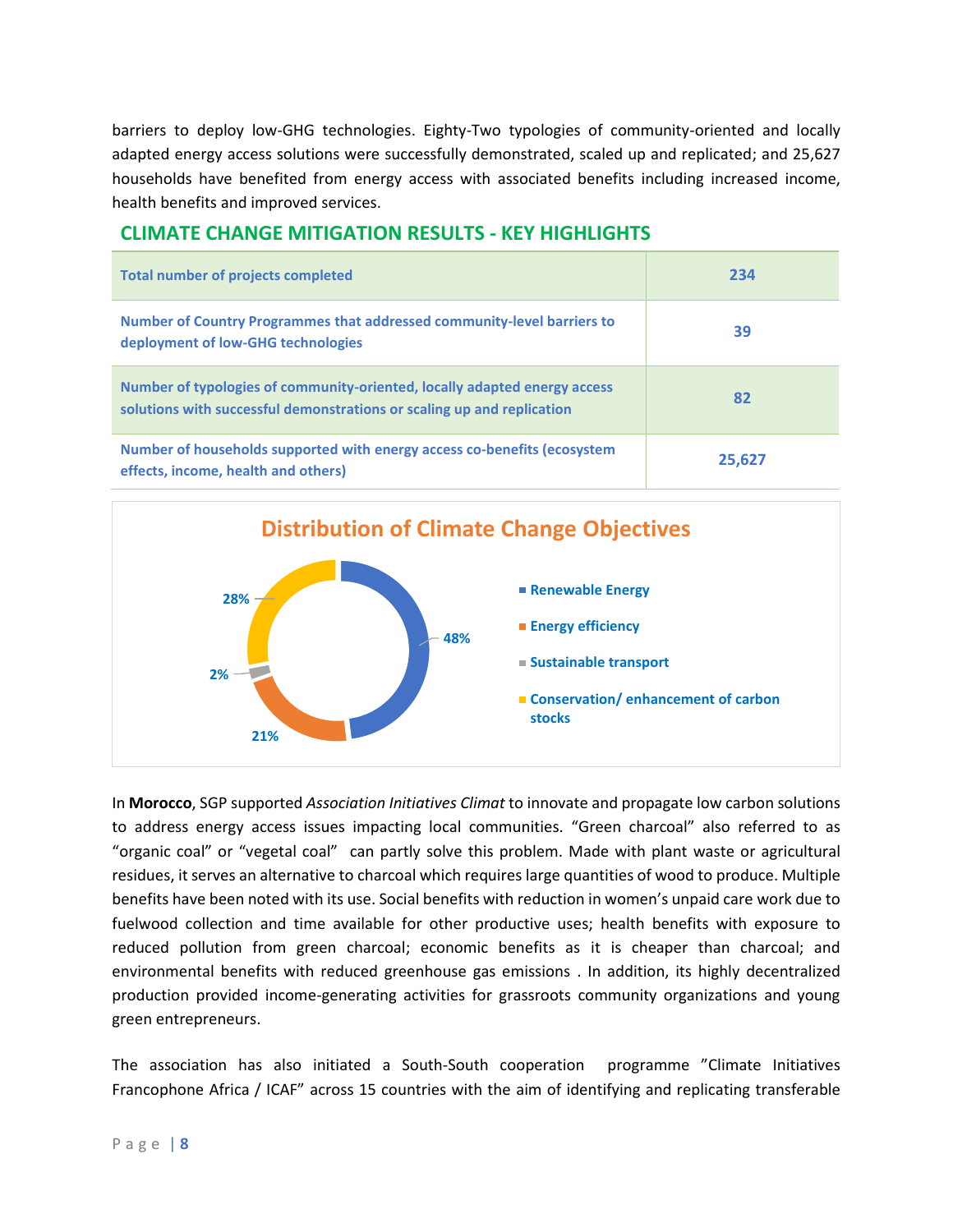solutions, that can contribute to the realization of respective nationally determined contributions. To advance related technical knowledge and entrepreneurship, the project supported the establishment of an African green charcoal cluster which brought together experienced charcoal producers who provided tailored advice to community stakeholders to produce green charcoal. Two new technologies were also developed to produce green charcoal: a prototype of an improved furnace for ecological and secure carbonization of the raw material, and a prototype of a press for the compaction and production of green charcoal. A technical manual and an e-training module on green charcoal has also been developed supporting 60 African producers to embark on the sustainable production of green charcoal.

In **Palau**, SGP supported *Belau National Museum* to be part of the national initiative to reduce the carbon footprint to mitigate the impact of Climate Change. 24 panels were installed on the museum's rooftop, resulting in an average saving of US \$729 per month and a daily carbon reduction of 74 kg. In addition, the museum took actions for further energy efficiency, such as replacing old light bulbs with LED lights, replacing door frames to seal the gaps, and upgrading electrical appliances. The project directly benefits the staff and museum visitors, as well as revenue collections in the museum. With the solar panels, power outages that often occur in the country do not affect the electrical power of the museum anymore, allowing constant temperature for proper storing measures of the various collections including artifacts, insect specimens and plant specimens.

### **Sustainable Land Management Results**

The land degradation focal area portfolio supported restoration and prevention of land degradation and promoted sustainable land and forest management. Activities supported mainly targeted rural communities, which are highly dependent on agro-ecosystems and forest ecosystems for their livelihoods.

**Performance Results**: With 164 sustainable land management projects completed this year, SGP positively influenced 40,052 community members with improved agricultural, land and water management practices; 86,515 hectares of land has been supported with improved management practices including forest, agricultural lands and water courses; 5,042 farmer leaders are involved in successful demonstrations of agro-ecological practices, such as incorporating measures to reduce farm based emissions and enhance resilience to climate change; and 563 farmer organizations and networks are disseminating improved climate smart agro-ecological practices.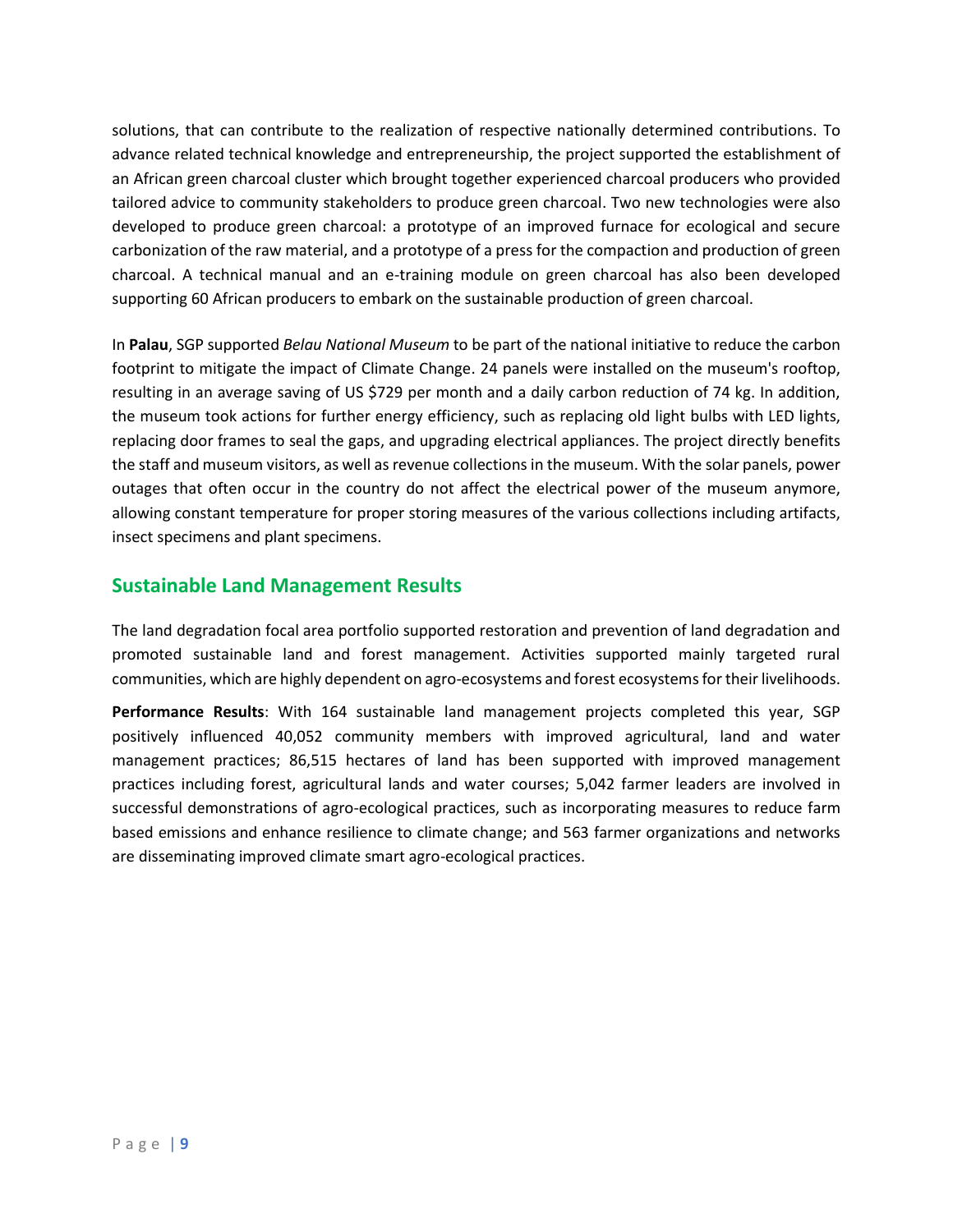| <b>Total number of projects completed</b>                                                                                                                                                                 | 164    |
|-----------------------------------------------------------------------------------------------------------------------------------------------------------------------------------------------------------|--------|
| Number of community members demonstrating improved agricultural, land and<br>water management practices                                                                                                   | 40,052 |
| Hectares brought under improved agricultural, land and water management<br>practices                                                                                                                      | 86,515 |
| Number of farmer leaders involved in successful demonstrations of agro-<br>ecological practices (i.e., incorporating measures to reduce farm-based emissions<br>and enhance resilience to climate change) | 5,042  |
| Number of farmer organizations, groups or networks disseminating improved<br>climate smart agro-ecological practices                                                                                      | 563    |

### **SUSTAINABLE LAND MANAGEMENT RESULTS - KEY HIGHLIGHTS**

In **Maldives,** the SGP supported the *FAAM Foundation* to promote alternative farming methods to commercial and fertilizer driven farming practices. The island of Kihaadhoo is one of the most agriculturally productive islands in Baa Atoll. However, like elsewhere in the Maldives, farmers are heavily reliant on chemical inputs which has led to a number of issues including the contamination of the freshwater lens, soil degradation etc. FAAM Foundation worked to minimize the use of harmful chemical fertilizers in agriculture through the introduction of alternative farming methods such as hydroponics and the application of organic input. This was primarily done through training and demonstration activities including training and exposure visits for awareness raising and capacity building; establishment of model farms using hydroponics and organic inputs as well as experimenting with the use of kitchen waste to make compost. Specifically, 15 hydroponic systems were designed, developed, and installed; beneficiaries completed a 7-day hydroponic training workshop; compost barrels were placed in the waste management center to reduce the amount of food waste its conversion to fertilizer for farmer needs, and agricultural inputs such as seeds were provided to 30 farmers on the island. While the project targeted the entire population of Kihaadhoo, a special priority was given to female farmers as a way of recognizing and overcoming some of the challenges that limit women from growing their subsistence agricultural activities into commercial farming.

On sustainable forest management, during the reporting year, SGP projects were focused on sustainable land use, land-use change, and forestry management to ensure connectivity between ecosystems and restorative activities. Projects have also supported activities to decrease pressure on forest resources.

**Performance Results**: With 18 sustainable forest management projects that were completed in the reporting year, 78,668 hectares of forest and non-forest lands have been restored through improved forest management practices.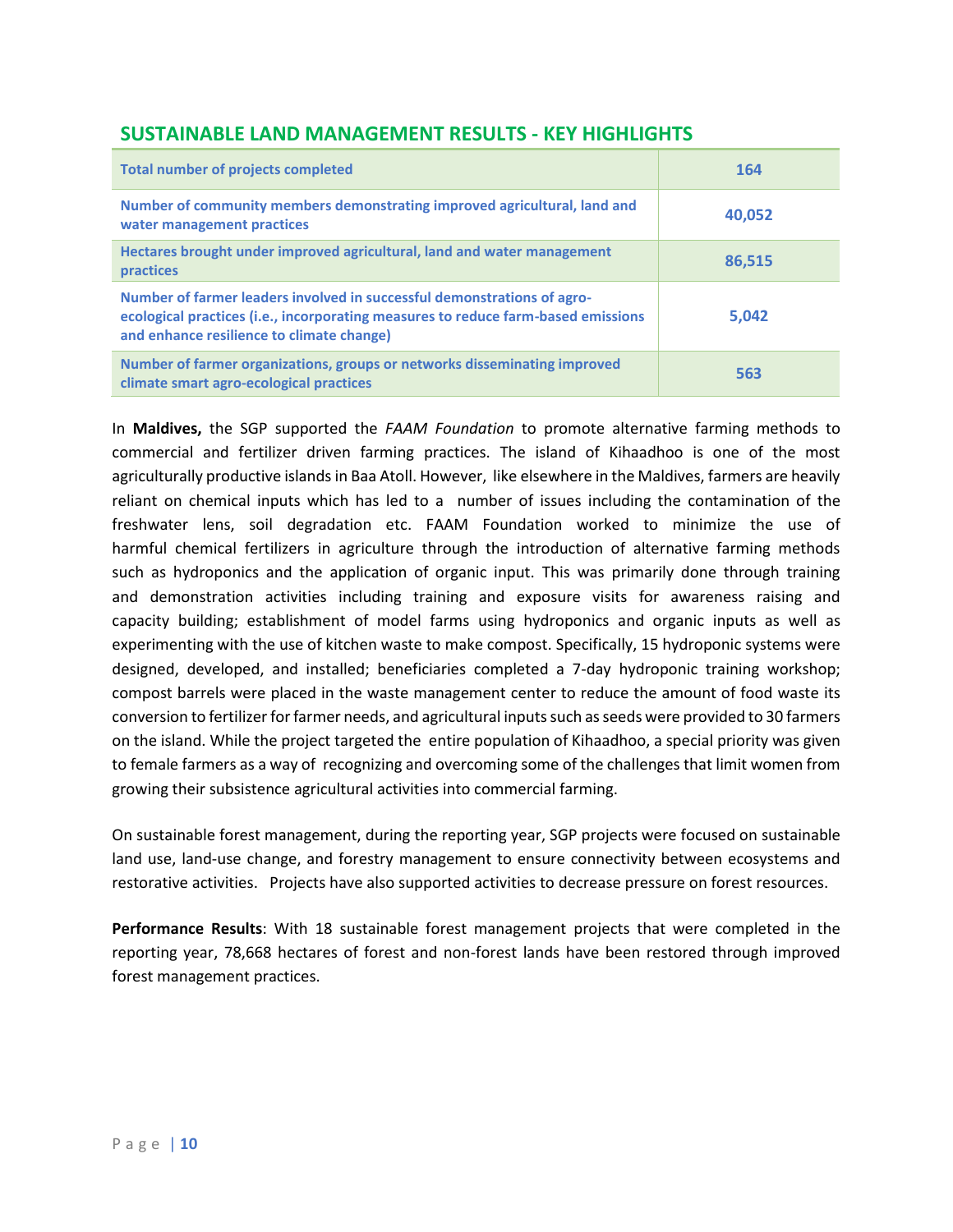### **SUSTAINABLE FOREST MANAGEMENT RESULTS - KEY HIGHLIGHTS**

| Total number of projects completed                                                    | 18     |
|---------------------------------------------------------------------------------------|--------|
| Hectares of forest and non-forest lands with restoration and enhancement<br>initiated | 78.668 |

In **Gambia**, with SGP support, the *Jurunku Village Development Committee (VDC)* implemented a project whose goal was to manage the community forest reserve of the village, which was the largest community forest reserve of the entire district, in order to improve and sustain the provision of ecosystem goods and service for sustainable livelihood enhancement and biodiversity conservation. VDC was established many years ago to spearhead the developments of the village but had been rather inactive. A training programme was conducted to revitalize the organization, making it more efficient and functional; a tree nursery and facilities for forest regeneration and stocking were planned; an area within the community forest was identified and cleared for the nursery; and a borehole was drilled connected to two water tanks (capacity of 2,000 litres each) and powered by solar panels; tools such as rakes, wheelbarrows, spades, polythene bags, machetes etc. were procured; nursery attendant was hired and trained. As results, a total of 552.3 hectares of community forest was brought under improved management, which addressed various threats including logging, wildlife, illegal hunting for wild animals and honey, land clearing for farmlands, etc.

### **International Water Results**

During the reporting year, the international waters focal area supported sustainable management of transboundary waterbodies through community-based activities. SGP continued to develop and demonstrate effective community-based actions and practices in support of the Strategic Action Plans (SAPs) that were developed among countries sharing the transboundary waterbodies, including river basin, large marine ecosystems, and others. It is important to note that many of the marine, coastal, and freshwater management projects supported by the SGP are often categorized under the biodiversity focal area as primary focal area with strong benefits towards transboundary waterbodies.

**Performance Results**: With 26 international waters projects completed in the reporting year, SGP continued to support the implementation of SAPs for the transboundary waterbodies. Projects completed involved 21 seascapes and freshwater landscapes, including marine protected areas, marine sanctuaries, gulfs, bays, lakes, rivers, and underground waters. Through the project activities, total of 491 tons of landbased pollution, such as solid waste, sewage, waste water, and agricultural waste have been prevented from entering the waterbodies; 370,211 hectares of marine/coastal areas or fishing grounds have been brought under sustainable management through interventions such as mangroves replantation, seagrass protection, coral reefs rehabilitation etc.; and 89,595 hectares of seascapes influenced with improved community conservation and sustainable use management systems.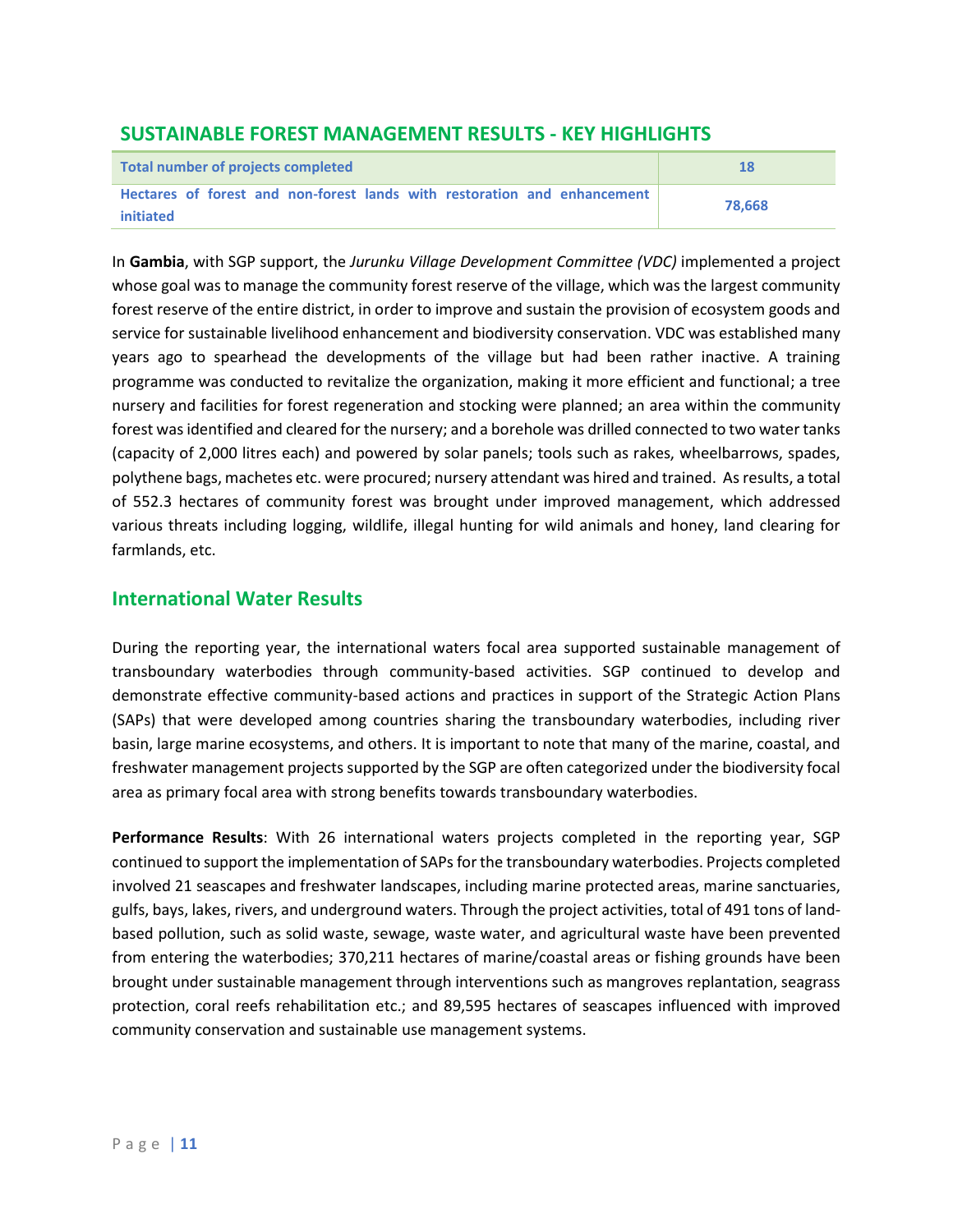# **INTERNATIONAL WATERS RESULTS - KEY HIGHLIGHTS**

| <b>Total number of projects completed</b>                                                                                                                                | 26      |
|--------------------------------------------------------------------------------------------------------------------------------------------------------------------------|---------|
| <b>Number of Seascapes/inland freshwater Landscapes</b>                                                                                                                  | 21      |
| Tons of land-based pollution (such as solid waste, sewage, waste water, and<br>agricultural waste etc.) avoided, reduced or prevented from entering waterbodies          | 491     |
| Hectares of marine/coastal areas or fishing grounds sustainably managed (such as<br>hectares of mangroves replanted, seagrass protected, coral reefs rehabilitated etc.) | 370.211 |
| Hectares of seascapes influenced with improved community conservation and<br>sustainable use management systems                                                          | 89.595  |

In **Honduras**, SGP supported MI ESPERANZA NO. 2 on the project "Network of women involved in the collection and management of solid waste for the protection of coastal marine resources". The project developed three specific components: The first, organizational strengthening raised awareness of the population of *Balfate* about the importance of proper management of solid waste. The members of Mi Esperanza No. 2 undertook trainings in administrative matters, organizational strengthening, use and maintenance of equipment, and solid waste. These trainings also left installed capacities that allowed members of Mi Esperanza No. 2 to be a self-sustaining organization and manager of their own resources. In the second component generation of employment, the association generated income through the collection of solid waste in the entire community of Río Estaban and other communities such as Bambu, La Colonia and Lucinda. Jobs were also created in garbage collection. In the third component of environmental protection, it improved environmental conditions in the municipality of Balfate, through mangrove restoration work, accompanied by a series of talks in educational centers. Specifically, more than 200 families used cleaning train service provided by the project to carry out proper waste management, which in turn supported restoration of the local red mangroves. As key results, the project prevented at least 288,000 kg of solid waste from entering the sea; four communities were encouraged to reduce waste, resulting in avoiding the contamination of coastal marine resources of the Municipality of *Balfate*, especially the Cayos Cochinos Natural Monument.

As part of COVID adaptation efforts, due to isolation and social distancing restrictions, the community was gravely affected by food shortage. The grantee redirected part of project resources to the establishment of 30 family gardens- which partially solved the immediate food crisis of 30 households, yielded at least 60 quintals of BOCASHI; and 120 liters of fertilizers and 2 types of liquid Biofertilizers could be processed providing additional and alternate sources of income during the pandemic.

### **Chemicals and Waste Management Results**

The chemicals and waste management focal area portfolio supports control and reduction of the use of harmful chemicals. SGP's efforts focused on the sound management of chemicals and waste, including POPs and mercury, to minimize adverse effects on human health and the global environment.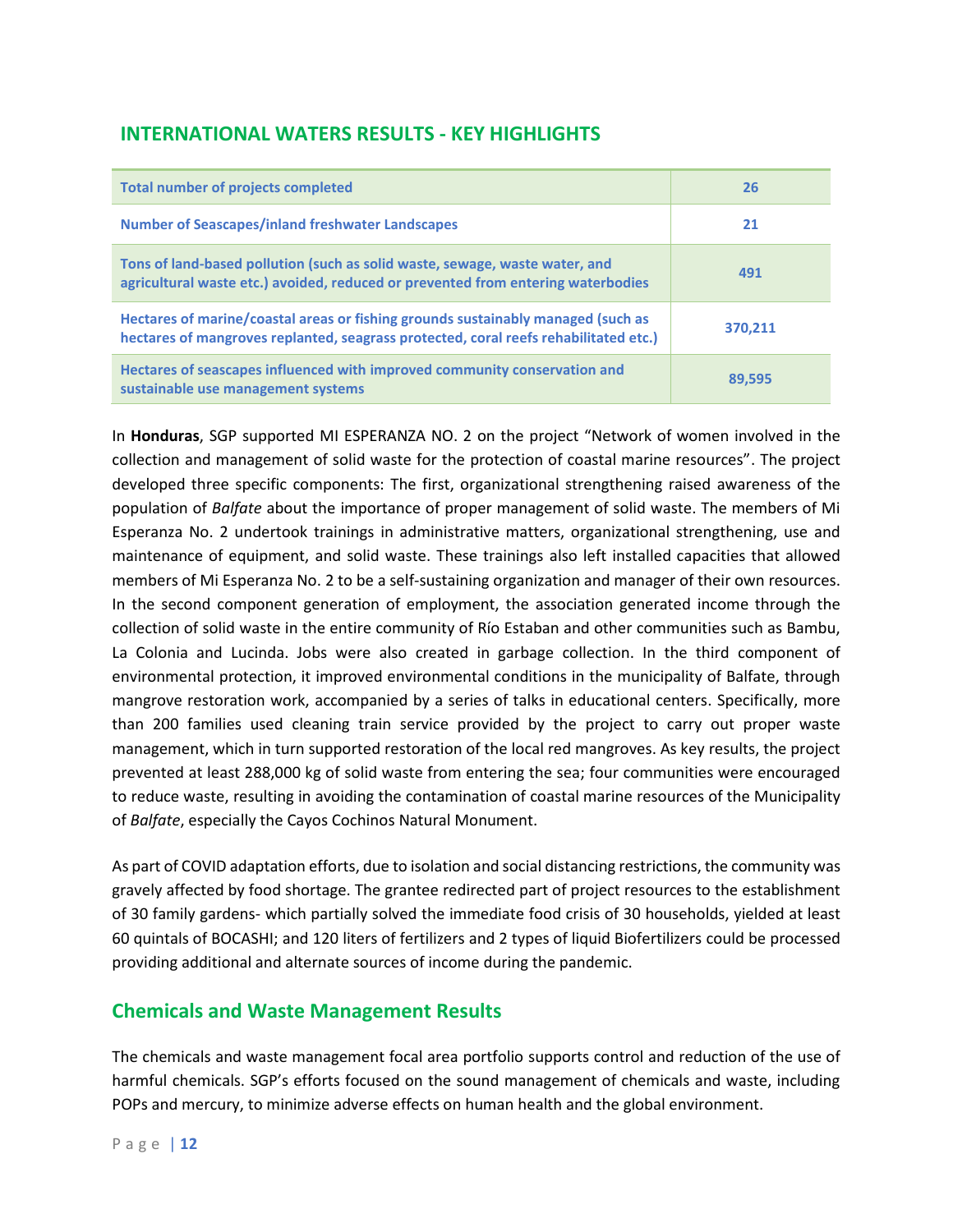**Performance Results**: With 38 chemicals and waste management projects, that were completed during the reporting period: the use of 27,340 kilograms of pesticides has been avoided; and the release or utilization of 26,376 kilograms of harmful chemicals has been avoided; and 29 national coalitions and networks on chemicals and waste management have also been strengthened.

### **CHEMICALS AND WASTE MANAGEMENT RESULTS - KEY HIGHLIGHTS**

| <b>Total number of projects completed (including Mercury)</b>                                               | 38     |
|-------------------------------------------------------------------------------------------------------------|--------|
| Total number of mercury management projects completed                                                       | 8      |
| Kg of pesticides avoided, reduced or prevented by SGP chemicals projects                                    | 27,340 |
| Kg of harmful chemicals avoided from utilization or release                                                 | 26,376 |
| Number of national coalitions and networks on chemicals and waste management<br>established or strengthened | 29     |

In **Samoa**, SGP supported the *Savai'i Samoa Tourism Association (SSTA)* to improve waste management of local communities. In some rural communities, people discarded rubbish in the forests and in key landscapes such as the *Salelologa* district where the endangered national bird of Samoa, *Manumea*, was last seen. It has posed an increasing threat to the local environment, particularly the water system, as well as the health of community members. The local tourism was also being impacted due to the waste pollution. SSTA worked with at least 5 districts on the Savai'i Islands, the biggest island of Samoa and raised a national campaign. 250 waste stands were installed for household waste collection. Residents separated "light" waste from "heavy" one. Organic waste was also separated and used for feeding animals. As most houses were located close to the shoreline, increased awareness and improve waste collection infrastructure has resulted in significant reduction of waste entering the marine environment. In addition, the waste management at local hospitals and local schools was supported by the Ministry of Health and the Ministry of Natural Resources. The by-laws of the village were amended and subsequently endorsed to properly manage waste throughout the sub-villages of *Satupaitea*. Near 2,000 people benefitted from the project, including 900 children. As a result, the waste management of the areas has improved drastically with close to zero waste being dumped in the environment.

# PROGRESS ON GRANTMAKER PLUS & CROSSING CUTTING INITIATIVES

SGP deploys the following cross-cutting initiatives as Grantmakers Plus and social inclusion activities to further enhance innovation and inclusion, and capacitate towards long-term impact. They assist in enhancing the overall effectiveness of its entire portfolio by expanding the role and value of SGP beyond grant-making. With respect to the grant maker plus initiatives, while programming directions and procedures are defined at the global level, the actual activities are identified, planned and implemented at the country level applying the same process as all SGP grants. During the reporting period, this was done through two categories of initiatives. First category of initiatives was related to promoting interventions that create an enabling environment and build systemic capacity for civil society and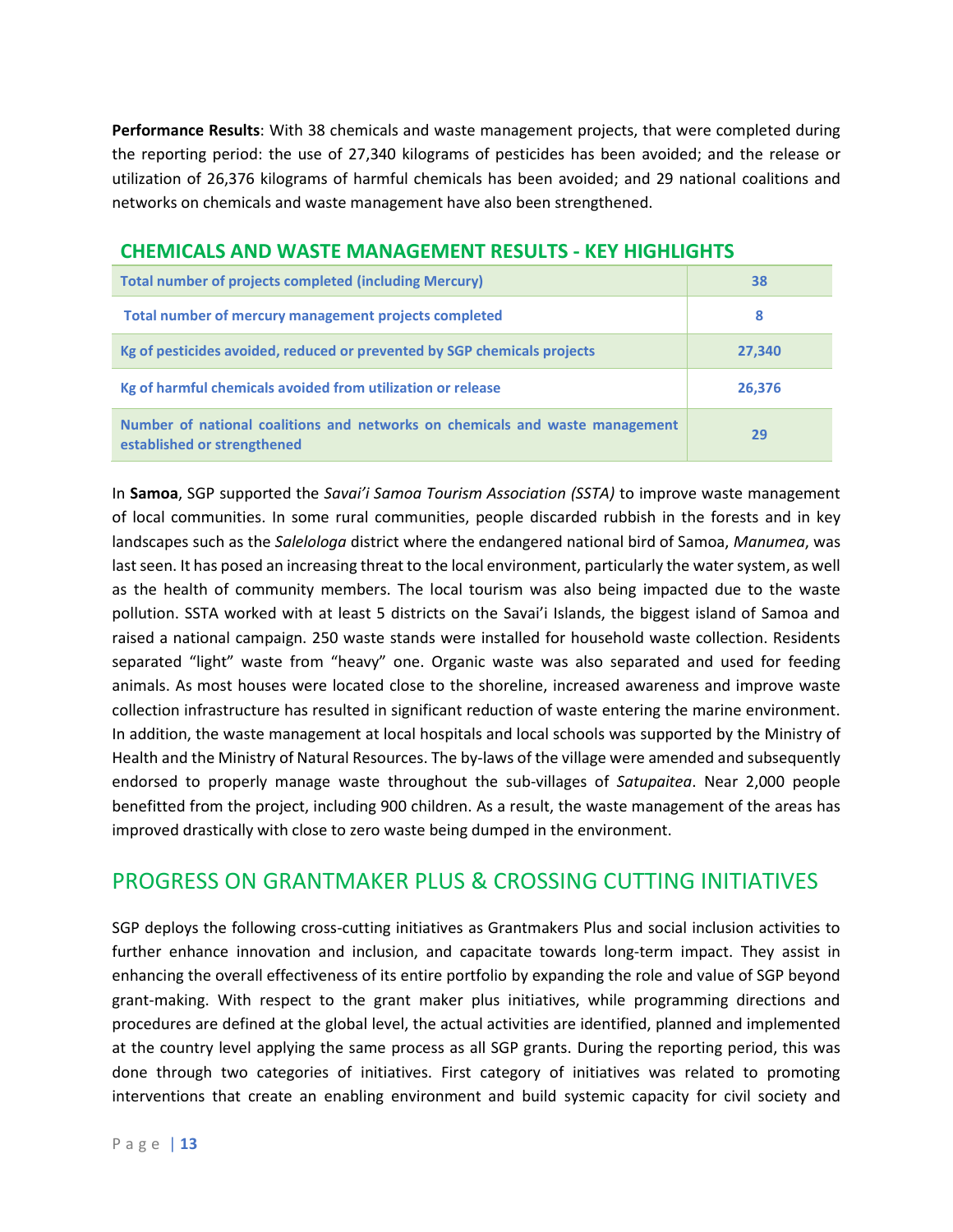community action to address global environmental challenges. Such activities span a range of efforts, from establishing and strengthening CSO networks, promoting CSO-government policy and planning dialogues, knowledge sharing, mobilization of resources and partnerships, and ensuring social inclusion of vulnerable groups. In continuation with last year, the second category of initiatives included implementation of *Innovation Programmes* as dedicated support to address emerging issues related to the SGP's Strategic Initiatives in a portfolio of selected countries. These approaches build on SGP's inherent characteristic as a broker and facilitator of local action, with a focus on innovation, inclusive and impact/sustainable results that are positioned to yield long-term impact.

The activities associated with the Grantmaker Plus are supported through regular SGP grant modality towards the CSOs/CBOs and/or technical assistance by the SGP Country Programme staff on the ground.

# **Capacity Development**

SGP provides support to enhance and strengthen the capacity of communities and civil society organizations to address global environmental challenges. Capacity development was introduced and supported under OP5, OP6 and OP7, in alignment with the GEF focal area strategies, with a limit on funding of up to 10% of total grant funding for a given country programme.

**Performance Results**: With 65 capacity development projects completed during the reporting period, capacities of 529 CSOs and 870 CBOs were strengthened, comprising 10,967 people, to address global environmental issues at the community level.

### **CAPACITY DEVELOPMENT RESULTS - KEY HIGHLIGHTS**

| <b>Total number of projects completed</b>                  | 65  |
|------------------------------------------------------------|-----|
| Number of CSOs whose capacities were developed or improved | 529 |
| Number of CBOs whose capacities were developed or improved | 870 |

As key results reported across SGP portfolio, 81 SGP Country Programmes reported having strengthened grantee networks; 83 promoted peer to peer knowledge exchanges; 81 organized training within project grants on specific technical issues; 80 organized training for SGP grantees on different subjects to improve project implementation; 79 connected grantees with government services; 83 connected grantees with NGOs/INGOs; 60 connected grantees with the academia or research centers; 56 connected grantees with development agencies/practitioners; and 55 CPs connected grantees with private sector companies.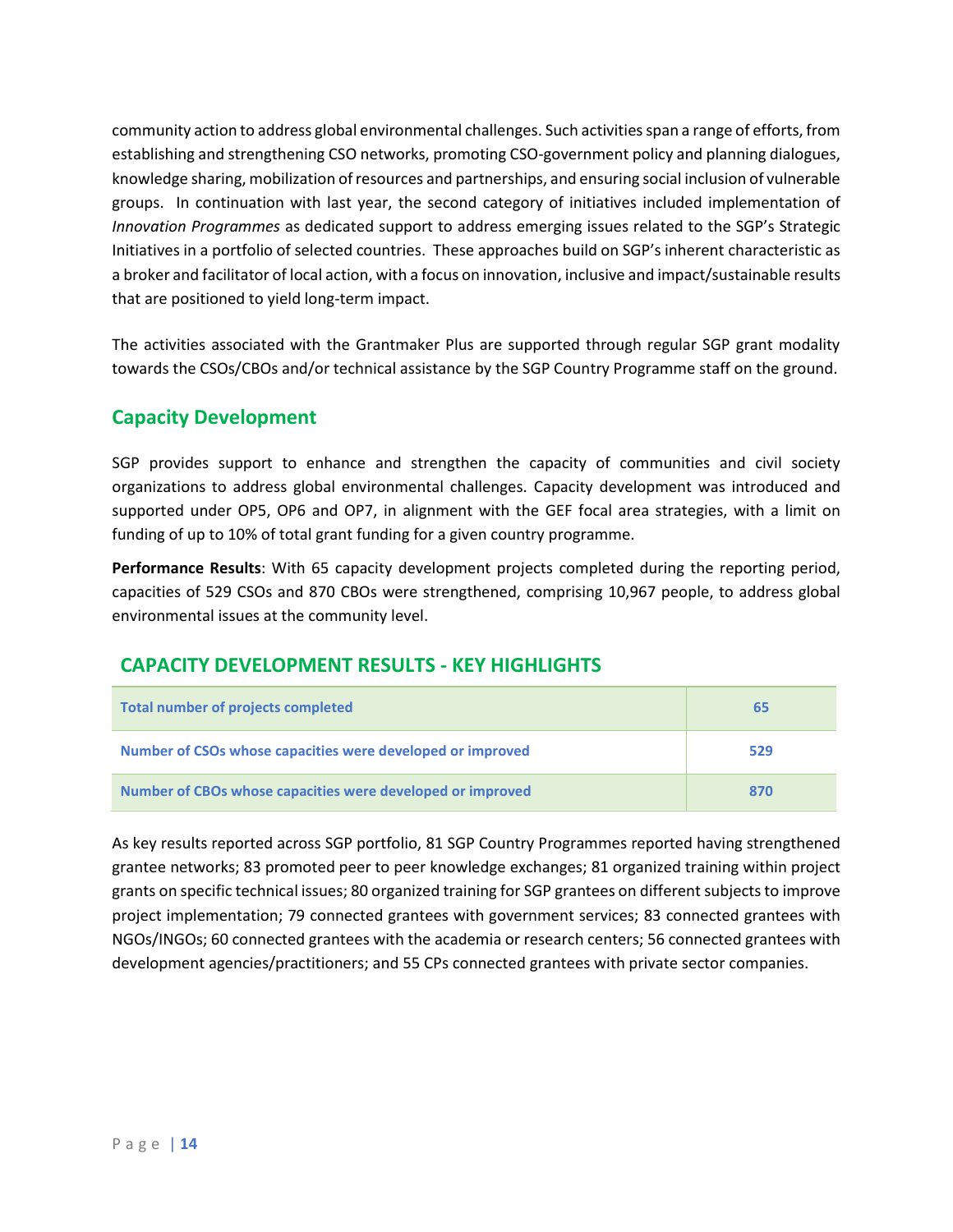

In **Kazakhstan**, SGP supported the *Zubr Social Corporate Foundation* to build capacities of SGP grantees addressing learning from earlier operational phases to improve synergies and lessons-learning amongst its cohort of grantees. The capacity building project conducted workshops, trainings, and exchange visits, using the methods of participatory analysis, reflection, and application – and had an emphasis on project management, communication with stakeholders, project risk management, and financial management. Seven exchange visits were organized amongst grantees, which promoted wider dissemination of successful project results and supported their potential replication beyond initial landscape. Online course on project development was also developed, and can now be used by potential grantees for developing good quality project proposals. As results, the project has benefitted 45 organizations and 433 people (including 285 women), and strengthened grantee project management capacities addressing gender issues, community involvement in the decision-making processes and overall cooperation with local authorities.

### **Knowledge Management**

SGP continued to support wider adoption of lessons and best practices generated by its portfolio of projects through knowledge management efforts at national and global levels. During the reporting year, at the country level to promote technology transfer and learning between communities and CSOs, SGP country programs carried out 1,255 training sessions. Country programs produced 4,980 project case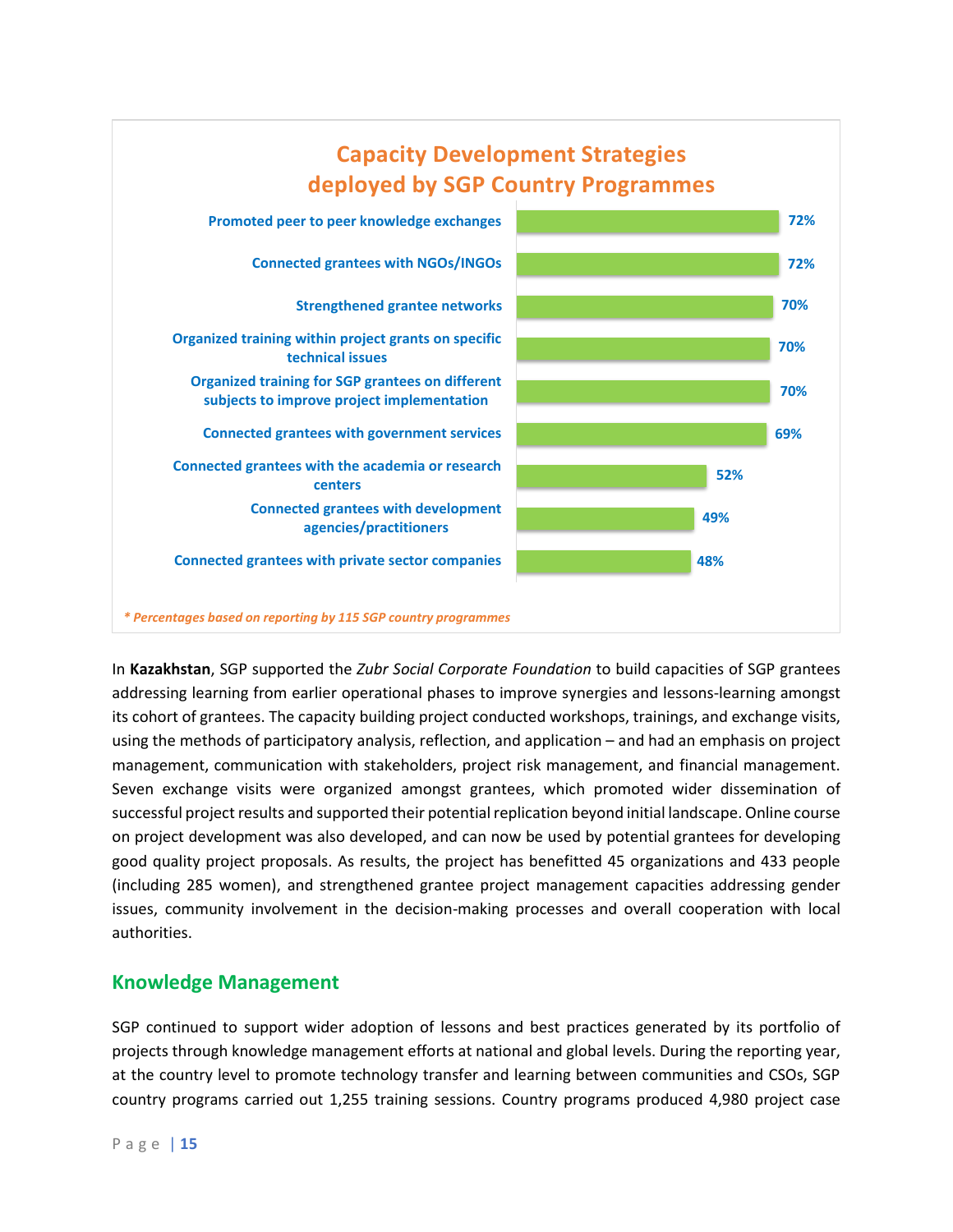studies, brochures, publications, and videos as well as 251 how-to toolkits or guidelines that describe specific practices. The results of GEF support to poor and vulnerable communities and local CSOs through the SGP were mentioned in the local media (TV, radio, print, digital, and social media) over 2,365 times in the reporting period. Furthermore, SGP community-driven projects were recognized nationally and internationally, winning 39 national and international awards.

South-South Cooperation is another key initiative to improve knowledge exchange and technology transfer among countries and regions in the south. During this reporting period, 33 SGP country programmes (29% of reporting programmes) facilitated 57 South-South exchanges that supported transfer of knowledge on new innovations between communities, CSOs and other partners across countries.

### **CSO-Government Policy and Planning Dialogue Platforms**

CSO-Government Policy and Planning Dialogue is a key Grantmaker plus strategy, that works to ensure community voices and participation are promoted and enhanced in the global and national policy processes related to global environment and sustainable development issues. SGP has strengthened its role as a CSO-led multi-stakeholder platform by working closely with governments and different civil society actors. These platforms also provide opportunities to discuss possible shifts in relevant policies and practices as well as encourage strong partnerships with different stakeholders to scale up and commercialize successful community projects. During the reporting period, 44 SGP country programs (38% of reporting country programmes) conducted CSO-Government Dialogues. A total of 175 dialogue platforms were organized representing involvement of 4,126 CSO/CBO representatives.

### **Social Inclusion**

During the reporting period, SGP continued to undertake targeted efforts to support greater social inclusion of marginalized groups, including women, indigenous peoples, youth, and persons with disabilities. Specific information is presented below:

**Gender equality and women's empowerment** is a critical element of SGP efforts in empowering the vulnerable as well as supporting them as key solution providers. There has been a focus on efforts that yield equitability of gains from projects for both men and women, but also a focus on developing gender responsive projects with women as agents of change. Among the completed projects during this period, 34% of the projects were led by women, i.e., had a female project coordinator/manager or led by a woman cooperative or women group. Further, 730 of the projects completed during the reporting period, which is 78% of total projects completed, were reported to be gender responsive. Key strategies used by SGP country programmes (CPs) to promote gender equality and women's empowerment included use of gender check list by the National Steering Committee for appraising projects (81 CPs); incorporation of gender specific activities, outputs, outcomes, and disaggregated indicators in project design (78 CPs); partnership with gender/women's organization in the country (58 CPs) and gender analysis/assessment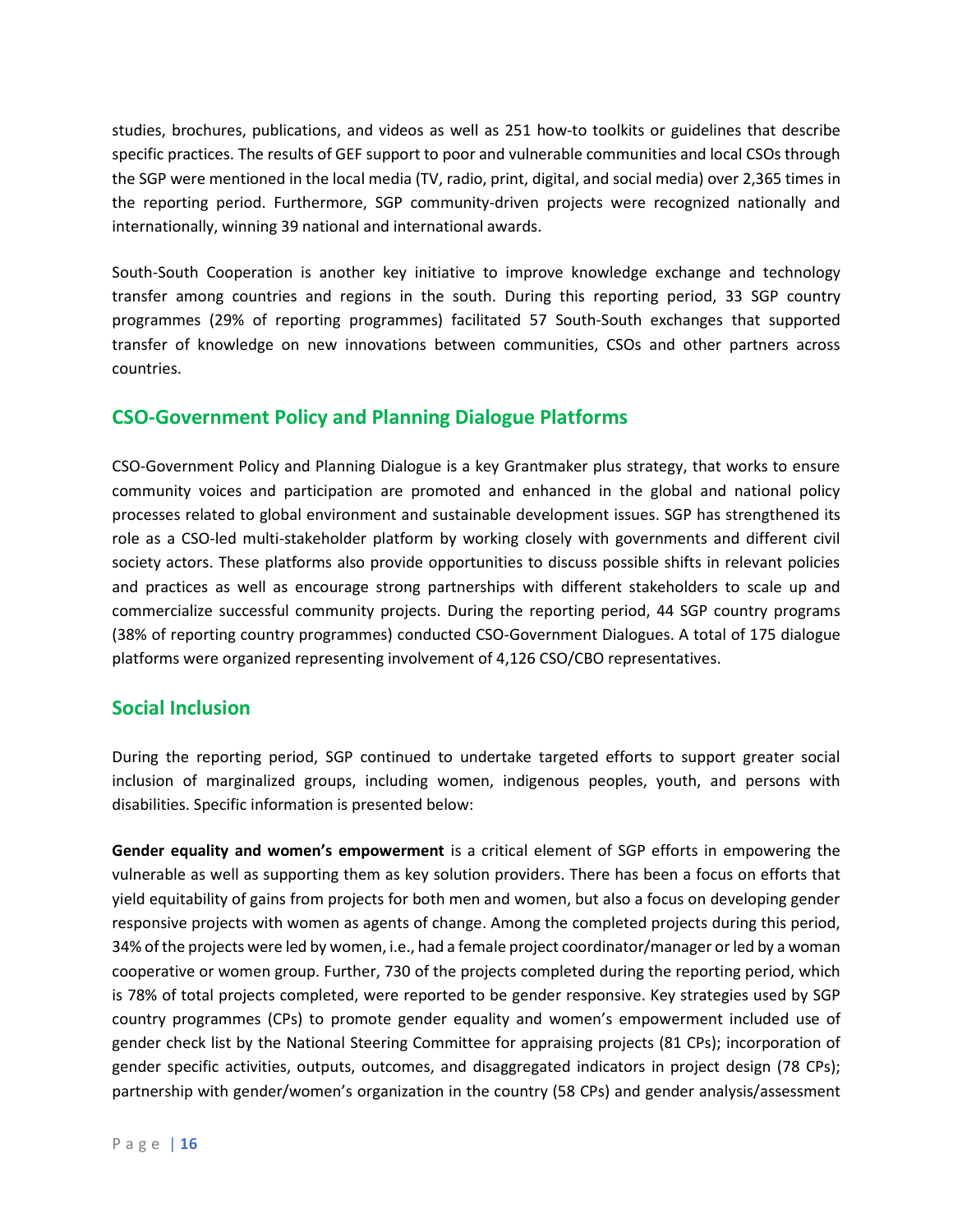at the country or project level (49 CPs). Of the reporting countries, 99 CPs (86%) had gender focal point in their SGP NSC.



*\* Percentages based on 115 SGP programmes that reported this year*

**Indigenous peoples** are important partner and target group for SGP. SGP has aligned efforts that respect customary law and practice and supported specific measures, such as efforts to securing rights to land and resources as well as participation of indigenous groups in local and national environmental governance. During the reporting period, 206 projects, which is 22% of total completed projects involved indigenous peoples. 889 indigenous leaders participated in various activities supported by the SGP which led to improved capacities of IP groups and organizations for organizing projects that provide for concrete action to meet their needs as well as for strong representation in policy advocacy. Efforts aimed at fostering agility and improving access in SGP grant making/ management were continued, with 18 CPs accepting proposals in local languages; 14 CPs accepted proposals using participatory video; 28 CPs involved indigenous peoples in respective NSCs and/or TAGs; and 38 CPs enhanced outreach and networking with indigenous peoples' groups. Of the reporting countries, 45 (39%) of them reported having an indigenous peoples' focal point in their SGP NSC. At the global level, SGP conducted a review of its [25 years of engagement with indigenous peoples,](https://www.thegef.org/sites/default/files/publications/SGP_25_Years_Engagement_Indigenous_Peoples_2020.pdf) which culminated in a publication that was shared widely including through the GEF Council, December 2020.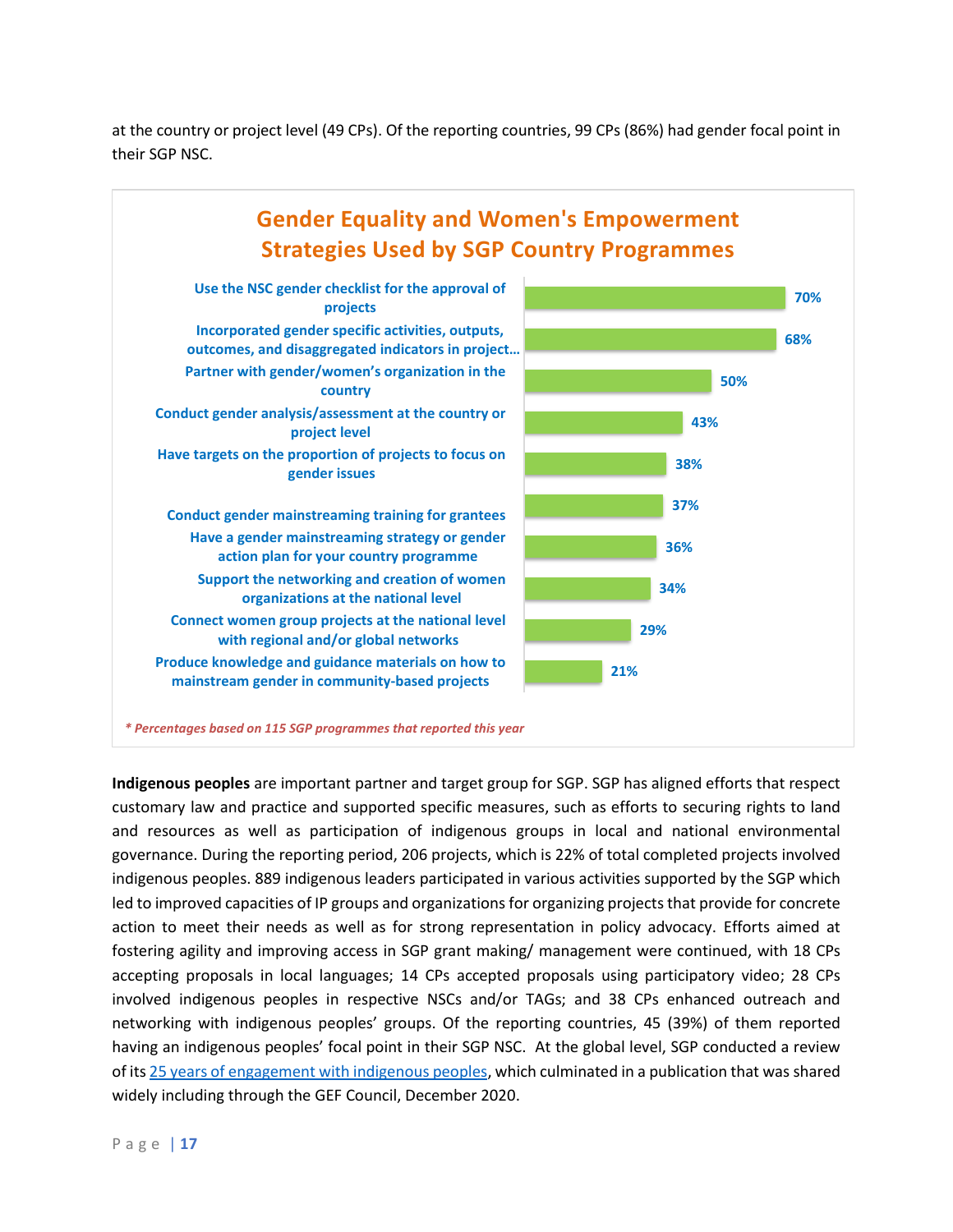**Youth** is increasingly becoming an important target group of SGP as they are key stakeholders for current and future environment and sustainable development. Environment and sustainable development require an intergenerational effort that equally benefits from the expertise of the elders, as well as the force of the youth as both future leaders and importantly changing their behaviors and attitudes. During the reporting period, 350 projects were completed with youth participation or leadership, which is 38% of total completed during the period. 209 youth organizations participated in SGP projects and in relevant national environment and sustainable development strategy development. During the reporting period, SGP also successfully convened a Youth Climate Action Video Competition in partnership with UNFCC, CBD and UNCCD and launched the winners at their Conferences of the Parties to further promote youth engagement in the cause. Of the reporting countries, 84 (73%) operated with a Youth focal point in their SGP NSC.

**Persons with disabilities** (PwD) are also a key target group for SGP support. SGP's inherent flexibility to test innovation has supported efforts to mainstream and engage PwD groups enabling them to actively participate in global environmental and livelihood efforts. During the reporting period, 392 disabled persons organizations participated in SGP projects and in relevant national environment and sustainable development strategy development. An ongoing innovation programme with a focus on PwD engagement in global environmental solutions is currently under implementation in 8 of the SGP countries with results available by next cycle.

### **Innovation Programmes**

Introduced in OP6, the Innovation Programme aims to enable targeted investment on emerging environmental issues that could be potentially scaled up, replicated and mainstreamed in SGP and other programmes. It also helps achieve targeted results related to the SGP's Strategic Initiatives; promote knowledge and experience sharing among participating countries on specific thematic issues; and promote partnership and leverage resources on mutually interested Strategic Initiative at the global and regional levels.

During the reporting period, the Innovation Programme continued to grow through pilots in a cluster of countries. In close relation to relevant GEF and other partner programmes and projects, SGP innovation programmes were noted to be implemented in a total of 52 countries (45% of reporting countries), including Artisanal and Small-Scale Gold Mining (7 countries), Big Cats Conservation (8 countries), Women-led enterprise (20 countries), Persons with Disabilities and Responsive Development (8 countries), Indigenous Peoples and Energy Access (9 countries), Youth and Climate Change (21 countries), and Sustainable Land Management in the Sahel Region (6 countries). The projects are currently under implementation in alignment with overall country programme priorities for OP7.

As a new initiative, in alignment and in close coordination with the wider UNDP's Plastic Offer, SGP is launching a new global innovation programme to reduce plastic use and waste, boosting innovation for sustainable product design and ecological alternatives, support circular solutions, and improve waste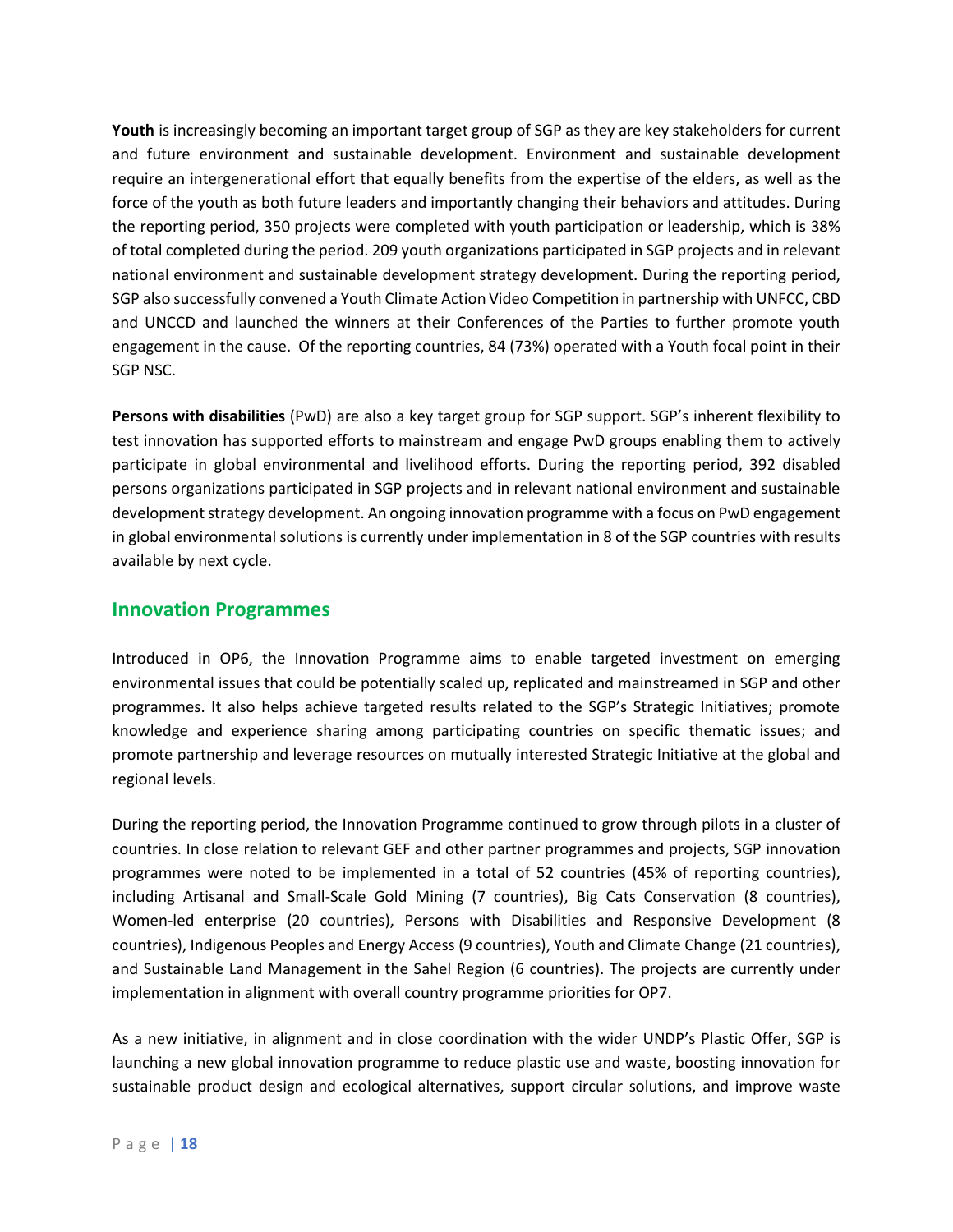management. To jump-start the programme, 68 country initiatives are set to invest a total of USD 3.2 million from their core funding to support innovation in plastic management. An additional USD 2million from global funding will be allocated to 10 country programmes for the scaling up of innovative solutions.

Results are already in place. As an example, in **Vietnam**, SGP supported the *Farmers' Association of Quang Ninh province* to mobilize coastal communities around Ha Long Bay to increase the rate of solid waste collection and treatment, while reducing the amount of plastic waste generated by local households. The project developed various effective models for waste separation at the source in households, fishing boats, and tourist boats, as well as models for waste pickers' groups, composting, and recycling. Through the project, 1,000 tonnes of plastic waste have been properly separated, and 150 tonnes of plastic have been collected via freelance waste workers, both in their individual households and by fishing boats and tourist boats. The work in Ha Long Bay is part of a broader initiative that is replicating and scaling up the successful model in five other cities. It is boosting waste segregation, collection, recycling, and composting, and by collaborating with businesses to introduce the circular economy approach and foster investments for green technologies. UNDP has also been working closely with local authorities to formulate and implement waste regulations, specifically by introducing the circular economy approach into legislation that will implement Viet Nam's new Law on Environmental Protection.

# CONTRIBUTIONS TO AGENDA 2030 AND SUSTAINABLE DEVELOPMENT **GOALS**

SGP is closely aligned with and contributes actively to the achievement of the Agenda 2030 and Sustainable Development Goals (SDGs). During the reporting period grantees were encouraged to design projects that maximized positive synergies between conservation and sustainable use of biodiversity, sustainable land management, mitigation of climate change and other global environmental benefits, as well as contribute to improved livelihood outcomes and other social development targets. As a result, SGP projects contributed to meeting several SDGs. Noteworthy mentions are: Goal 15: Protect, restore and promote sustainable use of terrestrial ecosystems, sustainably manage forests, combat desertification, and halt and reverse land degradation and halt biodiversity loss (95 CPs); Goal 5: Achieve gender equality and empower all women and girls (86 CPs); Goal 1: End poverty in all its forms everywhere (84 CPs); Goal 2: End hunger, achieve food security and improved nutrition and promote sustainable agriculture (83 CPs); Goal 13: Take urgent action to combat climate change and its impacts (82 CPs). Percentage based breakdown is presented in graph below.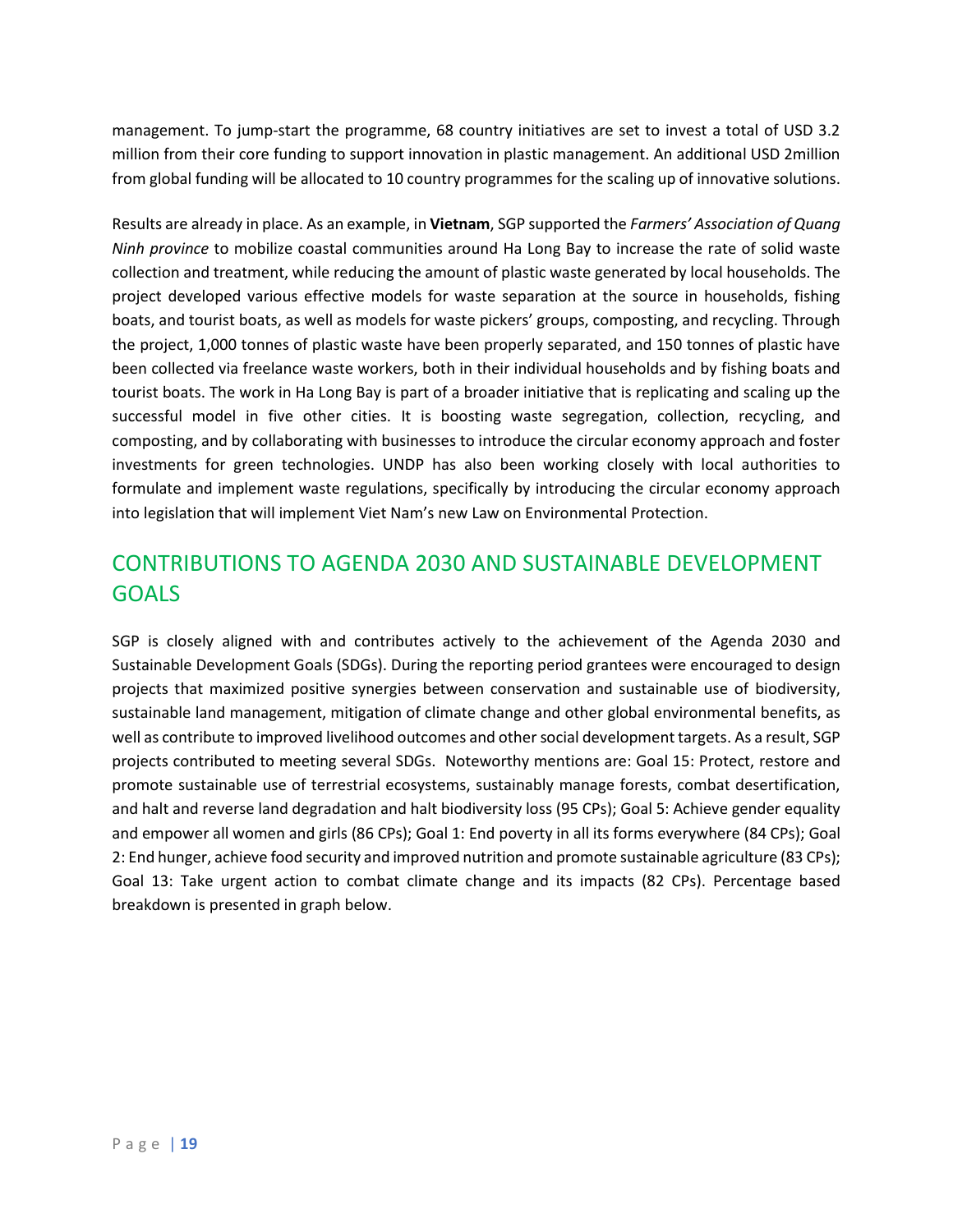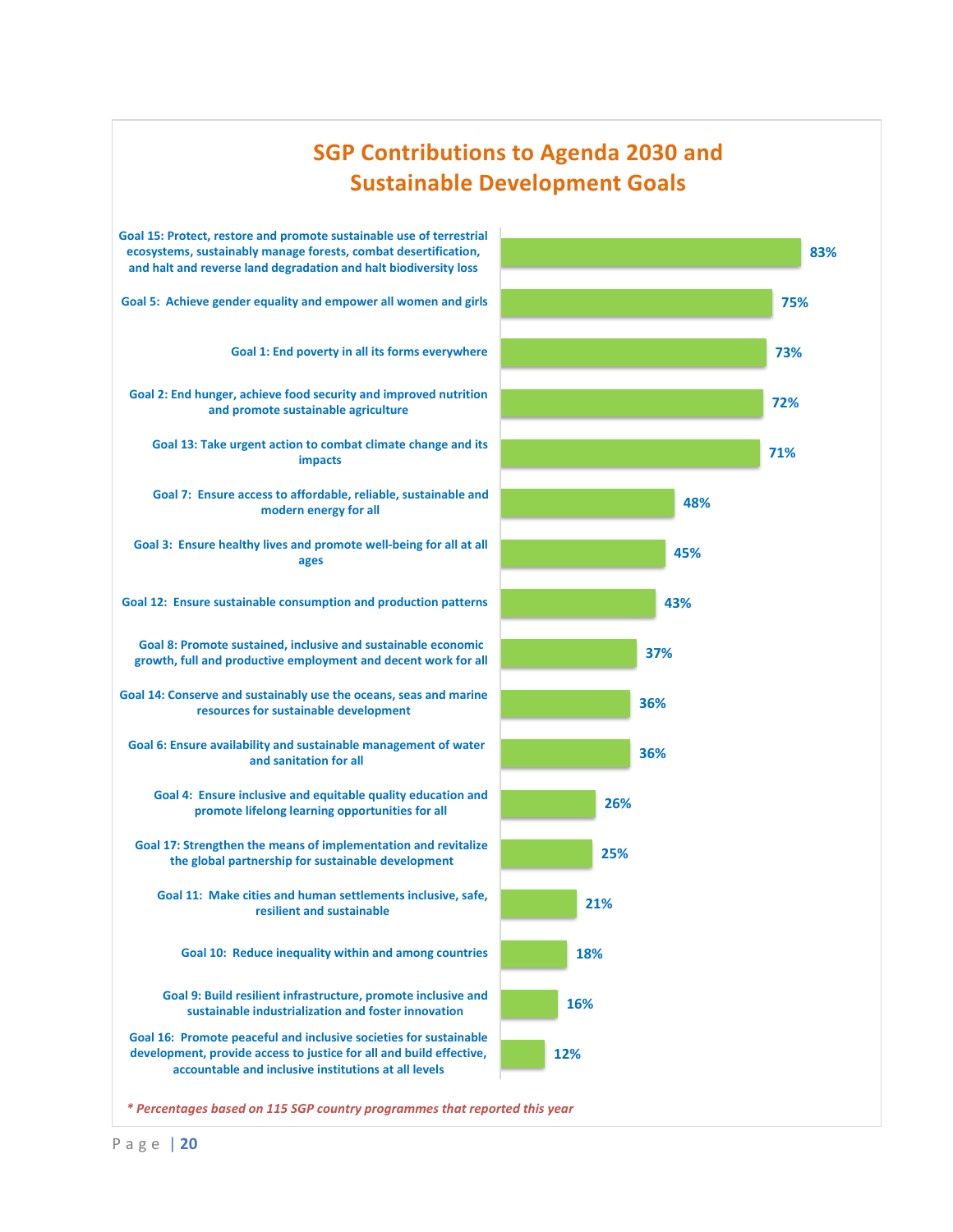# LIVELIHOODS AND SUSTAINABILITY

Improving livelihoods is a core strategy of SGP, as the sustainable management of land, biodiversity, and other ecosystem resources for income and/or subsistence directly affects the generation of global environmental benefits while also contributing to the wellbeing of local communities.

As results, 694 projects (75% of completed) reported concrete results in improvement of livelihoods of the communities. Specifically, efforts were noted across SGP's portfolio with respect to increasing and diversification of income (82 CPs); increased food security and nutritional value (80 CPs); increased access to markets (58 CPs); increased access to technology (58 CPs), and increased access to infrastructure (44 CPs). Percentage based breakdown is presented below.



# SCALING UP, REPLICATION AND POLICY INFLUENCE

During the reporting year, 147 projects (i.e., 16% of total completed projects) were replicated or scaled up. In terms of policy influence, 154 projects (i.e., 17% of total completed) reported influencing policy through project activities by liaising with local authorities and other government institutions. It is important to note that since these results have long term horizons, often much after the intervention is completed, there is considerable under reporting of results in this area. The Third Joint GEF-UNDP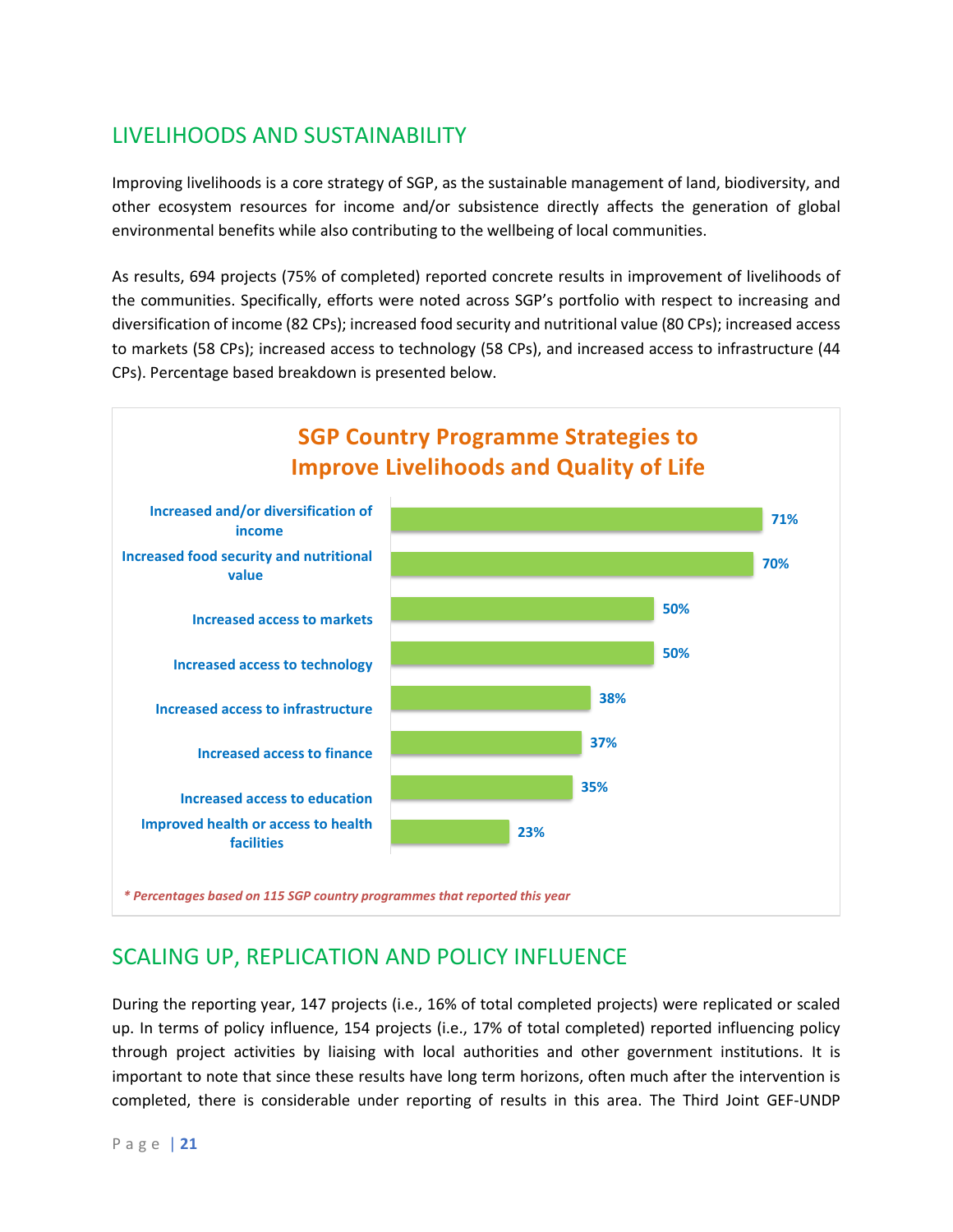Evaluation of the SGP reported an increasing trend toward broader adoption of SGP results. It summarized three pathways that SGP is currently pursuing to achieve broader adoption:

- 1) By the global programme through SGP's Policy Dialogue initiative. This requires long-term engagement on the part of CSOs and the NSC.
- 2) Through the mobilization of follow-up grant co-financing, either through UNDP's general programming, continued GEF programming, or through other donors.
- 3) Through social economy model to promote inclusion and technical and institutional innovation while creating financially sustainable microenterprises.

The evaluation also discussed the factors contributing to and hindering broader adoption. The main contributing factors are the efforts of the national coordinator, the quality of the design of the SGP country programme strategy or full-/medium-size project, and the efforts of the National Steering Committee. On the other hand, the main factors hindering broader adoption are the capacity and experience of the grantees, the level of government support and ownership of the GEF (or at least of SGP), and the coordination with other existing initiatives.

The following examples illustrate the great potential of the GEF SGP in contributing as an incubator of new innovations and a platform for broader adoption from completed projects for this reporting period.

### **EXAMPLES**

In **Armenia**, the *Association for Sustainable Human Development* successfully replicated and upscaled the experience of another completed SGP project on expanding access to affordable and clean energy through introducing innovative low-carbon energy solutions in *Mrgashen* community, aiming to utilize the high potential of solar energy in the region to create enabling conditions for generalization and commercialization of low-carbon technology in the community. The energy efficiency of the beneficiary apartment building was achieved through the insulation of the entrance and the roof and the replacement of windows and doors. As a result, PV systems were installed with an overall capacity of 25 kW, as well as two solar heating systems with 300 L capacity each. 250 streetlights were replaced with LED lamps. These low-carbon energy solutions were estimated to result in an annual saving around USD 10,000, reducing 14 tonnes of  $CO<sub>2</sub>$  emissions each year.

In **Malaysia**, the *Malaysian Agroecology Society for Sustainable Resource Intensification* (*SRI-Mas)* completed a project aiming to conserve and promote agrobiodiversity through an ecosystem-based approach of System of Rice Intensification (SRI) in rice cultivation. Agrobiodiversity-based SRI production system adopts an agroecological approach that supports ecosystem services, soil and plant health. SRI is not rice varietal dependent and uses less water, chemicals and seeds. Based on the successful experience of the project, *SRI-Mas* made strategic recommendations on the National Agrofood Policy (NAP) 2.0 which were taken up for consideration by the Ministry of Agriculture and Food Industries. With regards to issues and challenges related to adoption of modern technologies' *SRI-Mas* proposed agroecology-based solutions to be integrated to ensure sustainability and ethical food production, and agroecology has now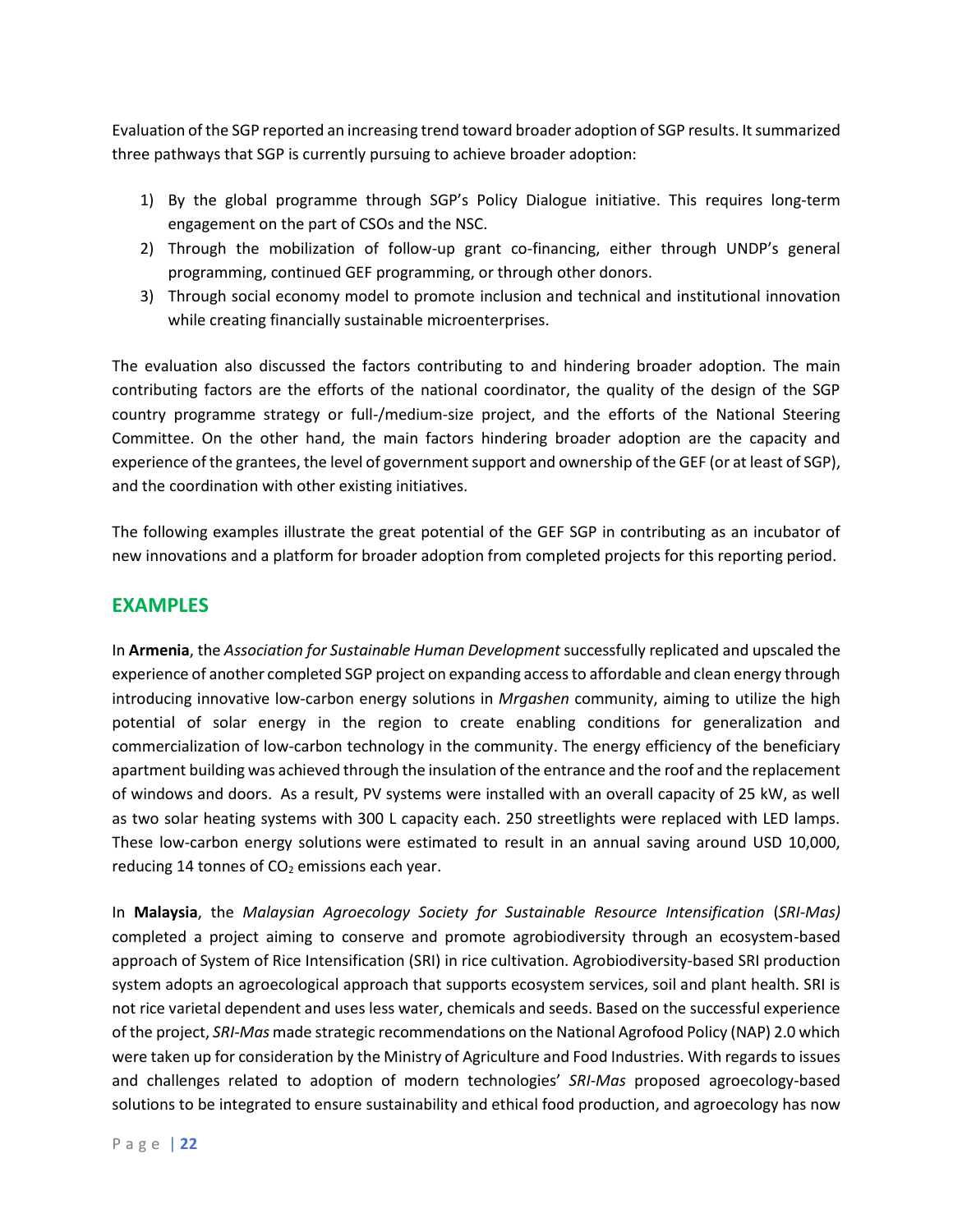been recommended under policy to advance towards sustainable agricultural practices and food systems. A representative from *SRI-Mas*, Dr. Rospidah Ghazali was appointed as a member of the National Food Security Committee. Agroecology has been integrated in the National Food Security Policy of Malaysia as a supporting strategy to achieve national targets under SDG 2.0. It is also being considered under further research and development as a new approach for enhancing food security in the country.

In **Zimbabwe**, a project completed by *SCOPE Zimbabwe* continued to grow as the project concept introduced in schools was being replicated both within and outside the country to regenerate the schoolyards into various food production zones through the Integrated Land Use Design (ILUD) approach. SCOPE is a vibrant and practical environmental education programme, assisting schools to redesign and rationalize land use for sustainable resource use. ILUD is a whole landscape design knitting together different agro-systems, demonstrating ecological good practices that include crop diversification, organic soil fertility management, and reclaiming of the degraded landscapes. The establishment of nurseries at the schools and the livestock integration generated income for the schools. The school gardens provided fresh vegetables and fruits, saving significant money on food for school-based feeding programmes. The improved access to clean water from boreholes coupled with rainwater harvesting contributed to replenishing clean water supplies. The free-range chicken rearing as part of the agroecology project design generated income and provided manure for the garden and field production, hence increasing productivity. Within Zimbabwe, the SCOPE approach was replicated in over 200 schools and attracted the attention of the government through the Environmental Management Agency (EMA) and the Ministry of Education. *SCOPE Zimbabwe* has signed a Memorandum of Understanding with EMA and the Ministry of Education. At the international level, countries have adopted this approach through other SCOPE country chapters include SCOPE Malawi, SCOPE Kenya, SCOPE Uganda and SCOPE Zambia. The work was also shared through the Global Ecovillage Network (GEN) in which *SCOPE Zimbabwe* is an active member.

In **Yemen**, two projects respectively operated by the *Al-Husaniah Canal Water Users Society* and the *Ra's Eirh Community Group* were replicated from previous projects in other areas, assisting local communities to acquire solar systems for home electrification. The replication was achieved via information dissemination from one community to another. The projects reduced the  $CO<sub>2</sub>$  emission and raised the local awareness of environmental sustainability and climate change mitigation. The project completed by the *Al-Husaniah Canal Water Users Society* enabled 137 household to access solar energy for lighting. The other project by the *Ra's Eirh Community Group* provided electricity to 72 households with solar energy and raised local awareness through two workshops. Both projects were able to benefit 70 additional beneficiaries due to the savings in local community financial resources that had been used to purchase conventional fuel. To ensure the sustainability of the projects, revolving fund mechanisms were established through a monthly subscription.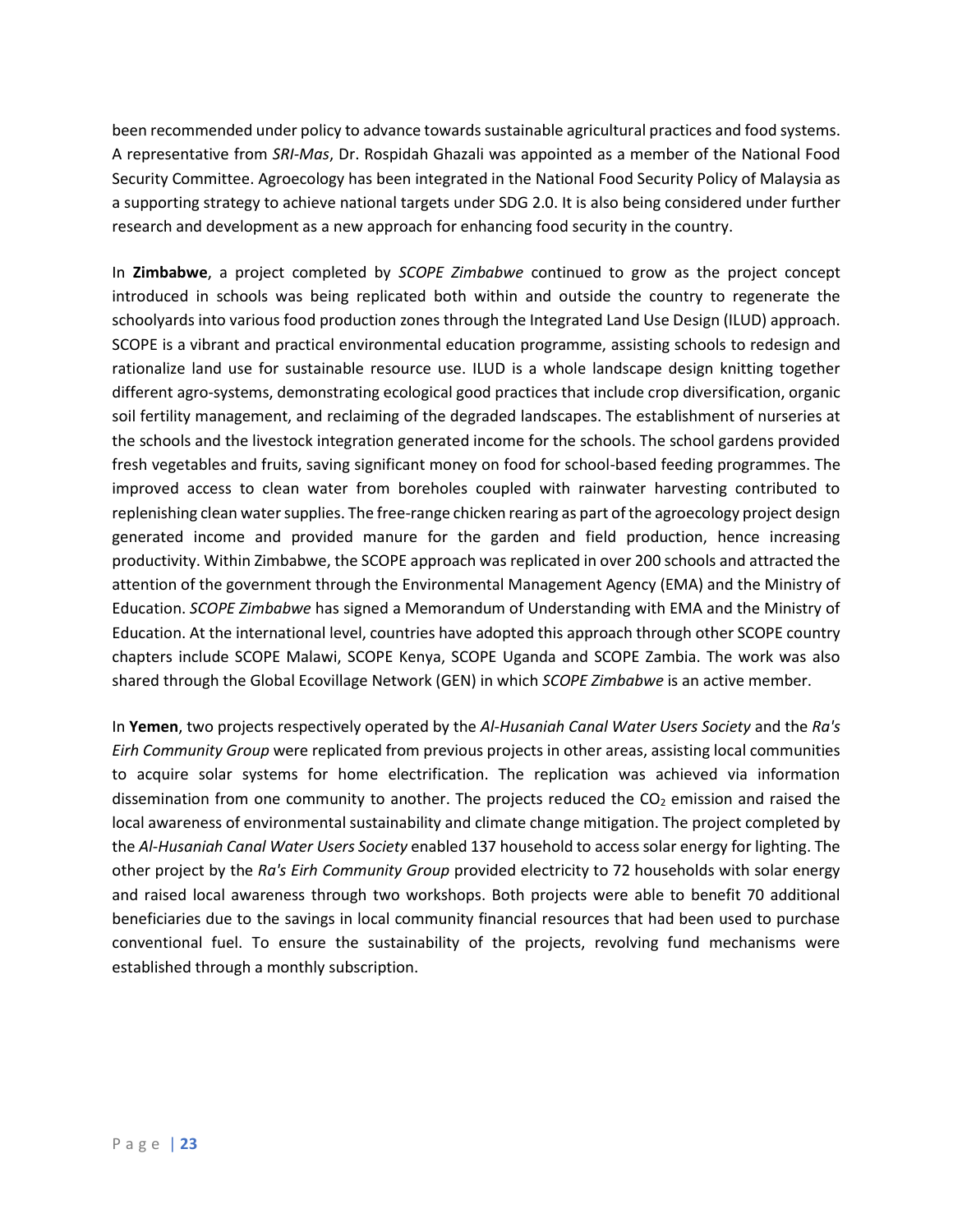# COVID-19 RESPONSIVENESS THROUGH SUPPORTING GREEN AND BLUE RECOVERY AND RESILIENCE OF LOCAL COMMUNITIES

It has been a critical year to reset relationship with nature with turmoil wreaked by COVID-19, with millions pushed into poverty, growing inequalities among people and countries, and a triple environmental emergency of climate disruption, biodiversity decline and a pollution epidemic. Ongoing development efforts take place against a background of a world economy recovering from a global pandemic, declining environmental trends, and continue pressures on people and the environment. Further, financing still falls far short of the estimated requirements for mitigation, adaptation and environmental priorities such as biodiversity. With emphasis on 'green recovery and build back' – both in terms of the economic context, but now also in terms of completely new and different opportunities for environmental conservation, the SGP has an important role to play in reducing and preventing environmental stresses while creating jobs and supporting community level wellbeing.

SGP continued to align efforts with the UNDP and GEF strategies to address the ill-effects of the pandemic and served as their de-facto local community action window. In addition to supporting UNDP, other UN agencies, and governments at country or regional level responses to COVID-19, the SGP country teams supported grantees and local communities to act immediately to prepare, respond, and recover. Country programmes provided COVID-related support to grantees and communities, such as awareness raising, distributing PPEs, etc. In project implementation, country teams provided operational guidelines and support to grantees and communities, collaborating with government agencies on local COVID response, facilitating new partnerships for grantees etc. As a result, SGP operations and projects have adapted to COVID-19 pandemic to respond to its impact and to prepare for better building back of the economy with the involvement of the local communities (more details are available in annex 1).

Adaptation in how SGP worked during this time was also a noteworthy result. The adjustment of project activities includes innovative implementation, recovery/mitigation measures and in some occasions reallocation of funds. 49.6% of the country programmes indicated that they shifted to telecommuting and conducted virtual monitoring sessions, trainings and consultations with grantees. 34.8% of the country programmes reported that they amended project plans, extended MoAs, reallocated budgets, or adjusted project activities to respond to the pandemic. Among the negative impact of the pandemic, 38% of the country programmes reported a total of 387 projects could not be completed on time as planned due to COVID-19. Travel restrictions is the primary reason of such delays which led to the suspension of onsite training sessions, workshops, M&E visits, etc. Another main reason for delay/ suspension was that grantees had to focus on addressing the pandemic or other imminent needs, hence was not able to continue with the projects.

### **EXAMPLES**

In **Turkey***, in response to the COVID-19 pandemic SGP supported BisiKoop, a cyclists' cooperative in Izmir,* to expand and reorganize their *CitiesOnBike-Izmir project* to deliver food to the marginalized and elderly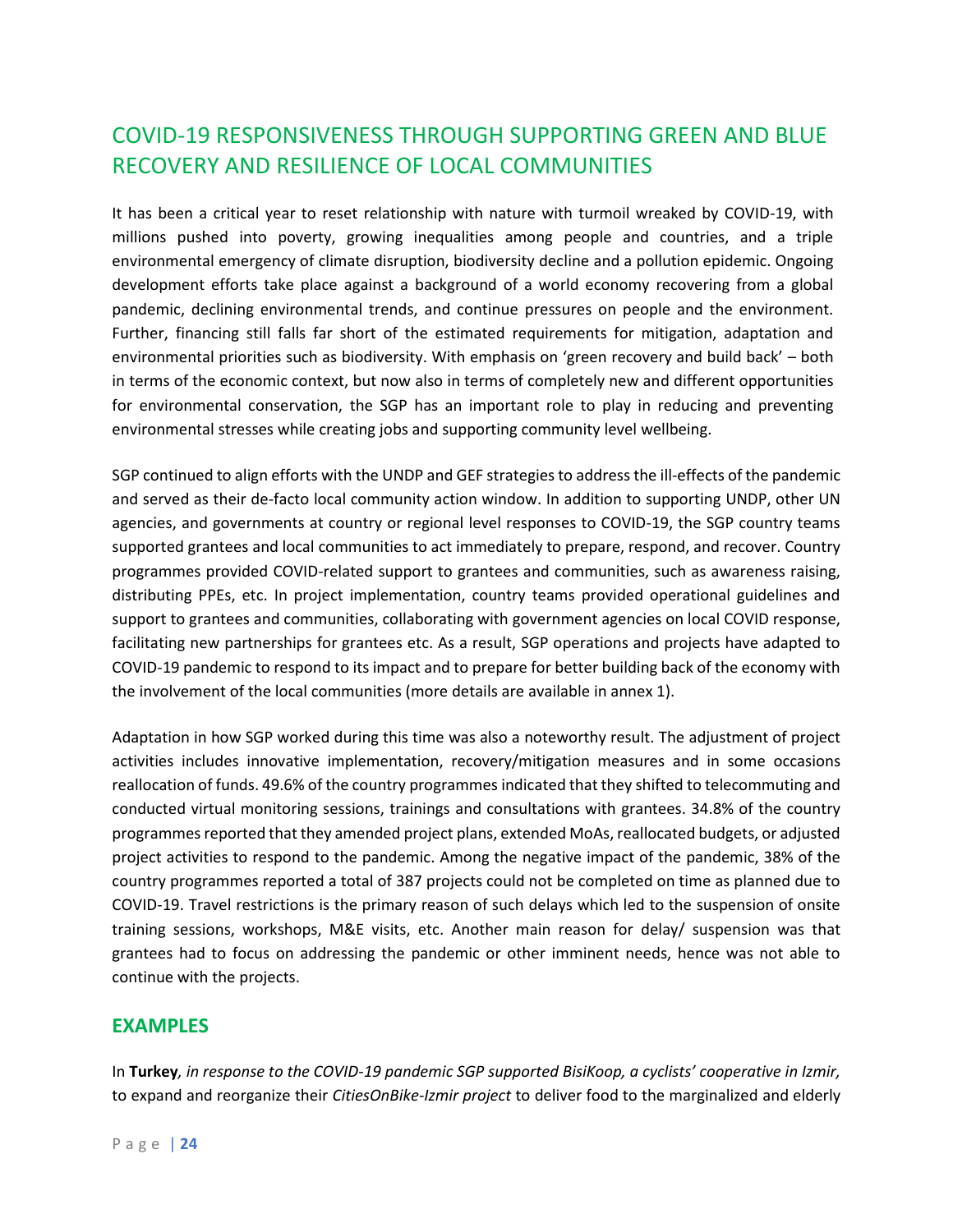in co-ordination with the Izmir Metropolitan and Karşıyaka Municipalities. BisiKoop is the only cyclist's cooperative organization in Turkey with a mission of reducing carbon emissions as part of efforts to mitigate climate change and promote sustainable cities. Under the new *BisiDestek (bike support)* initiative, they mobilized cyclist volunteers; gave prompt trainings to them; and made an action plan for transportation of daily shopping needs, medicines and monitoring of elderly over 65 years, disabled individuals and disadvantaged groups impacted by limited movement at national scale. In addition, collaborative activities of education and awareness were developed with BUGEP, the largest civil platform of all cycling communities in İzmir. Official permissions and geographical planning were organized with local authorities to implement cycling transportation plan with the trained volunteers while sticking to the rules and routes that were safe and in alignment with local coronavirus precautions. This covid response local action also created an opportunity to highlight the importance of bicycle use for cities, as well as assisted authorities to foresee aspects of transportation planning from a risk management lens.

In **Uganda,** SGP in partnership with The Lion's Share Fund, supported *Enjojo Wildlife Foundation* to support communities dependent on wildlife-based tourism – an industry that generated significant local employment, but has been devastated by COVID-19 travel restrictions impacting not just economic lifelines of local communities but also conservation activities. The grant was directed to carry out beekeeping projects in local communities around the Queen Elizabeth National Park. As a biodiversity hotspot, Queen Elizabeth National Park is famous for its elephants, chimpanzees, and tree climbing lions and following the onset of the COVID-19 pandemic, there has been a sharp increase in poaching and unsustainable natural resources use. The project supported much-needed employment with installation of over 100 beehives, procurement of equipment (bee-protection gear and harvesting tools), and training on beekeeping as an alternative income source. It also provided an entry way to raise awareness and train community members on the importance of conservation and sustainable natural capital. This communityresilience centric approach has incentivized local communities to protect wildlife and their habitats and continue to serve as guardians of nature at the frontlines of conservation.

In **China,** SGP supported *[Nyanpo Yuzee Environmental Protection Association](http://176.61.146.92/intranet/index.cfm?module=Company&page=Company&CompanyID=21313)* to adapt activities of a planned eco-tourism project which became infeasible due to the travel restrictions in the country. With roots of Tibetan medicine stemming from project's location in Qinghai-Tibet Plateau, the grantee adjusted project activities by working with the *Tibetan Medicine Association* that leveraged the enormous biodiversity of the region to support scientific expeditions on Tibetan medicine to prevent COVID-19 and other zoonotic diseases. The project entailed organization of workshops with attendance from 120 Tibetan medicine doctors; field trip that facilitated learning about identification of Tibetan herb medicine, it's sustainable harvest and conservation; and demonstrations on techniques that explored its multiple uses. Besides furthering scientific research in application of traditional Tibetan medicines and knowledge for the ongoing epidemic, the project generated alternative employment generation activities with USD 11,000 earned by local communities through support to visiting doctors' delegation.

In **Jamaica**, lack of access to piped water for local communities gravely impacted marginalized populations such as the elderly and the disabled who relied on rainfall or water-pipes miles away to meet basic sanitation needs during the COVID-19 pandemic. With SGP support, *Sawyers Local Forest Management*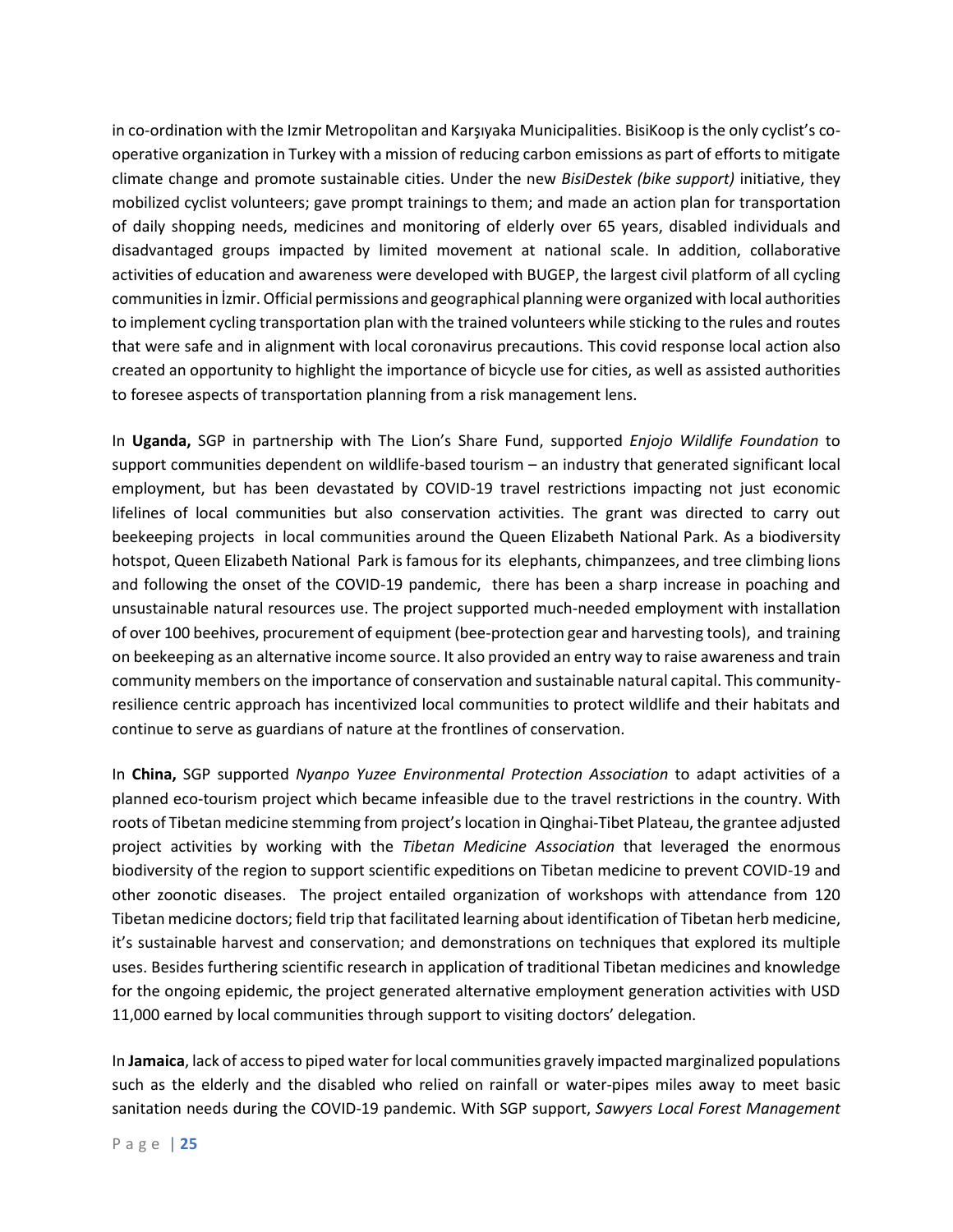*Committee Benevolent Society* reoriented some of its activities to address these needs through installation of a water tank in community center that supported frequent hand washing and ensured compliance with health and sanitation protocols established by the Government. Very importantly, it provided access to piped-water for at least 50 community members who were without access. There are plans to upscale this intervention and the generated good-will from this COVID-19 intervention further supports the projects' traditional objectives to build income-generating skills while building community capacities and commitment for becoming stewards of the environment.

In **Morocco**, SGP supported *Groupe SOS Maroc* to reorient its activities to support women-led businesses with high environmental impacts addressing challenges brought forth by the COVID-19 pandemic. Building on its traditional activities of providing technical and financial support, the project responded with support to restore the businesses' socio-economic conditions. In particular, 29 women-led companies benefited from personalized incubation and acceleration program that supported better access to legal advice and financing during COVID-19 times. In addition, 15 workshops that were customized for Covid-19 context were conducted on entrepreneurship with social and environmental impacts. The project also supported these businesses to reorient their own activities towards digitalization to stimulate sales. Key results include sustenance and improved resilience of these women-led businesses, as well as strengthening of a "green" entrepreneurship mindset amongst the business community.

# MONITORING AND EVALUATION

During the reporting year, 1,439 projects, representing 56% of the active portfolio, received monitoring visits from SGP Country Programme staff and NSC members. The SGP continued to deepen and rollout it's results managed approach. Besides support to the Third Joint Evaluation by the GEF and UNDP IEOs, results management capacities were strengthened across the project, country and global levels. In particular, progress has been made to place greater emphasis on promoting strategic and results-based investments at the local level, in alignment with GEF-7 Focal Area Strategies and Impact Programs. In this context, the SGP has worked to build the foundation of capacitating country teams to report on the SGP results framework which is now aligned with the GEF-7 results framework; formulating results-based country programme strategies with robust measurement frameworks that reflect country level priorities and can also be linked to global results and aggregated as such; and concretely linked SGP country programme strategies to UNDP country programme documents in each of the operating countries providing an enabling framework for broader adoption, knowledge sharing and lessons learning .

# FINANCIAL DELIVERY

During the reporting year, as noted in the table below, USD 41,009,932 was delivered by the SGP global programme. The overall ratio between direct grantmaking to CSOs/CBOs and other expenditures was 64% and 36%. Grants include funds directly disbursed to civil society and community-based organizations in the form of grants. Other expenditures, i.e. non-grants expenditures, cover programme activities including: a) technical assistance and capacity development activities (including workshops and trainings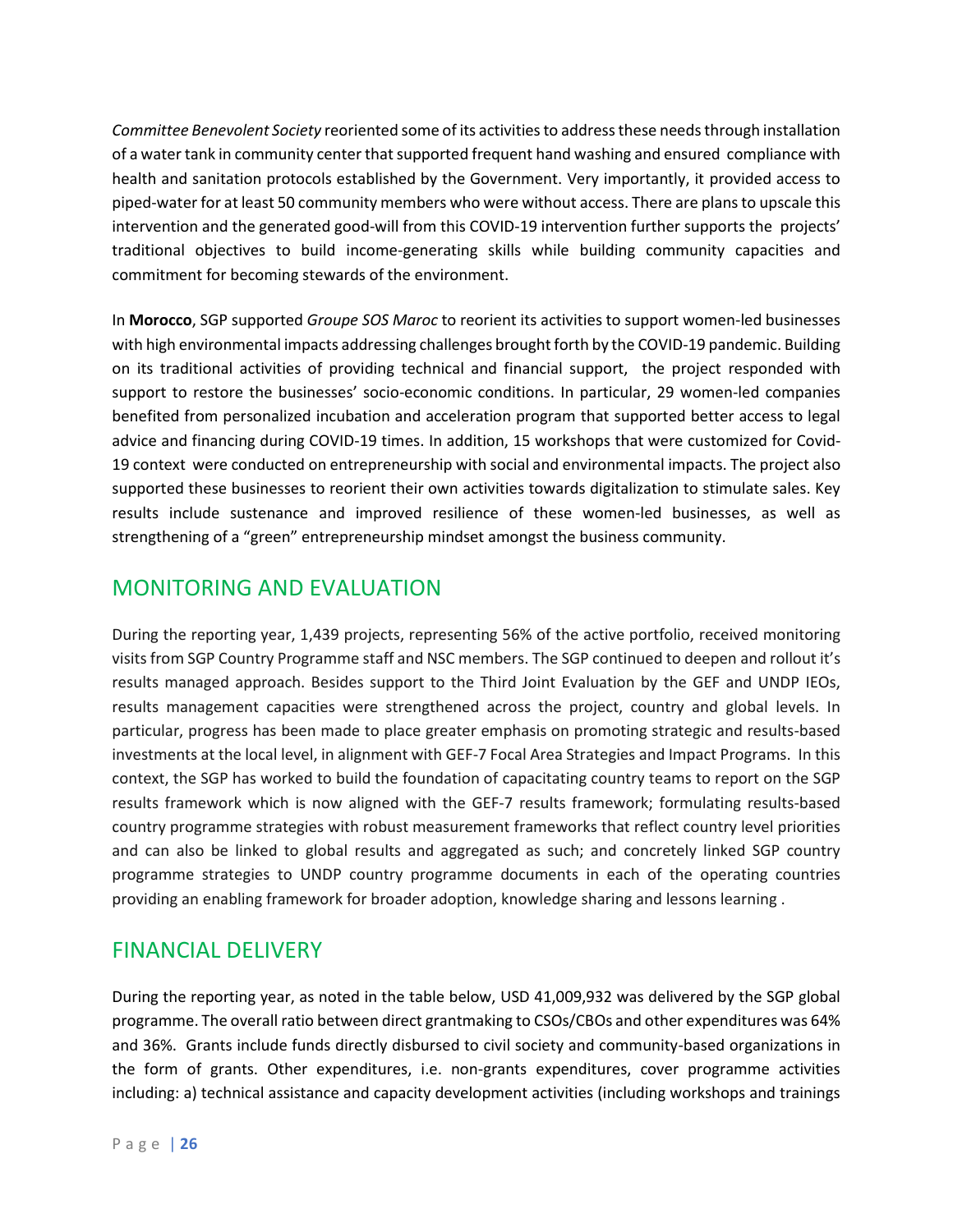for CSOs and CBOs), b) monitoring and evaluation, c) knowledge management and communication, and d) project management costs at both country and global levels that provides essential technical and operational support that generates the global environmental and socio-economic benefits, including scaling up efforts. The fees and costs for UNDP as implementing agency and UNOPS' execution services are also included as non-grants expenditure as per the guidance of GEF Secretariat.

| <b>Operational Phase</b>                                 | <b>Expenditure</b> |  |  |
|----------------------------------------------------------|--------------------|--|--|
| OP4                                                      | 8,784              |  |  |
| OP <sub>5</sub>                                          | 1,622,819          |  |  |
| OP <sub>6</sub>                                          | 18,055,109         |  |  |
| OP7                                                      | 19,745,915         |  |  |
| <b>Total UNDP Fee (4%)</b>                               | 1,577,305          |  |  |
| <b>Total Expenditure</b>                                 | 41,009,932         |  |  |
|                                                          |                    |  |  |
| Expenditures during reporting period $(2020-2021)^1$     |                    |  |  |
| <b>Grantmaking to CSOs and CBOs</b>                      | 26,414,584 (64%)   |  |  |
| Other expenditures (incl. TA, KM, M&E, PMC,<br>and fees) | 14,595,348 (36%)   |  |  |

### **GEF SGP Delivery for Global Programme, July 2020– June 2021, USD** *Source: UNOPS and UNDP*

# PARTNERSHIP PLATFORM

The SGP fosters partnerships across a wide spectrum of stakeholders to broaden the scope of the programme and to communicate and replicate successful SGP initiatives. The synergies created by the collaborations are critical to the wide impact of grant activities. During the reporting period, a number of partnerships for which the SGP serves as the delivery platform reflected progress.

The partnership with the **MAVA Foundation** expanded its implementation to more countries. Discussions were continued on planning a series of dialogues and consultations with national and regional partners and CSO networks. With the MAVA Foundation, the SGP worked in the Mediterranean and West Africa to

 $1$  Grants represents grantmaking expenditure that are directly contracted with the CSOS and CBOs. Non-grants expenditures cover program activities, including capacity development and workshops, knowledge management and communication, monitoring and evaluation, technical assistance as well as operational costs and agency fees.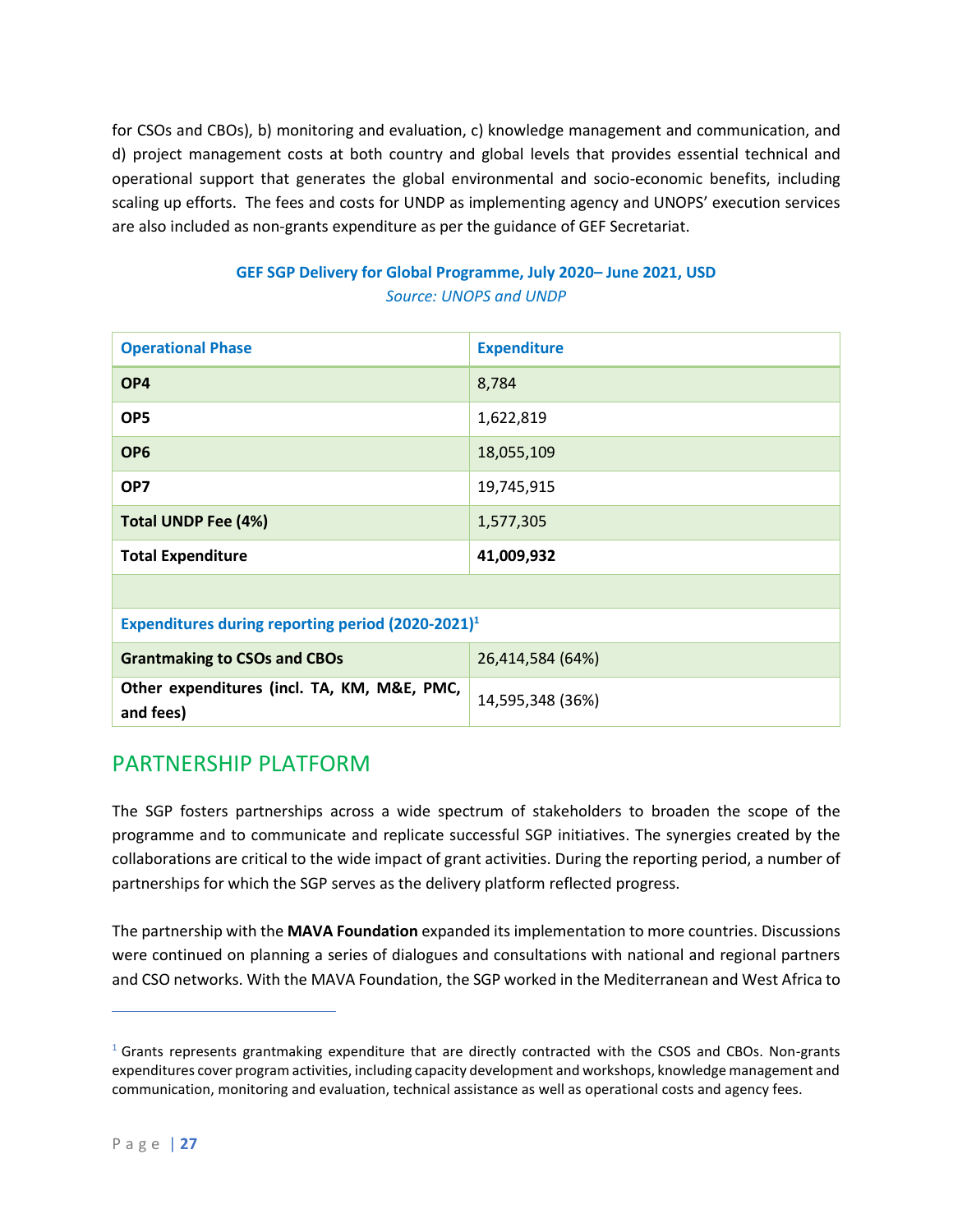enhance benefits to communities by managing and governing natural resources and to build the capacities of civil society and community-based organizations. SGP is expanding its joint initiative with **Microsoft's Project 15**- an effort that includes an open-source software platform designed to accelerate conservation and ecosystem sustainability projects with the latest Internet of Things (IoT) technologies. The goal is to reduce costs and complexity and rapidly decrease time to deployment for organizations and scientific teams working on solutions to protect and preserve our natural world.

In addition, the Global Support Initiative for Indigenous Peoples and Community-Conserved Territories and Areas **(ICCA-GSI) Phase 2** supported by the Government of Germany and the Community Development and Knowledge Management for the Satoyama Initiative **(COMDEKS) Phase 3** funded by the Japan Biodiversity Fund came into place. ICCA-GSI Phase 2 aims to support indigenous peoples and local communities to cope with and recover from the socioeconomic impacts of the COVID-19 pandemic. And the primary focus of the third phase of COMDEKS will be on promoting sustainability and upscaling of socio-ecological production landscapes (SEPL) conservation approach. The partnership with SOS SAHEL continued to progress in a form of parallel co-financing by mobilizing and leveraging resources for larger collective impact and upscaling. The objectives of SOS SAHEL are to harness, promote and scale up community-based solutions for sustainable and resilient agriculture and the management of natural resources, and to enhance people's well-being and livelihoods while increasing climate resilience on agriculture and natural resource management in the drylands through agro-ecological approaches.

The SGP also continued to serve as a delivery platform for IWEco, a multi-focal area, regional project that aims to contribute to the removal of barriers that hinder the implementation of sustainable solutions to address the interrelated problems of land degradation and loss of biodiversity and ecosystem services and strengthen resilience of socio-ecological systems to climate change in Caribbean SIDS. Small Island Developing States Community-based Adaptation programme (SIDS CBA) supported by the Government of Australia as the programme was operationally closed as of 30 June 2020.

### **EXAMPLES**

In **Ecuador**, in partnership with the SGP and ICCA-GSI, the *Latin American Association for Alternative Development* strengthened the capacities of Indigenous peoples and local communities in Sarayaku and six other ICCAs by supporting the creation of a national ICCA network. The members of the network received training on strategic communications and digital technologies, which facilitates the sharing of information with two databases. The network also received guidance on how Indigenous peoples and local communities can reflect on their needs and develop proposals to request external support for priority actions. This organizational system has helped the Kichwa people of Sarayaku cope with the recent disasters caused by the COVID-19 pandemic and floods. In response to the floods, half of the population effectively isolated themselves in provisional housing used for hunting or fishing, and community leaders distributed food and other essential items. To tackle the pandemic, the SGP-supported project also provided the communities with personal protective equipment and hygiene products. In addition, it helped the establishment of security protocols to control movement in the territory and translation of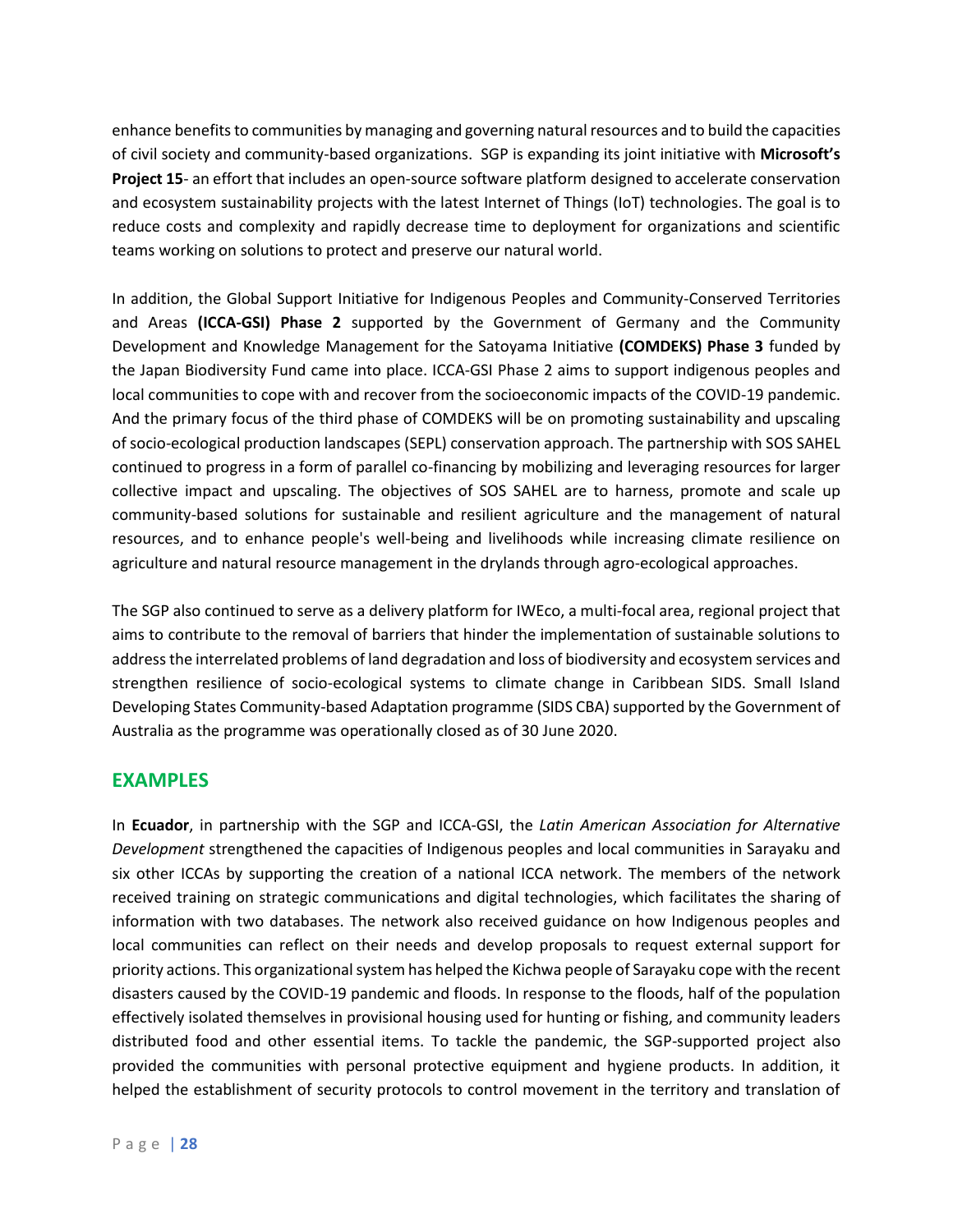information about COVID-19 to local languages. Building on this successful work, SGP has been supporting a new project since April 2021 through the ICCA-GSI to revitalize ancestral knowledge for the use and management of traditional medicine in agro-ecosystems among the Kichwa people in Sarayaku.

In **Tanzania**, with support from SGP and ICCA-GSI, the local organization *KINNAPA* promoted the sustainable management of natural resources, advanced cultural heritage conservation and empowered women to improve gender equality in the historically patriarchal Maasai communities of OLENGAPA. Nine legal documents were issued to allow the demarcation of community-conserved areas near villages, which are used as grazing areas based on cultural tradition. This gave the Maasai women easy access to dry firewood, medicinal plants, food and milk throughout the year. The project established nurseries for a grass species (*Cenchrus ciliaris*) that improves pastures with its high biomass and seed production. Livestock can now graze there for most of the year and, therefore, men and youth do not have to leave their families behind to search for water and pastures in other areas. This also means they have more time to engage in other work, such as sustainable farming. Moreover, KINNAPA trained women and youth in alternative income-generating activities, such as beekeeping and managing non-timber forest products. Another notable result was the creation of a local women association in OLENGAPA as women came together after receiving training about the effects of gender-based violence.

In **Kiribati**, the village councils from five Kiribati communities implemented CBA projects to rehabilitate their community rainwater catchment and sanitation systems. Toilet blocks were built in all the communities, each comprising of four toilets and two showers, which improved the cleanliness and sanitation of the villages and beaches. Overhead water supply tanks of 3,000 litres were installed. Four 5,000-litre tanks were linked to rainwater-catchment roofs of the five community centres, or Maneaba halls. The halls were also installed with 1.5-kiloWatt solar electricity systems to support community nighttime actives, and each now acts as a homework center, which enabled children to spend longer hours reading and studying. The project encouraged the active participation of community members in the construction of the water and sanitation systems and provided basic training on their maintenance. Community members also participated in education and awareness sessions focused on water conservation, good sanitation and hygiene and climate change. In total, 28,900 community members including 5,779 children benefited from the projects.

In **Sri Lanka**, the *Ekabadda Praja Sanwardana Kantha Maha Sangamaya group* completed a CBA project in Serupitiya village to address land degradation and erosive cultivation practices. An expert team conducted a land survey investigating each farming plot and made specific rehabilitation recommendations. The project provided funds for each household to implement these measures. As a result, a total of 177 hectares of land were rehabilitated. Home gardening was introduced to 200 households. A post-project survey found that composting increased from 14% of households before the project to 80% after it. Today, 58 families are benefitting from the sale of home garden produce and perennial crops, such as cashew and coconut. All home gardens have more than five perennial crop types, ensuring domestic food security and income during periods of climatic uncertainty. The project helped the community organize a local group for milk farming and provided free cross-bred cows. 14 families are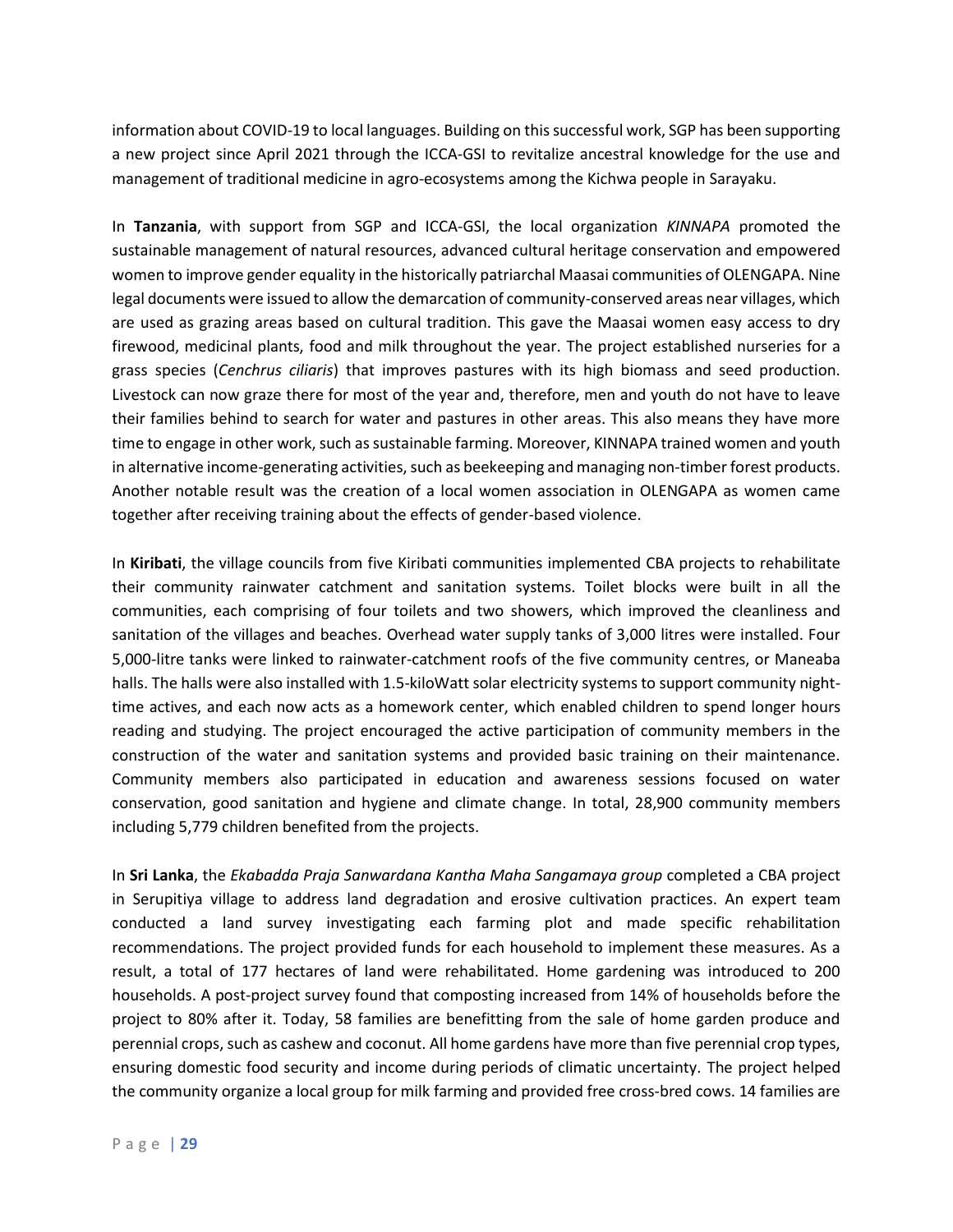now earning between US\$60 - 90 per month through milk sales. A milk chilling center was established with government co-finance to support the Milk Farming Society. The project also enabled the villagers to organize a local women's organization, established by the local NGO, to promote financial security for rural women via village savings groups and deliver programmes on health, sanitation, kitchen gardens and efficient water use to village women. In addition, a US\$7.5 million climate adaptation initiative is scaling up this CBA project's proven approach for soil and land conservation in rain-fed farmlands in the entire *Walapane* Division.

During the reporting period, several projects partnered with the MAVA foundation are still under implementation. In **Cape Verde**, a project aims to create synergies between Government and CSOs that can positively influence the development of integrated strategies for marine and coastal conservation and management, resulting in the improved governance of marine and coastal resources at the national level. A project in **Guinea-Bissau** aims to strengthen the technical and material capacities of artisanal fishermen for sustainable fishing through the construction of an ice production center to improve fish storage, creating a viable economic alternative for women. Another project in Guinea-Bissau seeks to reduce anthropogenic disturbance to the seabird breeding colony of Bantambur, contribute to improve the living conditions of the communities, and create conditions for local-level monitoring.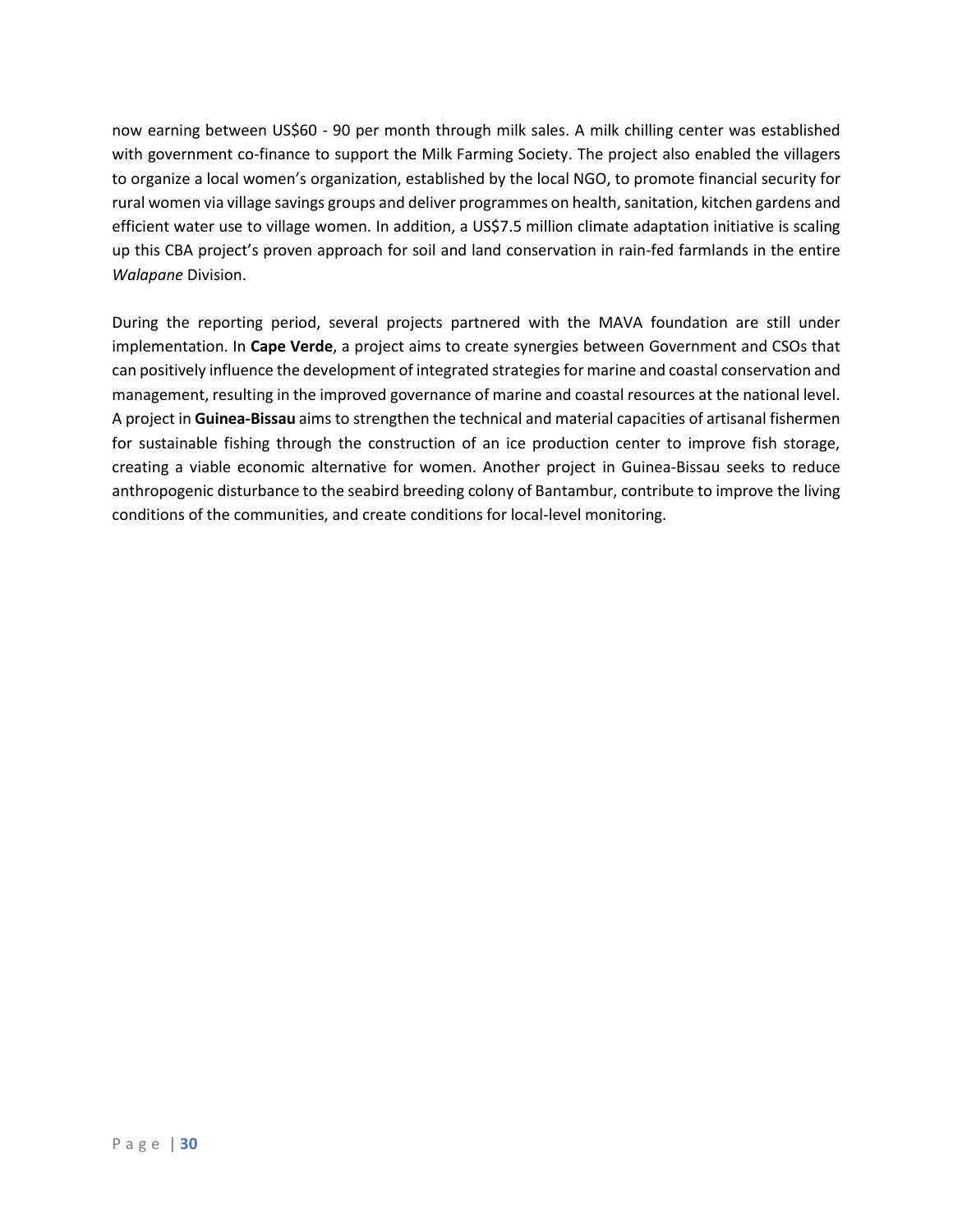### **ANNEX I: SGP Response to COVID-19**

### KEY FINDINGS

- **1. Projects continue to be suspended or delayed in some countries. The distribution of the responses is:**
	- No projects delayed (61.7%)
	- Up to 10 projects delayed (29.6%)
	- More than 10 projects delayed (8.7%)

### **2. Reasons of project suspension or delay:**

- Travel restrictions in place (71.3%)
- Grantee reoriented towards imminent needs (60.0%)
- Progress reports could not be procured (37.4%)

### **3. SGP country teams conducted multiple measures to address the pandemic, including:**

- Telecommunicated or conducted online activities such as monitoring sessions, consultations, trainings (49.6%)
- Modified project activities, plans, or budgets (34.8%)
- Provided COVID related guidance or supplies to grantees or communities (18.3%)
- Provide financial, technical, or operational support/guidance to grantees or communities (15.7%)

### **4. Countries are conducting or plan to conduct projects to assist COVID efforts in the following:**

- Hygiene (safe water, vaccination, sanitation products or PPEs produced/distributed) (16.5%)
- Social inclusion (15.7%)
- Food security (14.8%)
- Awareness raising of COVID-19 (12.2%)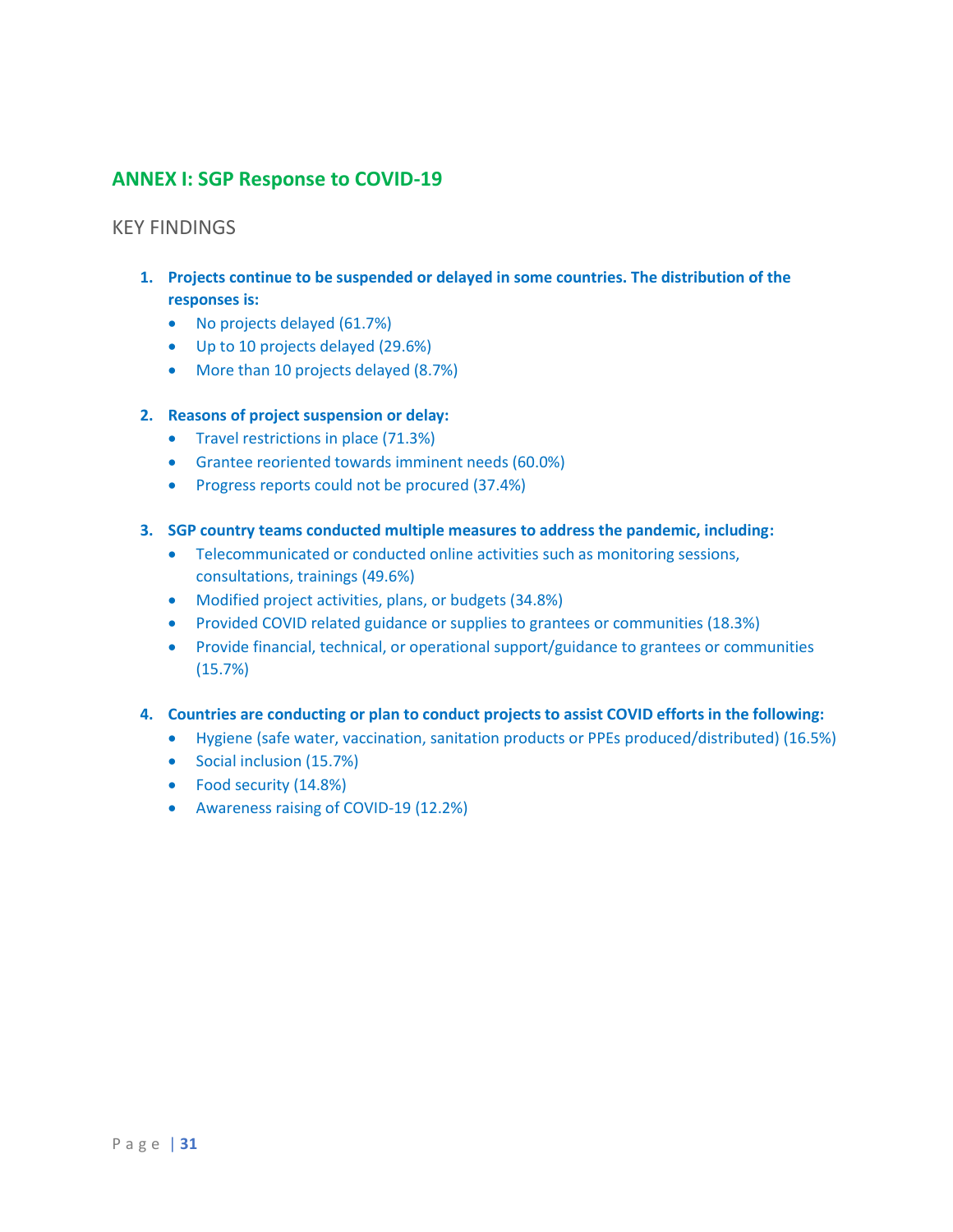### SPECIFIC FINDINGS

**1. Number of projects that could not be completed due to COVID-19 (indicating only those projects that were scheduled for completion during the reporting year).**



- 44 respondents (38% of the country programmes) reported a total of 387 projects could not be completed on time as planned due to COVID-19.
- 10 countries reported more than 10 projects delayed due to COVID-19. These are: Armenia, China, Cuba, Iran, Kenya, Malaysia, Maldives, Mexico, Panama, Uzbekistan.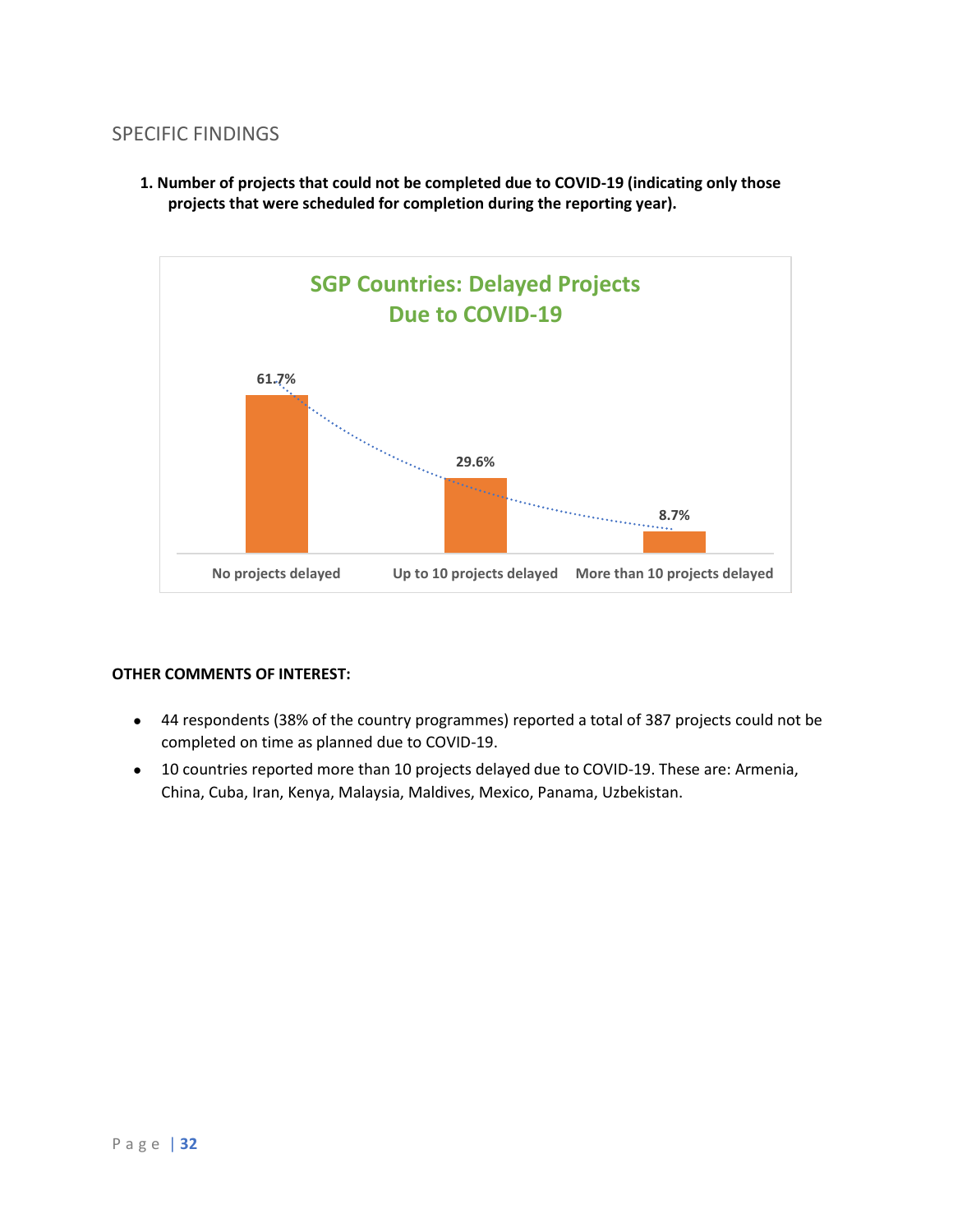### **2. Reasons that projects on hold or delayed due to the COVID-19 pandemic.**



- The travel restrictions is the primary reason of projects being suspended or delayed
- As a result, onsite activities (training sessions, workshops, M&E visits, etc.) had to be suspended or canceled
- Another main reason of project suspension/delay is that grantees had to focus on addressing the pandemic or other imminent needs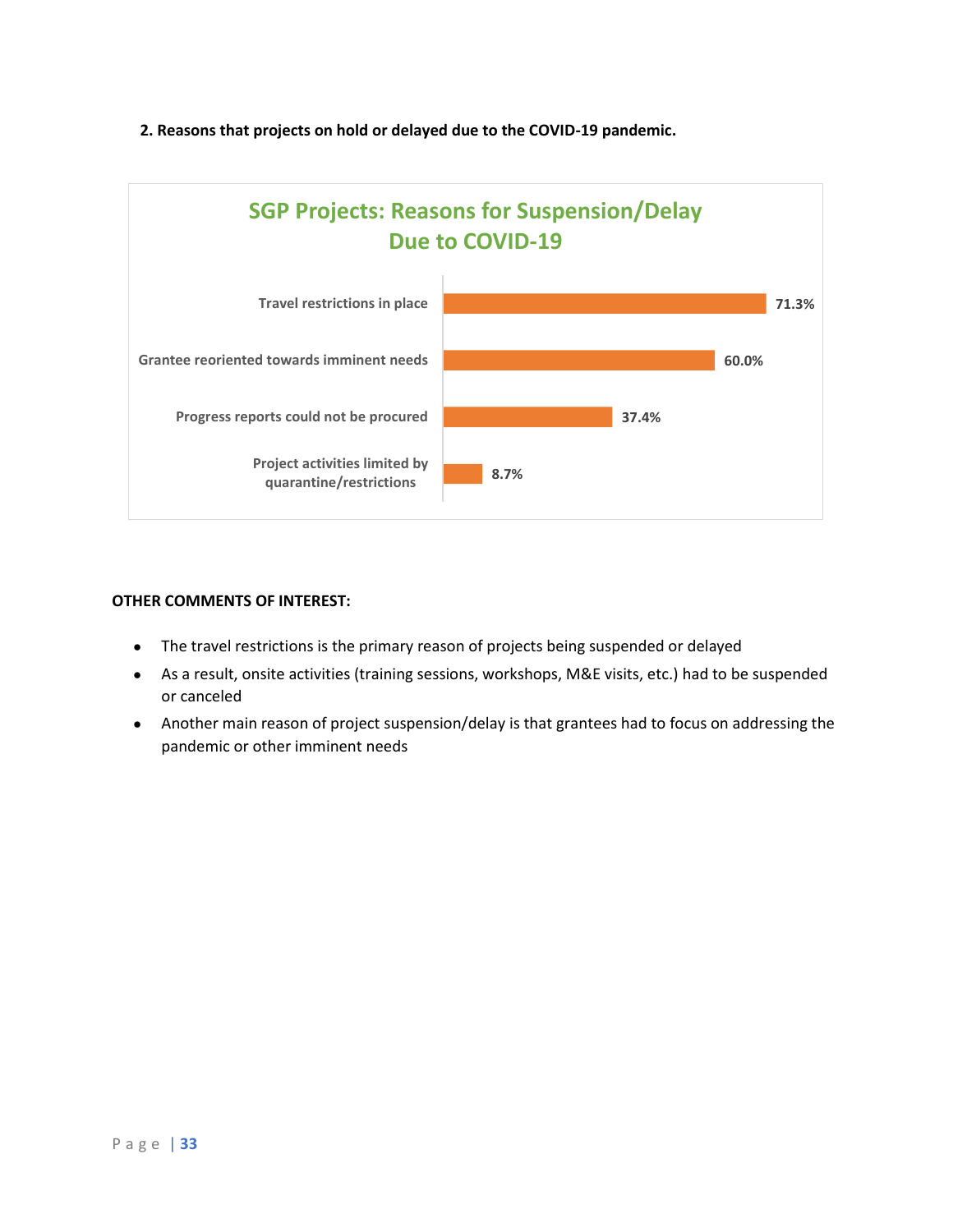**3. Measures the country team has taken to support projects, grantees, overall country response, and recovery from COVID.** 



- In addition to supporting UNDP, other UN agencies, and governments at country or regional level responses to COVID-19, the SGP country teams supported grantees and local communities to act immediately to prepare, respond, and recover.
- The measure taken by most country programmes was shifting to telecommuting and conducting monitoring sessions, trainings, consultations, etc. remotely.
- Country programmes made adaptations in response to COVID, including amended project plans, extended MoAs, reallocated budgets, or adjusted project activities to respond to the pandemic. The adjustment of project activities includes innovative implementation, recovery/mitigation measures, reallocation of funds, etc.
- Country programmes also provided COVID-related support to grantees and communities, such as awareness raising, distributing PPEs, etc.
- In project implementation, country teams provided operational guidelines and support to grantees and communities, collaborating with other agencies on COVID responses or project evaluation, facilitating new partnerships or connections for grantees, etc.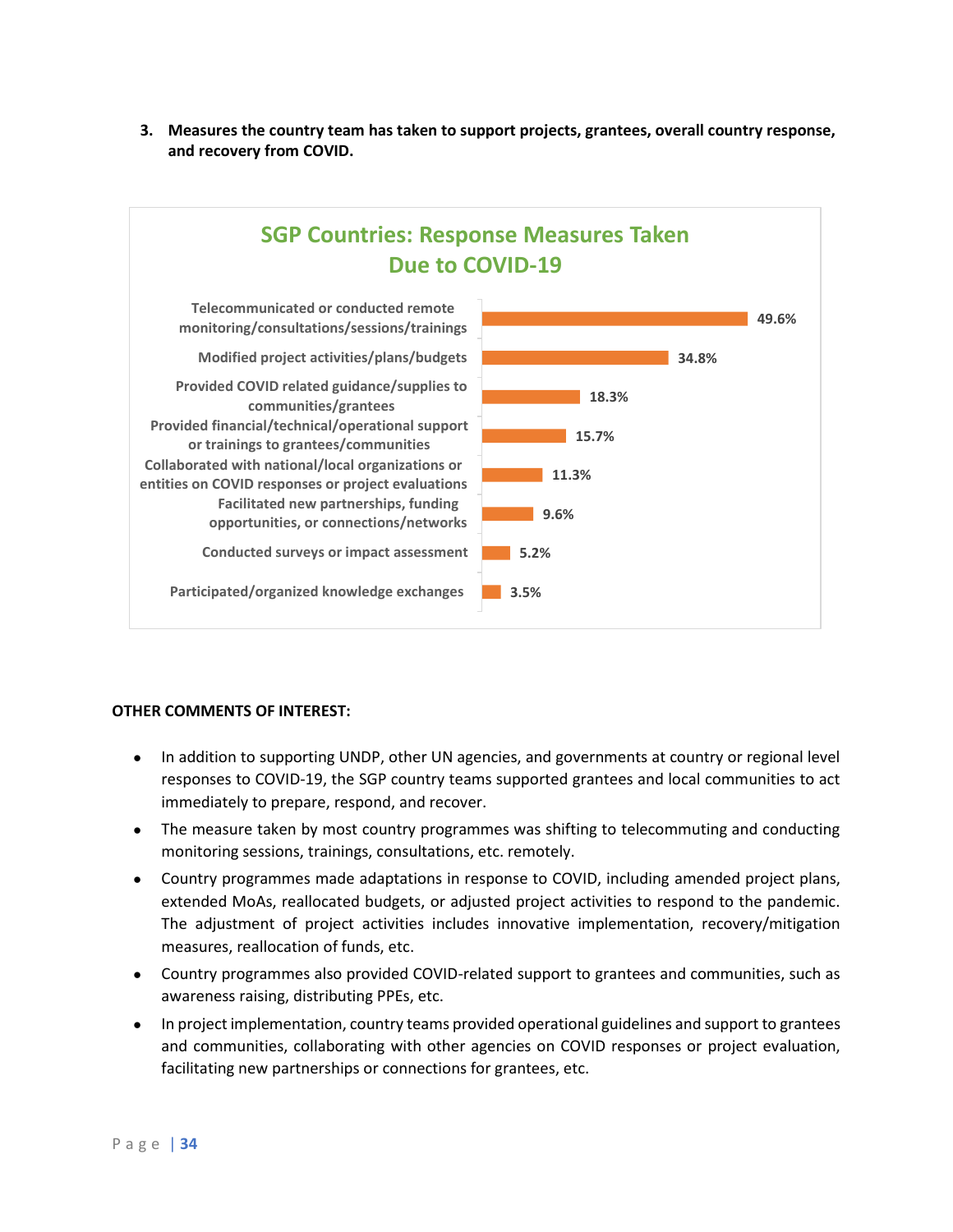

### **4. Project areas that assisted with COVID efforts and broader green recovery efforts.**

- The SGP projects supported local communities to respond to the effects of the pandemic in resilient and innovative ways while targeting marginalized groups including women, indigenous peoples, youth, and persons with disabilities.
- The efforts were focused mostly on hygiene, including encouraging production of biodiversity friendly and nature-based products such as artisanal soaps, masks, sanitizers and other hygiene supplies, assuring clean and reliable water access, distributing PPEs, etc.
- Other well-noted topics are improving food security and awareness raising of COVID-19.
- Other efforts include conservation and restoration of ecosystems, generating green jobs, supporting food supply chain, etc.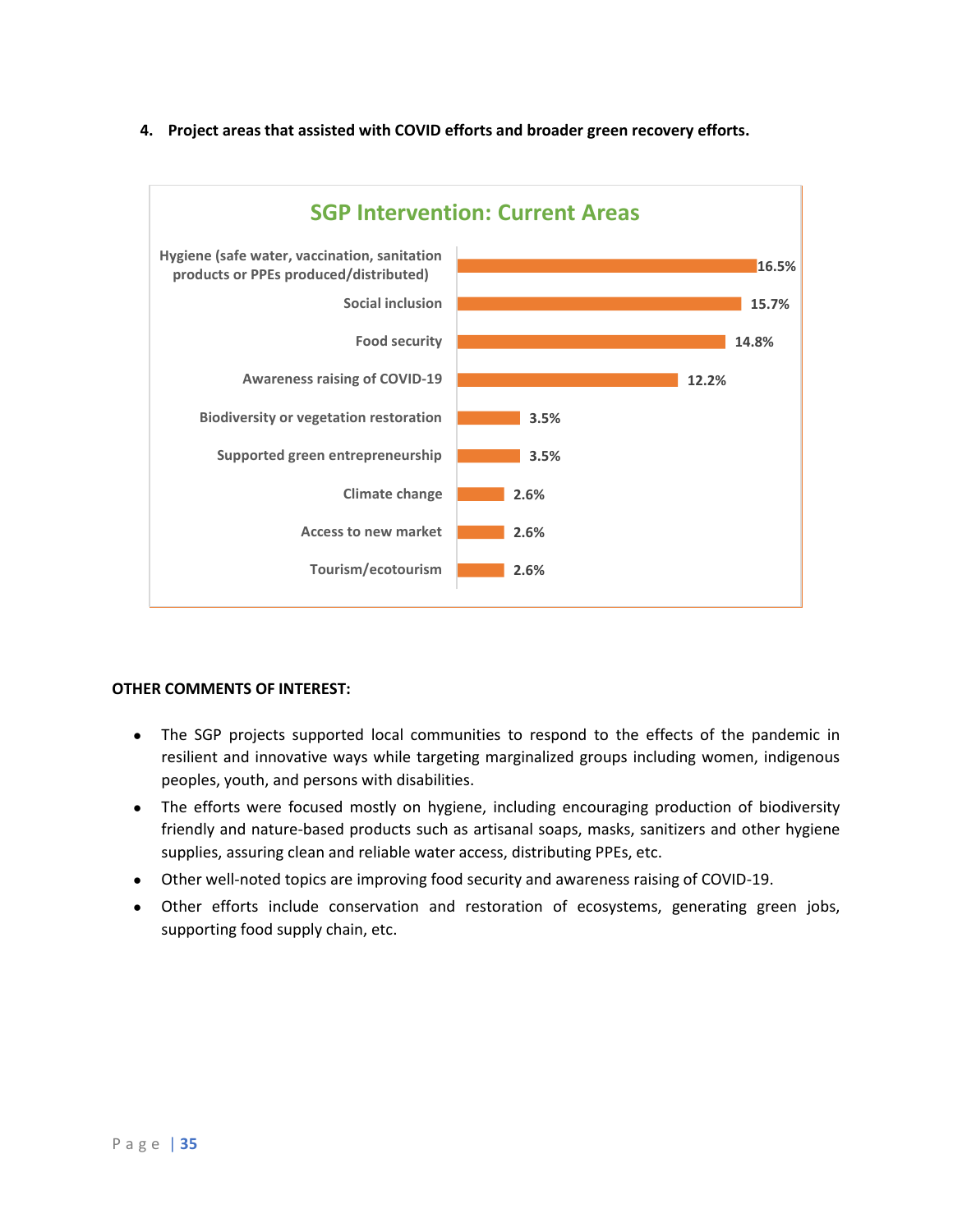# **Annex II: Country Level Cumulative Grants and Co-Financing (As of 30 June 2021)**

| <b>Country</b>                                      | Year<br>started<br>$(*)$ | <b>GEF SGP Funding</b>                 |                                                                | Co-financing (**)                                     |                                                       |                                                                                                           |                                        |
|-----------------------------------------------------|--------------------------|----------------------------------------|----------------------------------------------------------------|-------------------------------------------------------|-------------------------------------------------------|-----------------------------------------------------------------------------------------------------------|----------------------------------------|
|                                                     |                          | <b>Number</b><br>of<br><b>Projects</b> | <b>GEF Grant</b><br><b>Amount</b><br><b>Committed</b><br>(USD) | <b>Project level</b><br>Co-financing in<br>Cash (USD) | <b>Project level</b><br>Co-financing in<br>Kind (USD) | <b>Program level Co-</b><br>financing/Non-<br><b>GEF Grant</b><br><b>Amount</b><br><b>Committed (USD)</b> | <b>Total Co-</b><br>financing<br>(USD) |
| <b>AFGHANISTAN</b>                                  | 2013                     | 110                                    | 4,506,625                                                      | 1,694,251                                             | 4,132,522                                             | 250,000                                                                                                   | 6,076,773                              |
| <b>ALBANIA</b>                                      | 1999                     | 278                                    | 4,240,587                                                      | 1,343,212                                             | 766,884                                               |                                                                                                           | 2,110,096                              |
| <b>ALGERIA</b>                                      | 2012                     | 35                                     | 1,291,733                                                      | 660,993                                               | 114,347                                               | 120,843                                                                                                   | 896,183                                |
| <b>ANTIGUA AND</b><br><b>BARBUDA</b>                | 2013                     | 49                                     | 1,949,998                                                      | 588,433                                               | 1,906,190                                             | 255,000                                                                                                   | 2,749,623                              |
| <b>ARGENTINA</b>                                    | 2006                     | 257                                    | 7,340,385                                                      | 2,423,125                                             | 7,916,839                                             | 899,058                                                                                                   | 11,239,021                             |
| <b>ARMENIA</b>                                      | 2009                     | 95                                     | 4,004,000                                                      | 4,028,396                                             | 1,601,779                                             | 400,000                                                                                                   | 6,030,176                              |
| <b>BAHAMAS</b>                                      | 2011                     | 62                                     | 1,805,613                                                      | 1,362,827                                             | 985,280                                               |                                                                                                           | 2,348,107                              |
| <b>BARBADOS</b><br>(Sub-region)<br>(until 2012)     | 1994                     | 112                                    | 2,294,468                                                      | 1,060,902                                             | 1,973,001                                             |                                                                                                           | 3,033,903                              |
| <b>BARBADOS</b>                                     | 2012                     | 90                                     | 2,816,081                                                      | 1,070,501                                             | 5,913,426                                             | 138,463                                                                                                   | 7,122,389                              |
| <b>BELARUS,</b><br><b>REPUBLIC OF</b>               | 2006                     | 164                                    | 6,546,439                                                      | 7,358,800                                             | 1,448,709                                             | 196,686                                                                                                   | 9,004,195                              |
| <b>BELIZE</b>                                       | 1993                     | 246                                    | 6,837,094                                                      | 3,686,960                                             | 6,038,819                                             | 1,300,474                                                                                                 | 11,026,253                             |
| <b>BENIN</b>                                        | 2007                     | 92                                     | 3,039,872                                                      | 2,793,867                                             | 1,017,041                                             | 660,000                                                                                                   | 4,470,907                              |
| <b>BHUTAN</b>                                       | 1999                     | 183                                    | 5,198,390                                                      | 1,439,180                                             | 2,884,738                                             | 380,000                                                                                                   | 4,703,918                              |
| <b>BOLIVIA</b><br>(upgraded in<br>2011)             | 1997                     | 431                                    | 12,164,520                                                     | 3,704,937                                             | 8,649,256                                             | 213,387                                                                                                   | 12,567,580                             |
| <b>BOTSWANA</b>                                     | 1993                     | 200                                    | 5,982,686                                                      | 8,835,972                                             | 3,370,632                                             |                                                                                                           | 12,206,605                             |
| <b>BRAZIL</b><br>(upgraded in<br>2011)              | 1995                     | 421                                    | 11,347,493                                                     | 7,558,989                                             | 7,657,617                                             | 280,000                                                                                                   | 15,496,606                             |
| <b>BULGARIA</b> (until<br>2013)                     | 2006                     | 121                                    | 3,949,348                                                      | 3,965,018                                             | 1,541,422                                             |                                                                                                           | 5,506,440                              |
| <b>BURKINA FASO</b>                                 | 1994                     | 259                                    | 8,561,969                                                      | 1,881,615                                             | 3,464,122                                             | 290,196                                                                                                   | 5,635,933                              |
| <b>BURUNDI</b>                                      | 2010                     | 74                                     | 3,129,010                                                      | 761,881                                               | 2,524,554                                             |                                                                                                           | 3,286,436                              |
| <b>CAMBODIA</b>                                     | 2005                     | 115                                    | 4,139,309                                                      | 2,679,398                                             | 4,816,067                                             | 4,756,702                                                                                                 | 12,252,167                             |
| <b>CAMEROON,</b><br><b>REPUBLIC OF</b>              | 2007                     | 138                                    | 4,062,806                                                      | 1,459,717                                             | 3,137,300                                             | 720,000                                                                                                   | 5,317,017                              |
| <b>CAPE VERDE</b>                                   | 2010                     | 129                                    | 3,497,075                                                      | 1,859,273                                             | 2,198,668                                             | 427,050                                                                                                   | 4,484,991                              |
| <b>CENTRAL</b><br><b>AFRICAN</b><br><b>REPUBLIC</b> | 2010                     | 75                                     | 2,214,244                                                      | 270,380                                               | 1,069,277                                             | 149,500                                                                                                   | 1,489,157                              |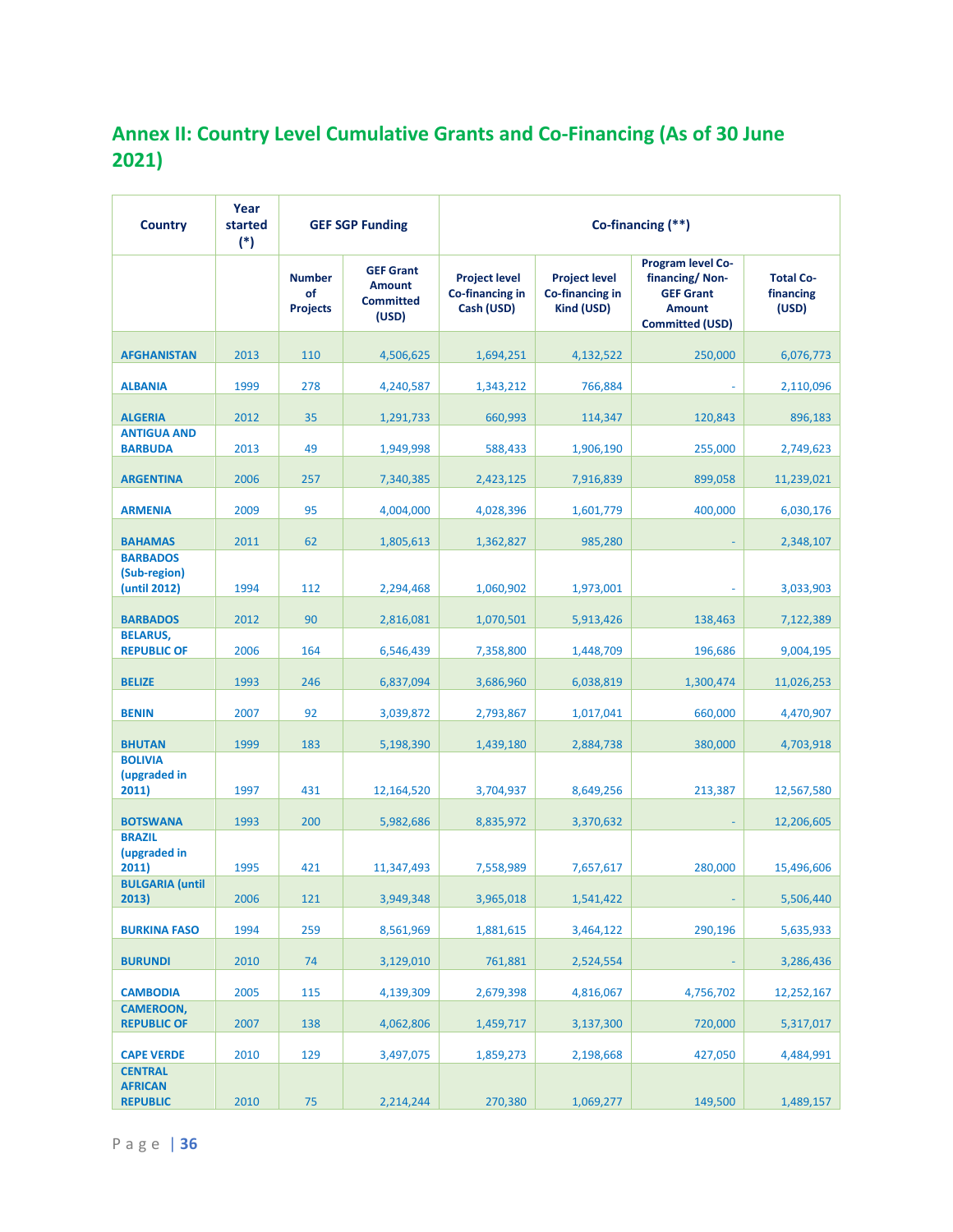| <b>Country</b>                                                                                           | Year<br>started<br>$(*)$ | <b>GEF SGP Funding</b>                 |                                                                | Co-financing (**)                                     |                                                       |                                                                                                           |                                        |
|----------------------------------------------------------------------------------------------------------|--------------------------|----------------------------------------|----------------------------------------------------------------|-------------------------------------------------------|-------------------------------------------------------|-----------------------------------------------------------------------------------------------------------|----------------------------------------|
|                                                                                                          |                          | <b>Number</b><br>of<br><b>Projects</b> | <b>GEF Grant</b><br><b>Amount</b><br><b>Committed</b><br>(USD) | <b>Project level</b><br>Co-financing in<br>Cash (USD) | <b>Project level</b><br>Co-financing in<br>Kind (USD) | <b>Program level Co-</b><br>financing/Non-<br><b>GEF Grant</b><br><b>Amount</b><br><b>Committed (USD)</b> | <b>Total Co-</b><br>financing<br>(USD) |
| <b>CHAD</b>                                                                                              | 2007                     | 50                                     | 1,245,251                                                      | 973,437                                               | 251,540                                               | 150,000                                                                                                   | 1,374,978                              |
| <b>CHILE</b> (until<br>2012)                                                                             | 1994                     | 257                                    | 7,024,145                                                      | 472,138                                               | 5,312,939                                             | 52,904                                                                                                    | 5,837,981                              |
| <b>Colombia</b>                                                                                          | 2015                     | 198                                    | 4,839,225                                                      | 154,950                                               | 2,586,507                                             | 699,092                                                                                                   | 3,440,549                              |
| <b>COMOROS</b>                                                                                           | 2007                     | 83                                     | 2,810,877                                                      | 1,093,475                                             | 1,230,632                                             | 120,000                                                                                                   | 2,444,107                              |
| <b>CONGO</b><br><b>BRAZZAVILLE</b>                                                                       | 2017                     | 30                                     | 1,400,000                                                      |                                                       | 818,723                                               |                                                                                                           | 818,723                                |
| <b>COOK ISLANDS</b>                                                                                      | 2016                     | 10                                     | 431,800                                                        | 7,495                                                 | 112,197                                               |                                                                                                           | 119,692                                |
| <b>COSTA RICA</b><br>(upgraded in<br>2011)                                                               | 1993                     | 673                                    | 14, 162, 160                                                   | 8,777,766                                             | 17,461,588                                            | 300,649                                                                                                   | 26,540,003                             |
| <b>COTE d'IVOIRE</b>                                                                                     | 1993                     | 325                                    | 5,860,516                                                      | 3,207,098                                             | 2,933,360                                             |                                                                                                           | 6,140,458                              |
| <b>CUBA</b>                                                                                              | 2005                     | 150                                    | 6,428,294                                                      | 11,359,824                                            | 1,529,851                                             | 287,500                                                                                                   | 13,177,175                             |
| <b>DEMOCRATIC</b><br><b>REPUBLIC OF</b>                                                                  |                          |                                        |                                                                |                                                       |                                                       |                                                                                                           |                                        |
| <b>THE CONGO</b>                                                                                         | 2010                     | 237                                    | 6,350,799                                                      | 1,030,756                                             | 5,869,423                                             | 627,760                                                                                                   | 7,527,939                              |
| <b>DJIBOUTI</b>                                                                                          | 2014                     | 50                                     | 1,510,133                                                      | 1,052,427                                             | 1,897,867                                             |                                                                                                           | 2,950,294                              |
| <b>DOMINICA</b>                                                                                          | 1995                     | 93                                     | 2,655,625                                                      | 1,415,736                                             | 2,297,077                                             | 832,258                                                                                                   | 4,545,072                              |
| <b>DOMINICAN</b><br><b>REPUBLIC</b>                                                                      | 1994                     | 485                                    | 11,582,153                                                     | 17,833,523                                            | 18,440,301                                            | 257,500                                                                                                   | 36,531,324                             |
| <b>ECUADOR</b><br>(upgraded in<br>2011)                                                                  | 1993                     | 361                                    | 11,646,299                                                     | 7,861,172                                             | 8,522,253                                             | 942,537                                                                                                   | 17,325,962                             |
| <b>EGYPT</b><br>(upgraded in<br>2016)                                                                    | 1994                     | 355                                    | 8,785,398                                                      | 5,268,869                                             | 2,460,673                                             | 200,000                                                                                                   | 7,929,542                              |
| <b>EL SALVADOR</b>                                                                                       | 2003                     | 202                                    | 5,146,361                                                      | 4,729,500                                             | 2,978,942                                             | 313,000                                                                                                   | 8,021,441                              |
| <b>ERITREA</b>                                                                                           | 2009                     | 56                                     | 2,588,000                                                      | 443,883                                               | 4,355,590                                             |                                                                                                           | 4,799,474                              |
|                                                                                                          |                          |                                        |                                                                |                                                       |                                                       |                                                                                                           |                                        |
| <b>ESWATINI</b>                                                                                          | 2021                     | $\mathbf{1}$                           | 25,000                                                         |                                                       |                                                       |                                                                                                           |                                        |
| <b>ETHIOPIA</b><br><b>Federated</b>                                                                      | 2006                     | 212                                    | 5,829,111                                                      | 1,374,263                                             | 4,350,000                                             | 726,250                                                                                                   | 6,450,513                              |
| <b>States of</b>                                                                                         |                          |                                        |                                                                |                                                       |                                                       |                                                                                                           |                                        |
| <b>MICRONESIA</b><br><b>FIJI sub-region</b><br>(Fiji, Kiribati,<br>Nauru, Tonga,<br><b>Tuvalu) until</b> | 2013                     | 52                                     | 1,834,085                                                      | 456,260                                               | 1,042,946                                             | 550,208                                                                                                   | 2,049,414                              |
| 2016                                                                                                     | 2005                     | 169                                    | 6,393,148                                                      | 801,567                                               | 4,351,111                                             | 1,156,336                                                                                                 | 6,309,014                              |
| <b>FIJI</b>                                                                                              | 2016                     | 28                                     | 765,141                                                        | 171,339                                               | 413,089                                               | 266,600                                                                                                   | 851,028                                |
| <b>GAMBIA</b>                                                                                            | 2009                     | 140                                    | 3,775,160                                                      | 1,390,834                                             | 1,693,460                                             |                                                                                                           | 3,084,294                              |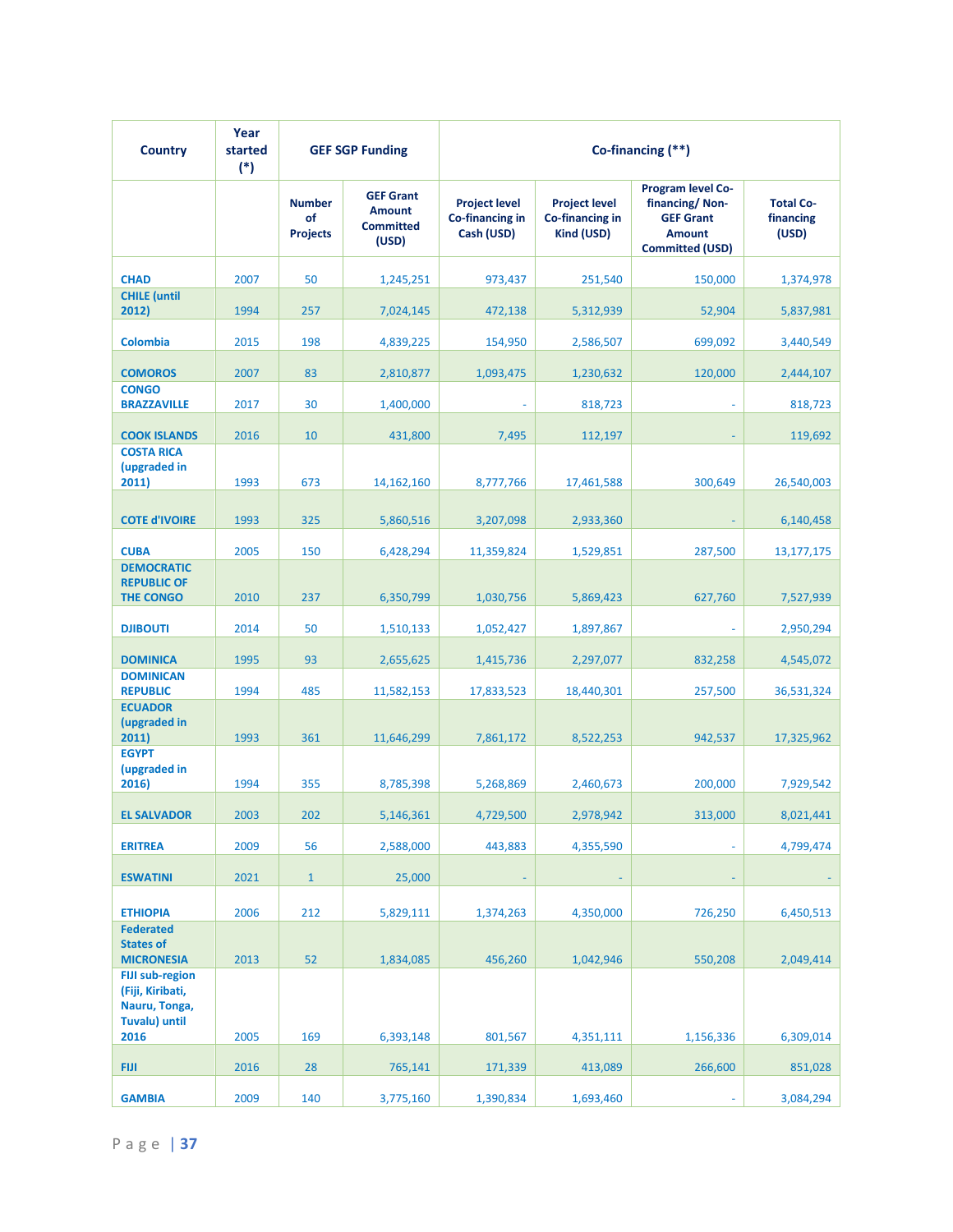| <b>Country</b>                                              | Year<br>started<br>$(*)$ |                                        | <b>GEF SGP Funding</b>                                         |                                                       | Co-financing (**)                                     |                                                                                                    |                                        |
|-------------------------------------------------------------|--------------------------|----------------------------------------|----------------------------------------------------------------|-------------------------------------------------------|-------------------------------------------------------|----------------------------------------------------------------------------------------------------|----------------------------------------|
|                                                             |                          | <b>Number</b><br>of<br><b>Projects</b> | <b>GEF Grant</b><br><b>Amount</b><br><b>Committed</b><br>(USD) | <b>Project level</b><br>Co-financing in<br>Cash (USD) | <b>Project level</b><br>Co-financing in<br>Kind (USD) | Program level Co-<br>financing/Non-<br><b>GEF Grant</b><br><b>Amount</b><br><b>Committed (USD)</b> | <b>Total Co-</b><br>financing<br>(USD) |
| <b>GEORGIA,</b><br><b>REPUBLIC OF</b>                       | 2013                     | 78                                     | 1,865,055                                                      | 1,335,873                                             | 1,282,280                                             | 215,363                                                                                            | 2,833,516                              |
| <b>GHANA</b>                                                | 1993                     | 264                                    | 6,401,717                                                      | 5,059,863                                             | 5,535,655                                             | 677,785                                                                                            | 11,273,303                             |
| <b>GRENADA</b>                                              | 2013                     | 44                                     | 1,979,021                                                      | 449,812                                               | 704,237                                               | 140,989                                                                                            | 1,295,038                              |
| <b>GUATEMALA</b>                                            | 1997                     | 370                                    | 5,055,625                                                      | 2,610,558                                             | 5,386,185                                             | 1,051,581                                                                                          | 9,048,324                              |
| <b>GUINEA</b>                                               | 2010                     | 151                                    | 4,055,587                                                      | 884,314                                               | 1,659,141                                             | 300,000                                                                                            | 2,843,455                              |
| <b>GUINEA-BISSAU</b>                                        | 2011                     | 70                                     | 2,184,122                                                      | 642,030                                               | 886,635                                               | 155,000                                                                                            | 1,683,665                              |
| <b>GUYANA</b>                                               | 2013                     | 22                                     | 856,400                                                        | 215,236                                               | 592,105                                               | 115,982                                                                                            | 923,322                                |
| <b>HAITI</b>                                                | 2008                     | 64                                     | 2,378,518                                                      | 238,059                                               | 740,510                                               | 443,899                                                                                            | 1,422,469                              |
| <b>HONDURAS</b>                                             | 2002                     | 206                                    | 6,548,379                                                      | 1,075,118                                             | 8,125,796                                             | 877,989                                                                                            | 10,078,903                             |
| <b>INDIA</b><br>(upgraded in<br>2011)                       | 1996                     | 382                                    | 10,502,204                                                     | 13,543,287                                            | 8,449,420                                             | 1,477,398                                                                                          | 23,470,105                             |
| <b>INDONESIA</b><br>(upgraded in<br>2016)                   | 1993                     | 548                                    | 10,985,336                                                     | 2,516,534                                             | 12,703,403                                            | 1,696,000                                                                                          | 16,915,938                             |
| <b>IRAN (ISLAMIC</b><br><b>REPUBLIC OF)</b>                 | 2001                     | 270                                    | 5,959,525                                                      | 5,077,173                                             | 23,226,721                                            | 796,000                                                                                            | 29,099,894                             |
| <b>JAMAICA</b>                                              | 2005                     | 104                                    | 4,615,678                                                      | 2,466,631                                             | 5,655,025                                             | 972,096                                                                                            | 9,093,752                              |
| <b>JORDAN</b>                                               | 1993                     | 235                                    | 7,223,200                                                      | 4,984,362                                             | 8,566,810                                             | 465,000                                                                                            | 14,016,171                             |
| <b>KAZAKHSTAN</b><br>(upgraded in<br>2016)                  | 1997                     | 353                                    | 7,654,772                                                      | 5,116,161                                             | 4,698,943                                             | 522,890                                                                                            | 10,337,994                             |
| <b>KENYA</b><br>(upgraded in<br>2011)                       | 1993                     | 380                                    | 12,874,132                                                     | 5,382,798                                             | 5,136,678                                             | 922,833                                                                                            | 11,442,309                             |
| <b>KIRIBATI</b>                                             | 2016                     | 16                                     | 599,931                                                        |                                                       | 715,178                                               |                                                                                                    | 715,178                                |
| <b>KYRGYZSTAN</b>                                           | 2002                     | 283                                    | 4,321,049                                                      | 2,565,476                                             | 2,841,442                                             | 879,289                                                                                            | 6,286,207                              |
| <b>LAO PEOPLE'S</b><br><b>DEMOCRATIC</b><br><b>REPUBLIC</b> | 2009                     | 157                                    | 5,498,661                                                      | 823,681                                               | 978,532                                               | 241,824                                                                                            | 2,044,037                              |
| <b>LEBANON</b>                                              | 2006                     | 90                                     | 3,370,671                                                      | 2,012,932                                             | 954,888                                               | 200,000                                                                                            | 3,167,820                              |
| <b>LESOTHO</b>                                              | 2008                     | 99                                     | 2,922,408                                                      | 700,644                                               | 3,300,441                                             |                                                                                                    | 4,001,085                              |
| <b>LIBERIA</b>                                              | 2009                     | 116                                    | 3,550,000                                                      | 159,000                                               | 1,173,160                                             | 15,000                                                                                             | 1,347,160                              |
| LITHUANIA,<br><b>REPUBLIC OF</b><br>(until 2009)            | 2001                     | 104                                    | 2,611,280                                                      | 6,108,566                                             | 3,884,123                                             |                                                                                                    | 9,992,689                              |
| <b>MADAGASCAR</b>                                           | 2008                     | 324                                    | 6,998,448                                                      | 2,492,247                                             | 3,358,558                                             | 649,670                                                                                            | 6,500,475                              |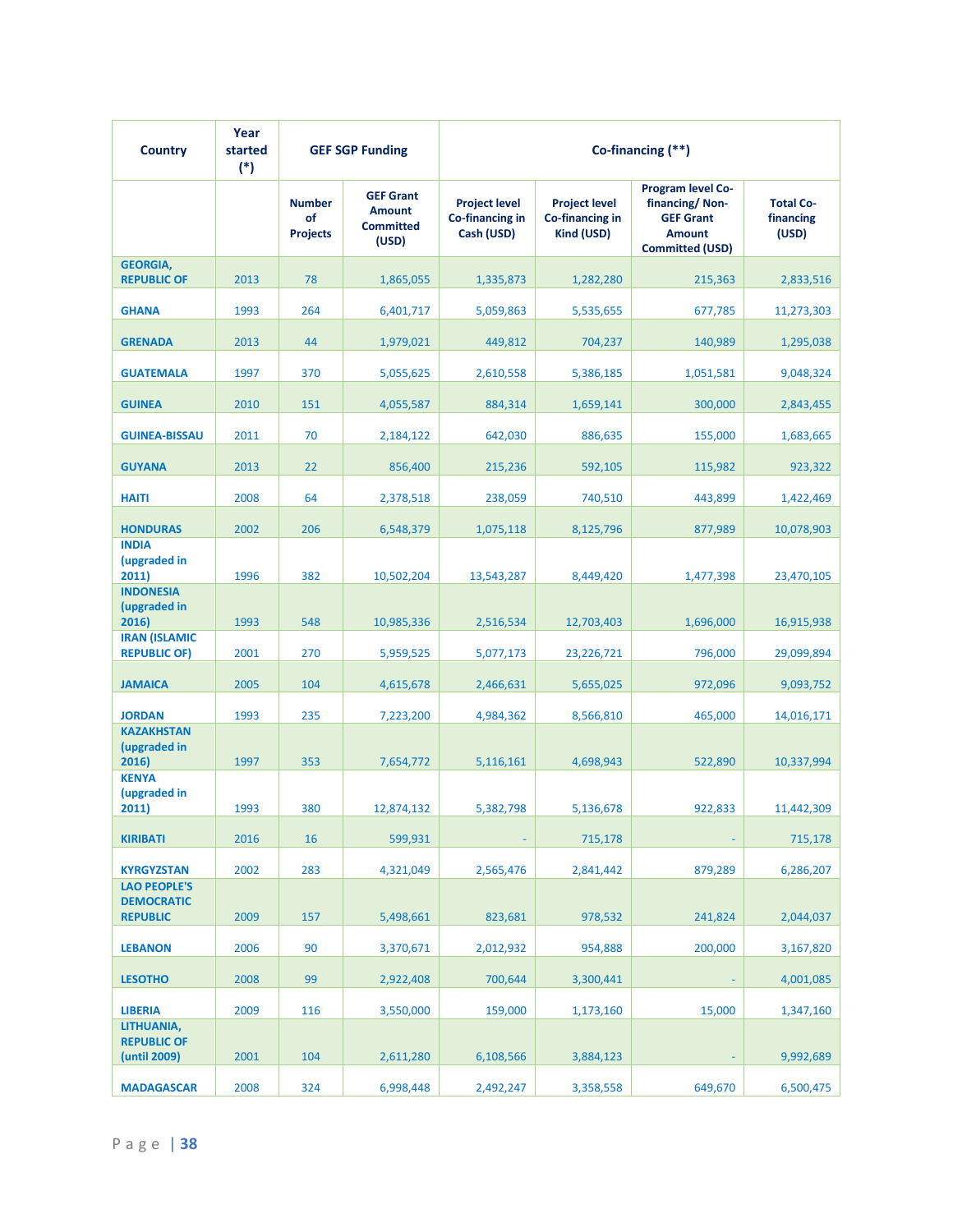| <b>Country</b>                                         | Year<br>started<br>$(*)$ |                                        | <b>GEF SGP Funding</b>                                         |                                                       | Co-financing (**)                                     |                                                                                                           |                                        |
|--------------------------------------------------------|--------------------------|----------------------------------------|----------------------------------------------------------------|-------------------------------------------------------|-------------------------------------------------------|-----------------------------------------------------------------------------------------------------------|----------------------------------------|
|                                                        |                          | <b>Number</b><br>of<br><b>Projects</b> | <b>GEF Grant</b><br><b>Amount</b><br><b>Committed</b><br>(USD) | <b>Project level</b><br>Co-financing in<br>Cash (USD) | <b>Project level</b><br>Co-financing in<br>Kind (USD) | <b>Program level Co-</b><br>financing/Non-<br><b>GEF Grant</b><br><b>Amount</b><br><b>Committed (USD)</b> | <b>Total Co-</b><br>financing<br>(USD) |
| <b>MALAWI</b>                                          | 2009                     | 79                                     | 2,300,000                                                      | 1,355,243                                             | 1,141,212                                             | 280,000                                                                                                   | 2,776,456                              |
| <b>MALAYSIA</b>                                        | 2001                     | 224                                    | 8,251,054                                                      | 12,280,248                                            | 6,146,520                                             | 465,000                                                                                                   | 18,891,768                             |
| <b>MALDIVES</b>                                        | 2010                     | 85                                     | 2,378,144                                                      | 643,093                                               | 752,965                                               | 530,816                                                                                                   | 1,926,873                              |
| <b>MALI</b>                                            | 1994                     | 412                                    | 11,090,796                                                     | 8,972,999                                             | 6,748,146                                             | 468,111                                                                                                   | 16,189,256                             |
| <b>MARSHALL</b><br><b>ISLANDS</b>                      | 2014                     | 50                                     | 2,012,290                                                      | 831,187                                               | 921,000                                               | 147,057                                                                                                   | 1,899,244                              |
| <b>MAURITANIA</b>                                      | 2002                     | 196                                    | 5,227,403                                                      | 2,454,825                                             | 2,846,962                                             | 2,121,666                                                                                                 | 7,423,453                              |
| <b>MAURITIUS</b>                                       | 1996                     | 178                                    | 6,204,971                                                      | 7,769,453                                             | 5,860,286                                             | 170,000                                                                                                   | 13,799,739                             |
| <b>MEXICO</b><br>(upgraded in<br>2011)                 | 1994                     | 669                                    | 16,892,142                                                     | 10,275,620                                            | 11,259,539                                            | 534,698                                                                                                   | 22,069,857                             |
| <b>MICRONESIA</b><br><b>Sub-region</b><br>(until 2011) | 2005                     | 46                                     | 1,164,675                                                      | 125,269                                               | 1,795,672                                             | 118,500                                                                                                   | 2,039,441                              |
| <b>MOLDOVA,</b><br><b>REPUBLIC OF</b>                  | 2013                     | 66                                     | 2,334,945                                                      | 2,624,518                                             | 1,053,340                                             | 195,417                                                                                                   | 3,873,275                              |
| <b>MONGOLIA</b>                                        | 2003                     | 453                                    | 4,131,694                                                      | 1,543,131                                             | 3,333,224                                             | 643,874                                                                                                   | 5,520,230                              |
| <b>MOROCCO</b>                                         | 2000                     | 183                                    | 5,738,611                                                      | 7,049,120                                             | 6,000,424                                             | 1,265,953                                                                                                 | 14,315,497                             |
| <b>MOZAMBIQUE</b>                                      | 2005                     | 273                                    | 5,408,792                                                      | 1,932,640                                             | 1,898,342                                             |                                                                                                           | 3,830,982                              |
| <b>NAMIBIA</b>                                         | 2003                     | 146                                    | 3,463,943                                                      | 5,029,853                                             | 2,470,755                                             | 2,357,378                                                                                                 | 9,857,986                              |
| <b>NAURU</b>                                           | 2016                     | $\mathbf{1}$                           | 119,812                                                        |                                                       |                                                       |                                                                                                           |                                        |
| <b>NEPAL</b>                                           | 1998                     | 244                                    | 8,393,788                                                      | 6,799,216                                             | 3,077,763                                             | 254,482                                                                                                   | 10,131,460                             |
| <b>NICARAGUA</b>                                       | 2004                     | 196                                    | 4,039,495                                                      | 1,271,873                                             | 2,328,024                                             |                                                                                                           | 3,599,896                              |
| <b>NIGER</b>                                           | 2004                     | 164                                    | 5,181,387                                                      | 2,659,657                                             | 3,461,936                                             | 1,461,614                                                                                                 | 7,583,207                              |
| <b>NIGERIA</b>                                         | 2009                     | 166                                    | 6,094,997                                                      | 69,500                                                | 5,271,299                                             | 466,250                                                                                                   | 5,807,049                              |
| <b>NIUE</b>                                            | 2016                     | 15                                     | 375,000                                                        | 7,027                                                 | 254,666                                               |                                                                                                           | 261,693                                |
| <b>NORTH</b><br><b>MACEDONIA</b>                       | 2006                     | 146                                    | 2,730,534                                                      | 2,006,417                                             | 1,100,088                                             |                                                                                                           | 3,106,504                              |
| <b>PAKISTAN</b><br>(upgraded in<br>2011)               | 1994                     | 302                                    | 9,373,503                                                      | 9,194,163                                             | 4,790,708                                             | 2,052,547                                                                                                 | 16,037,418                             |
| <b>PALAU</b>                                           | 2014                     | 54                                     | 2,293,588                                                      | 294,270                                               | 3,175,954                                             | 120,000                                                                                                   | 3,590,224                              |
| <b>PALESTINIAN</b><br><b>AUTHORITY</b>                 | 1999                     | 148                                    | 4,937,365                                                      | 1,308,152                                             | 1,817,401                                             | 402,846                                                                                                   | 3,528,399                              |
| <b>PANAMA</b>                                          | 2007                     | 237                                    | 5,222,054                                                      | 1,535,910                                             | 5,384,103                                             | 690,000                                                                                                   | 7,610,013                              |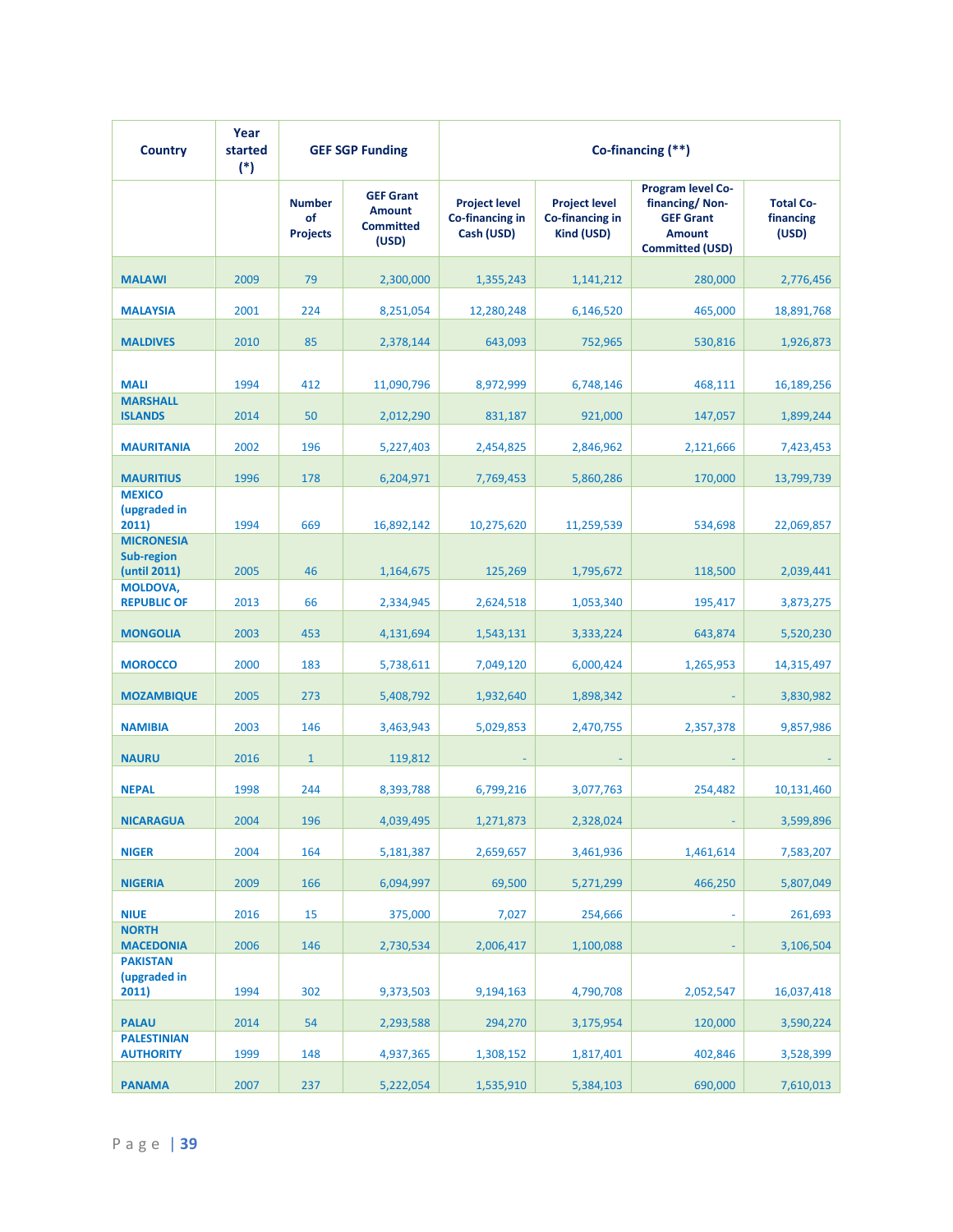| <b>Country</b>                                                                              | Year<br>started<br>$(*)$ | <b>GEF SGP Funding</b>                 |                                                                | Co-financing (**)                                     |                                                       |                                                                                                           |                                        |
|---------------------------------------------------------------------------------------------|--------------------------|----------------------------------------|----------------------------------------------------------------|-------------------------------------------------------|-------------------------------------------------------|-----------------------------------------------------------------------------------------------------------|----------------------------------------|
|                                                                                             |                          | <b>Number</b><br>of<br><b>Projects</b> | <b>GEF Grant</b><br><b>Amount</b><br><b>Committed</b><br>(USD) | <b>Project level</b><br>Co-financing in<br>Cash (USD) | <b>Project level</b><br>Co-financing in<br>Kind (USD) | <b>Program level Co-</b><br>financing/Non-<br><b>GEF Grant</b><br><b>Amount</b><br><b>Committed (USD)</b> | <b>Total Co-</b><br>financing<br>(USD) |
| <b>PAPUA NEW</b><br><b>GUINEA</b>                                                           | 1994                     | 281                                    | 4,885,288                                                      | 1,172,793                                             | 117,743                                               | 228,405                                                                                                   | 1,518,942                              |
| <b>PARAGUAY</b>                                                                             | 2011                     | 81                                     | 2,422,520                                                      | 1,059,740                                             | 2,957,730                                             | 797,990                                                                                                   | 4,815,460                              |
| <b>PEOPLE'S</b><br><b>REPUBLIC OF</b><br><b>CHINA</b>                                       | 2010                     | 128                                    | 5,999,133                                                      | 3,148,982                                             | 4,394,167                                             | 350,000                                                                                                   | 7,893,149                              |
| <b>PERU</b> (upgraded<br>in 2016)                                                           | 1999                     | 337                                    | 11,476,689                                                     | 2,233,005                                             | 6,849,482                                             | 535,226                                                                                                   | 9,617,714                              |
| <b>PHILIPPINES</b><br>(upgraded in<br>2011)                                                 | 1992                     | 316                                    | 11,265,116                                                     | 4,240,726                                             | 2,436,046                                             | 193,752                                                                                                   | 6,870,524                              |
| <b>POLAND</b> (until<br>2009)                                                               | 1994                     | 383                                    | 6,753,858                                                      | 19,931,470                                            | 4,518,701                                             | 13,423                                                                                                    | 24,463,593                             |
| <b>ROMANIA</b> (until<br>2013)                                                              | 2005                     | 95                                     | 3,145,566                                                      | 1,963,567                                             | 1,335,397                                             |                                                                                                           | 3,298,963                              |
| <b>RWANDA</b>                                                                               | 2006                     | 85                                     | 3,344,251                                                      | 579,757                                               | 2,587,770                                             | 49,876                                                                                                    | 3,217,404                              |
| <b>SAINT KITTS</b><br><b>AND NEVIS</b>                                                      | 2014                     | 56                                     | 1,856,243                                                      | 574,342                                               | 2,033,901                                             | 217,500                                                                                                   | 2,825,743                              |
| <b>SAINT LUCIA</b>                                                                          | 2012                     | 100                                    | 2,949,096                                                      | 2,368,702                                             | 2,638,288                                             | 323,749                                                                                                   | 5,330,738                              |
| <b>SAINT VINCENT</b><br><b>AND THE</b><br><b>GRENADINES</b>                                 | 2014                     | 37                                     | 2,085,013                                                      | 784,027                                               | 1,497,893                                             | 135,244                                                                                                   | 2,417,164                              |
| <b>SAMOA sub-</b><br>region (Cook<br><b>Islands, Niue,</b><br>Samoa, Tokelau)<br>until 2016 | 2005                     | 208                                    | 3,992,311                                                      | 1,127,529                                             | 3,229,815                                             | 1,124,562                                                                                                 | 5,481,906                              |
| <b>SAMOA</b>                                                                                | 2016                     | 41                                     | 828,717                                                        | 449,186                                               | 958,440                                               | 180,000                                                                                                   | 1,587,626                              |
| <b>SENEGAL</b>                                                                              | 1994                     | 281                                    | 9,517,579                                                      | 2,828,031                                             | 4,685,179                                             | 849,855                                                                                                   | 8,363,065                              |
| <b>SEYCHELLES</b>                                                                           | 2010                     | 60                                     | 2,487,872                                                      | 1,029,422                                             | 1,562,444                                             | 120,000                                                                                                   | 2,711,866                              |
| <b>SIERRA LEONE</b>                                                                         | 2013                     | 134                                    | 3,193,593                                                      | 483,377                                               | 1,722,087                                             |                                                                                                           | 2,205,464                              |
| <b>SLOVAK</b><br><b>REPUBLIC</b>                                                            | 2010                     | 67                                     | 1,693,002                                                      | 2,113,123                                             | 552,783                                               | 279,998                                                                                                   | 2,945,905                              |
| <b>SOLOMON</b><br><b>ISLANDS</b>                                                            | 2009                     | 117                                    | 2,386,507                                                      | 292,627                                               | 768,878                                               | 14,000                                                                                                    | 1,075,505                              |
| <b>SOUTH AFRICA</b>                                                                         | 2003                     | 123                                    | 5,227,022                                                      | 7,280,674                                             | 2,166,306                                             | 50,000                                                                                                    | 9,496,980                              |
| <b>SRI LANKA</b><br>(upgraded in<br>2016)                                                   | 1994                     | 422                                    | 9,873,674                                                      | 2,614,702                                             | 3,495,594                                             | 1,175,932                                                                                                 | 7,286,228                              |
| <b>SURINAME</b>                                                                             | 1997                     | 144                                    | 4,011,586                                                      | 2,624,824                                             | 2,090,847                                             | 320,904                                                                                                   | 5,036,574                              |
| <b>SYRIAN ARAB</b><br><b>REPUBLIC</b>                                                       | 2005                     | 45                                     | 1,712,288                                                      | 578,916                                               | 982,536                                               |                                                                                                           | 1,561,452                              |
| <b>TAJIKISTAN</b>                                                                           | 2010                     | 106                                    | 2,111,994                                                      | 1,297,823                                             | 1,743,160                                             | 384,231                                                                                                   | 3,425,214                              |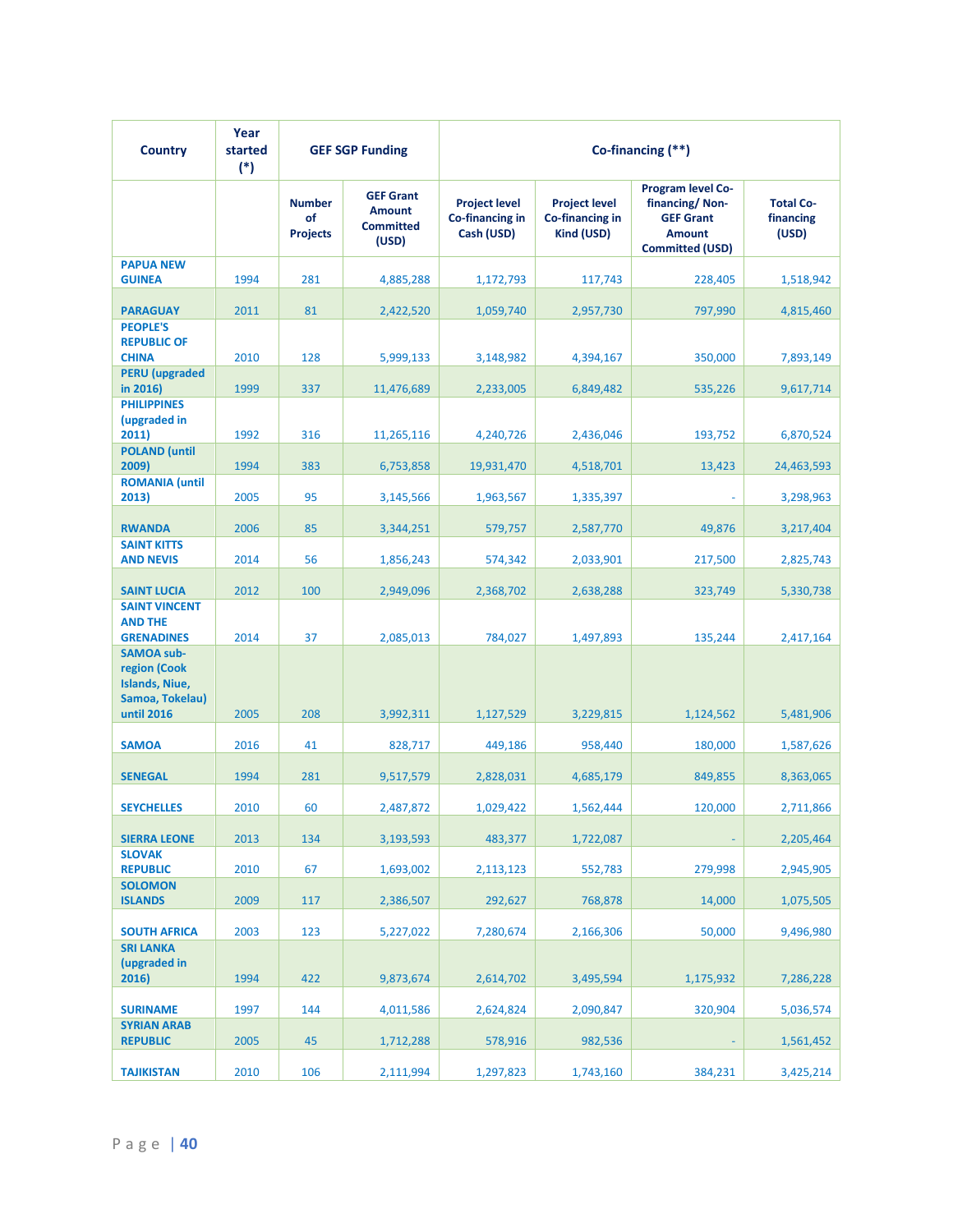| <b>Country</b>                                         | Year<br>started<br>$(*)$ | <b>GEF SGP Funding</b>                 |                                                                | Co-financing (**)                                     |                                                       |                                                                                                    |                                        |
|--------------------------------------------------------|--------------------------|----------------------------------------|----------------------------------------------------------------|-------------------------------------------------------|-------------------------------------------------------|----------------------------------------------------------------------------------------------------|----------------------------------------|
|                                                        |                          | <b>Number</b><br>of<br><b>Projects</b> | <b>GEF Grant</b><br><b>Amount</b><br><b>Committed</b><br>(USD) | <b>Project level</b><br>Co-financing in<br>Cash (USD) | <b>Project level</b><br>Co-financing in<br>Kind (USD) | Program level Co-<br>financing/Non-<br><b>GEF Grant</b><br><b>Amount</b><br><b>Committed (USD)</b> | <b>Total Co-</b><br>financing<br>(USD) |
| <b>THAILAND</b><br>(upgraded in<br>2016)               | 1994                     | 488                                    | 8,285,622                                                      | 2,574,772                                             | 8,556,606                                             | 107,615                                                                                            | 11,238,994                             |
| <b>TIMOR-LESTE</b>                                     | 2013                     | 88                                     | 1,827,730                                                      | 110,526                                               | 1,228,955                                             | 149,000                                                                                            | 1,488,481                              |
| <b>TOGO</b>                                            | 2010                     | 112                                    | 3,037,767                                                      | 406,673                                               | 1,453,036                                             |                                                                                                    | 1,859,709                              |
| <b>TOKELAU</b>                                         | 2016                     | $\bf{0}$                               |                                                                |                                                       |                                                       |                                                                                                    |                                        |
| <b>TONGA</b>                                           | 2016                     | 22                                     | 645,803                                                        | 2,000                                                 | 188,359                                               |                                                                                                    | 190,359                                |
| <b>TRINIDAD AND</b><br><b>TOBAGO</b>                   | 1995                     | 128                                    | 3,833,998                                                      | 1,357,113                                             | 3,565,123                                             | 276,990                                                                                            | 5,199,226                              |
| <b>TUNISIA</b>                                         | 1993                     | 172                                    | 5,372,274                                                      | 7,771,689                                             | 3,064,913                                             | 616,250                                                                                            | 11,452,852                             |
| <b>TURKEY</b>                                          | 1993                     | 322                                    | 6,623,001                                                      | 6,177,474                                             | 4,937,068                                             | 513,000                                                                                            | 11,627,542                             |
| <b>TUVALU</b>                                          | 2016                     | 14                                     | 261,492                                                        |                                                       | 124,625                                               |                                                                                                    | 124,625                                |
| <b>UGANDA</b>                                          | 1998                     | 235                                    | 7,530,177                                                      | 2,549,970                                             | 4,083,136                                             | 459,444                                                                                            | 7,092,550                              |
| <b>UKRAINE</b>                                         | 2010                     | 175                                    | 8,125,733                                                      | 4,491,613                                             | 3,971,644                                             | 1,286,383                                                                                          | 9,749,639                              |
| <b>UNITED</b><br><b>REPUBLIC OF</b><br><b>TANZANIA</b> | 1997                     | 321                                    | 9,951,575                                                      | 3,570,534                                             | 2,464,371                                             | 2,024,877                                                                                          | 8,059,781                              |
| <b>URUGUAY</b>                                         | 2006                     | 145                                    | 3,141,287                                                      | 145,288                                               | 4,119,324                                             | 63,270                                                                                             | 4,327,882                              |
| <b>UZBEKISTAN</b>                                      | 2008                     | 105                                    | 3,127,019                                                      | 3,901,639                                             | 1,860,506                                             |                                                                                                    | 5,762,144                              |
| <b>VANUATU</b>                                         | 2008                     | 81                                     | 2,891,743                                                      | 1,122,728                                             | 1,895,997                                             | 299,799                                                                                            | 3,318,524                              |
| <b>VENEZUELA</b>                                       | 2010                     | 218                                    | 5,782,813                                                      | 1,510,634                                             | 6,495,591                                             |                                                                                                    | 8,006,225                              |
| <b>VIET NAM</b>                                        | 1999                     | 225                                    | 6,248,638                                                      | 2,633,198                                             | 4,937,439                                             | 1,660,945                                                                                          | 9,231,583                              |
| <b>YEMEN</b>                                           | 2006                     | 104                                    | 3,336,793                                                      | 2,843,929                                             | 2,735,816                                             |                                                                                                    | 5,579,745                              |
| <b>ZAMBIA</b>                                          | 2008                     | 67                                     | 2,312,750                                                      | 935,544                                               | 453,309                                               | 566,600                                                                                            | 1,955,452                              |
| <b>ZIMBABWE</b>                                        | 1994                     | 193                                    | 7,120,796                                                      | 2,777,002                                             | 13,479,367                                            |                                                                                                    | 16,256,369                             |
| <b>TOTAL</b>                                           |                          | 24,278                                 | 663,057,054                                                    | 392,518,353                                           | 484,425,122                                           | 61,851,569                                                                                         | 938,795,043                            |

SOURCE: SGP Database, 2021

(\*) The criteria for the start year of the country (i.e. grant making started) is the same as applied by the GEF Evaluation Team

(\*\*) A GEF Strategic Priority for Adaptation - CBA project which was implemented in 10 countries through SGP as delivery mechanism is not included in the GEF grant funds (as this was a separate FSP), the grants funded under this project are however captured in non-GEF grant amount column and the total amount is \$2,884,660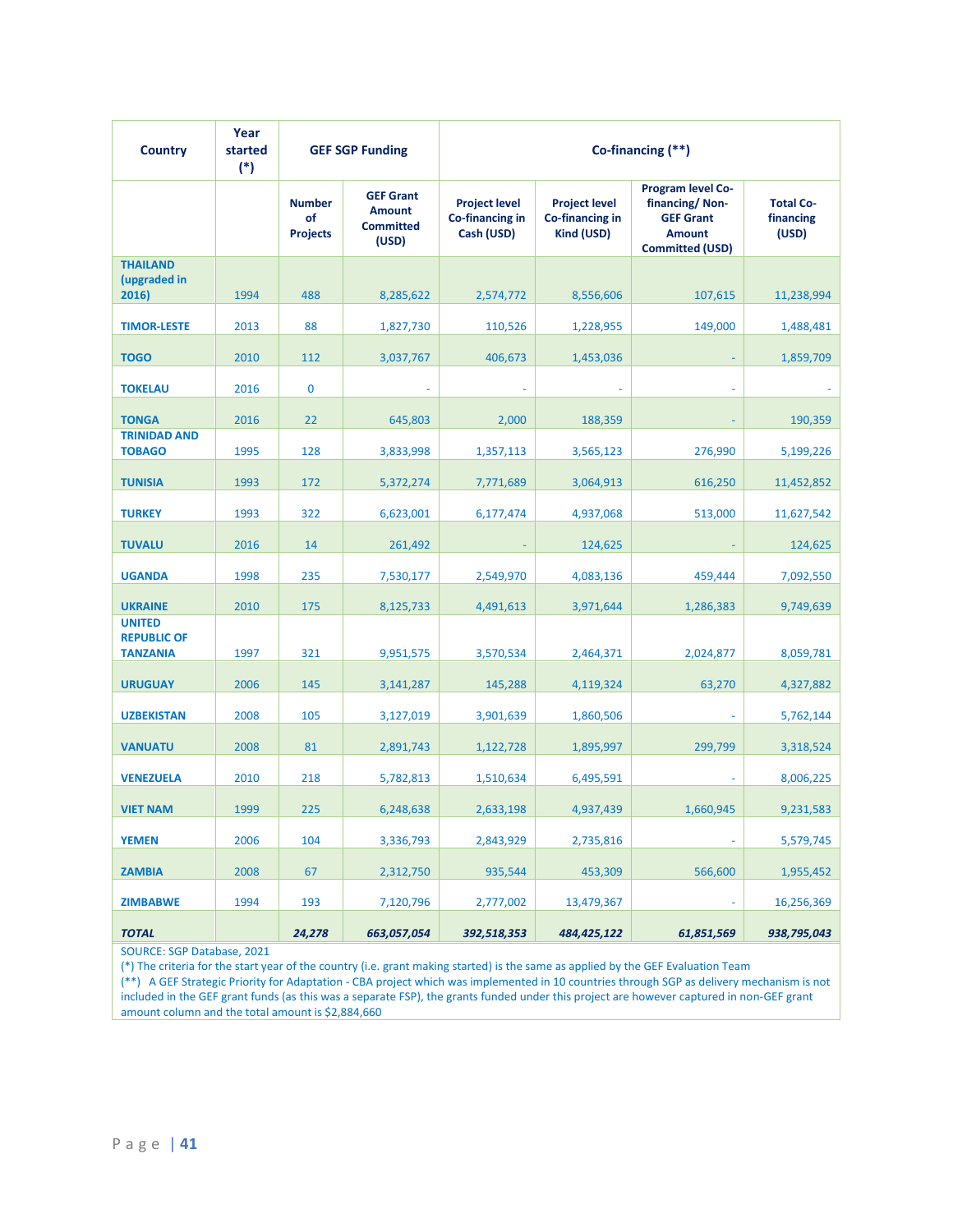# **Annex III: Portfolio Overview**

### **Table 1: Active SGP Projects as of June 30, 2021**

Including Global and Upgraded Countries, in millions USD

| <b>Funding Sources</b>   | <b>Number of</b><br><b>Projects</b> | Grant<br><b>Amount</b> | <b>Co-financing</b><br>(in Cash) | <b>Co-financing</b><br>(in Kind) |
|--------------------------|-------------------------------------|------------------------|----------------------------------|----------------------------------|
| <b>GEF Funds</b>         | 2,152                               | 75.57                  | 28.13                            | 44.33                            |
| <b>GEF Core Funds</b>    | 1,310                               | 46.81                  | 17.75                            | 28.88                            |
| <b>GEF STAR Funds</b>    | 842                                 | 28.76                  | 10.38                            | 15.45                            |
| <b>Non GEF Funds</b>     | 395                                 | 11.55                  | 3.12                             | 5.45                             |
| <b>ICCA-GSI</b>          | 359                                 | 9.99                   | 2.29                             | 5.04                             |
| <b>COMDEKS</b>           | 8                                   | 0.25                   | 0.02                             | 0.08                             |
| <b>IWECO Funding</b>     | 5                                   | 0.23                   | 0.19                             | 0.04                             |
| <b>MAVA Foundation</b>   | 5                                   | 0.18                   | 0.05                             | 0.00                             |
| Lion's Share Partnership | $\overline{4}$                      | 0.20                   | 0.05                             | 0.05                             |
| <b>Other</b>             | 14                                  | 0.71                   | 0.52                             | 0.23                             |
| <b>Total</b>             | 2,547                               | 87.12                  | 31.25                            | 49.78                            |

**Table 2: Focal Area Distribution, By Active Projects, Amount, Value and Co-Financing of Active Projects** For both GEF Funds and Non GEF funds, including Global and Upgraded countries, in millions USD

| <b>Focal Area</b>                          | <b>Number of</b><br><b>Projects</b> | <b>Grant</b><br><b>Amount</b> | <b>Co-financing in</b><br>Cash | <b>Co-financing in</b><br><b>Kind</b> |
|--------------------------------------------|-------------------------------------|-------------------------------|--------------------------------|---------------------------------------|
| <b>Biodiversity</b>                        | 1,216                               | 38.55                         | 12.55                          | 21.37                                 |
| <b>Capacity Development</b>                | 175                                 | 7.22                          | 1.85                           | 3.77                                  |
| <b>Chemicals and Waste</b>                 | 133                                 | 4.85                          | 2.11                           | 2.19                                  |
| <b>Climate Change</b><br><b>Adaptation</b> | 77                                  | 2.70                          | 0.68                           | 1.09                                  |
| <b>Climate Change Mitigation</b>           | 474                                 | 18.29                         | 9.44                           | 11.86                                 |
| <b>International Waters</b>                | 72                                  | 2.51                          | 0.88                           | 1.47                                  |
| <b>Land Degradation</b>                    | 400                                 | 12.99                         | 3.75                           | 8.03                                  |
| <b>Total</b>                               | 2,547                               | 87.12                         | 31.25                          | 49.78                                 |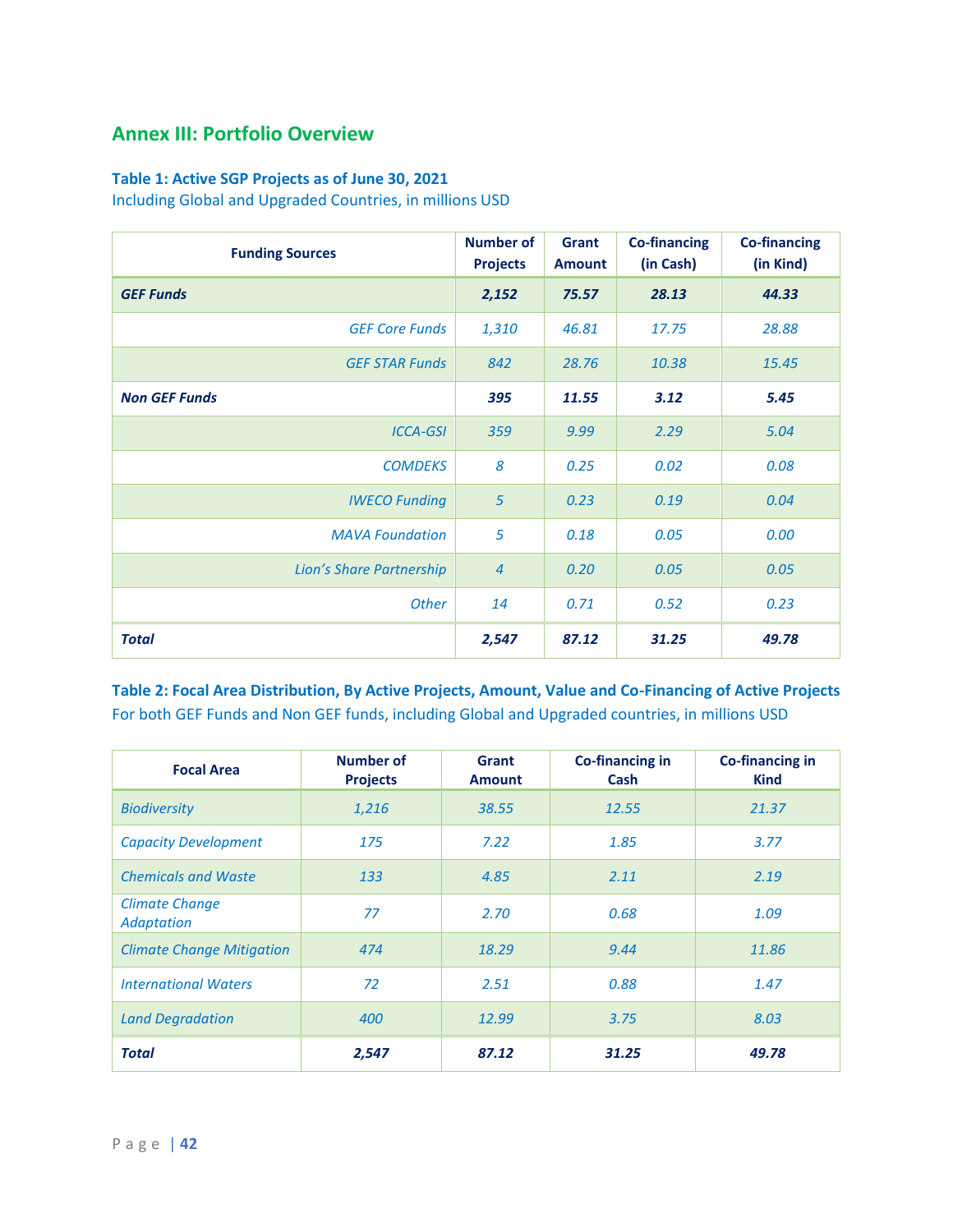### **Table 3: Regional Distribution of Active SGP Projects**

For both GEF Funds and Non GEF funds, including Global and Upgraded countries, in millions USD

| <b>Regions</b>                  | <b>Number of</b><br>Project | Grant<br><b>Amount</b> | <b>Co-financing</b><br>in Cash | <b>Co-financing</b><br>in Kind |
|---------------------------------|-----------------------------|------------------------|--------------------------------|--------------------------------|
| <b>Arab States</b>              | 162                         | 6.02                   | 2.95                           | 1.66                           |
| Europe and the CIS              | 180                         | 5.97                   | 4.02                           | 3.16                           |
| Latin America and the Caribbean | 662                         | 24.40                  | 13.19                          | 14.87                          |
| Asia and the Pacific            | 722                         | 23.74                  | 5.61                           | 12.40                          |
| Africa                          | 821                         | 26.99                  | 5.47                           | 17.69                          |
| <b>Total</b>                    | 2,547                       | 87.12                  | 31.25                          | 49.78                          |

### **Table 4: Cumulative SGP Projects by Operational Phase (both Global and UCPs)**

Including Global and Upgraded countries (funded by GEF and other funds), in millions USD

| <b>Operational</b><br><b>Phase</b> | <b>Number of Projects</b> | <b>Grant</b><br><b>Amount</b> | <b>Co-financing</b><br>in Cash | <b>Co-financing</b><br>in Kind | <b>Co-financing</b><br>Total |
|------------------------------------|---------------------------|-------------------------------|--------------------------------|--------------------------------|------------------------------|
| <b>Pilot Phase</b>                 | 602                       | 10.63                         | 5.16                           | 6.66                           | 11.82                        |
| OP <sub>1</sub>                    | 876                       | 15.19                         | 10.66                          | 7.99                           | 18.65                        |
| OP <sub>2</sub>                    | 4,489                     | 96.10                         | 69.62                          | 83.77                          | 153.39                       |
| OP <sub>3</sub>                    | 3,205                     | 78.18                         | 62.25                          | 54.58                          | 116.83                       |
| OP4                                | 4,627                     | 129.26                        | 79.77                          | 76.65                          | 156.42                       |
| OP <sub>5</sub>                    | 7,229                     | 231.21                        | 103.91                         | 154.86                         | 258.77                       |
| OP <sub>6</sub>                    | 4,436                     | 136.29                        | 51.35                          | 83.74                          | 135.10                       |
| OP <sub>7</sub>                    | 965                       | 28.05                         | 9.81                           | 16.17                          | 25.98                        |
| Total                              | 26,429                    | 724.91                        | 392.52                         | 484.43                         | 876.94                       |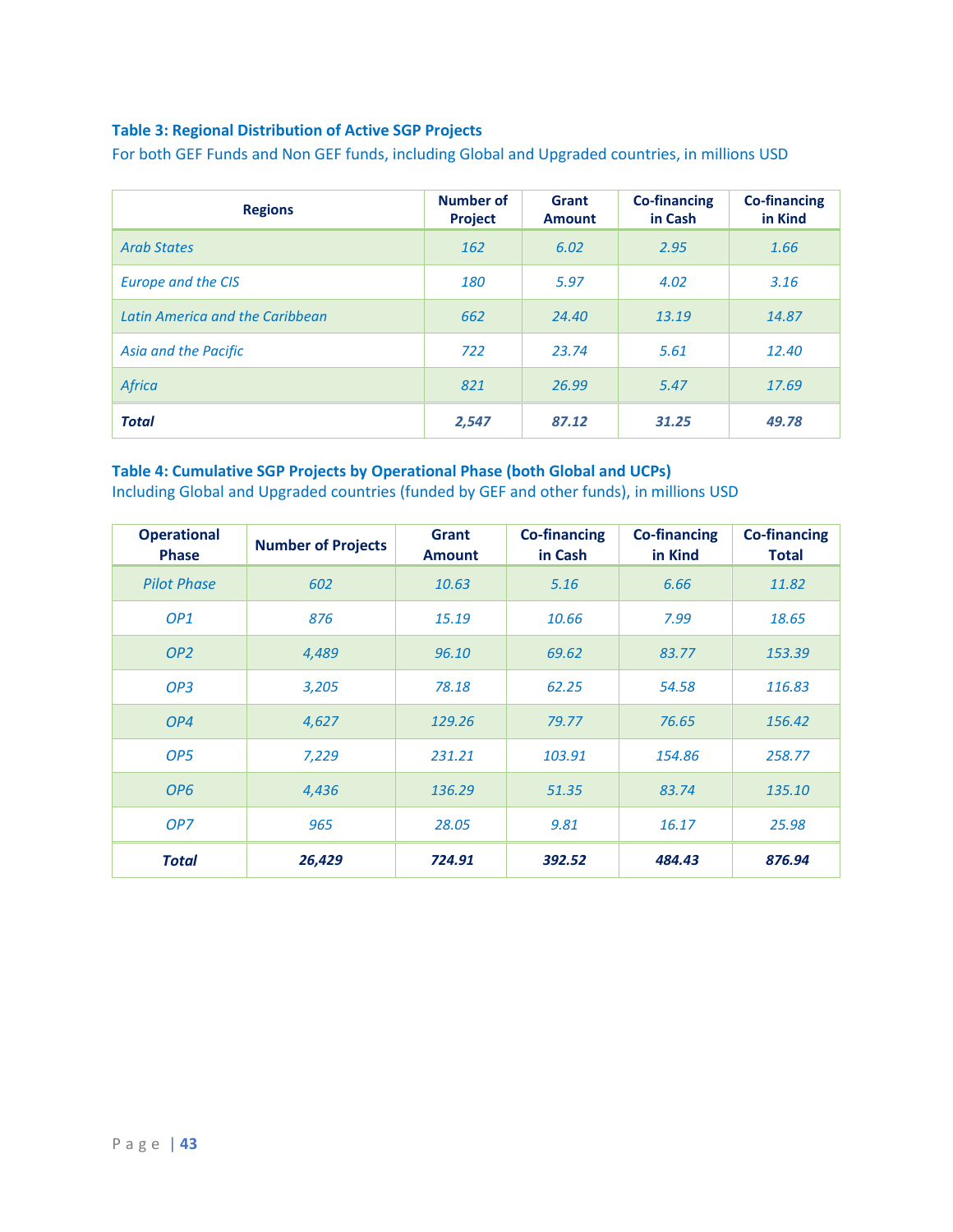| <b>Operational</b><br><b>Phase</b> | <b>Number of Projects</b> | <b>Grant Amount</b> | <b>Co-financing</b><br>in Cash | <b>Co-financing</b><br>in Kind | <b>Co-financing</b><br><b>Total</b> |
|------------------------------------|---------------------------|---------------------|--------------------------------|--------------------------------|-------------------------------------|
| <b>Pilot Phase</b>                 | 602                       | 10.63               | 5.16                           | 6.66                           | 11.82                               |
| OP <sub>1</sub>                    | 876                       | 15.19               | 10.66                          | 7.99                           | 18.65                               |
| OP <sub>2</sub>                    | 4,489                     | 96.10               | 69.62                          | 83.77                          | 153.39                              |
| OP <sub>3</sub>                    | 3,205                     | 78.18               | 62.25                          | 54.58                          | 116.83                              |
| OP4                                | 4,627                     | 129.26              | 79.77                          | 76.65                          | 156.42                              |
| OP <sub>5</sub>                    | 6,469                     | 202.94              | 90.27                          | 133.73                         | 224.00                              |
| OP <sub>6</sub>                    | 3,735                     | 113.65              | 42.60                          | 68.94                          | 111.54                              |
| OP7                                | 868                       | 25.32               | 9.14                           | 14.92                          | 24.06                               |
| <b>Total</b>                       | 24,871                    | 671.27              | 369.46                         | 447.24                         | 816.70                              |

**Table 5: Cumulative SGP Global Countries Projects by Operational Phase (Global only)** For both GEF Funds and Non GEF funds, Global Countries only, in millions USD

### **Table 6: New SGP Projects Approved, July 2020 to June 2021**

For both GEF Funds & Non GEF funds, including Global and Upgraded Countries, in millions USD

| <b>Funding Sources</b>       | Number of<br><b>Projects</b> | Grant<br><b>Amount</b> | Co-financing in<br>Cash | Co-financing in<br><b>Kind</b> | <b>Co-financing</b><br><b>Total</b> |
|------------------------------|------------------------------|------------------------|-------------------------|--------------------------------|-------------------------------------|
| <b>GFF Core Funds</b>        | 783                          | 25.10                  | 9.13                    | 15.82                          | 24.95                               |
| <b>GEF STAR Funds</b>        | 218                          | 6.65                   | 0.76                    | 3.04                           | 3.80                                |
| <b>Total (GEF Funds)</b>     | 1,001                        | 31.75                  | 9.89                    | 18.86                          | 28.76                               |
| <b>Total (Non GEF funds)</b> | 259                          | 7.64                   | 1.69                    | 3.96                           | 5.66                                |
| <b>Total (All Funds)</b>     | 1,260                        | 39.39                  | 11.59                   | 22.83                          | 34.41                               |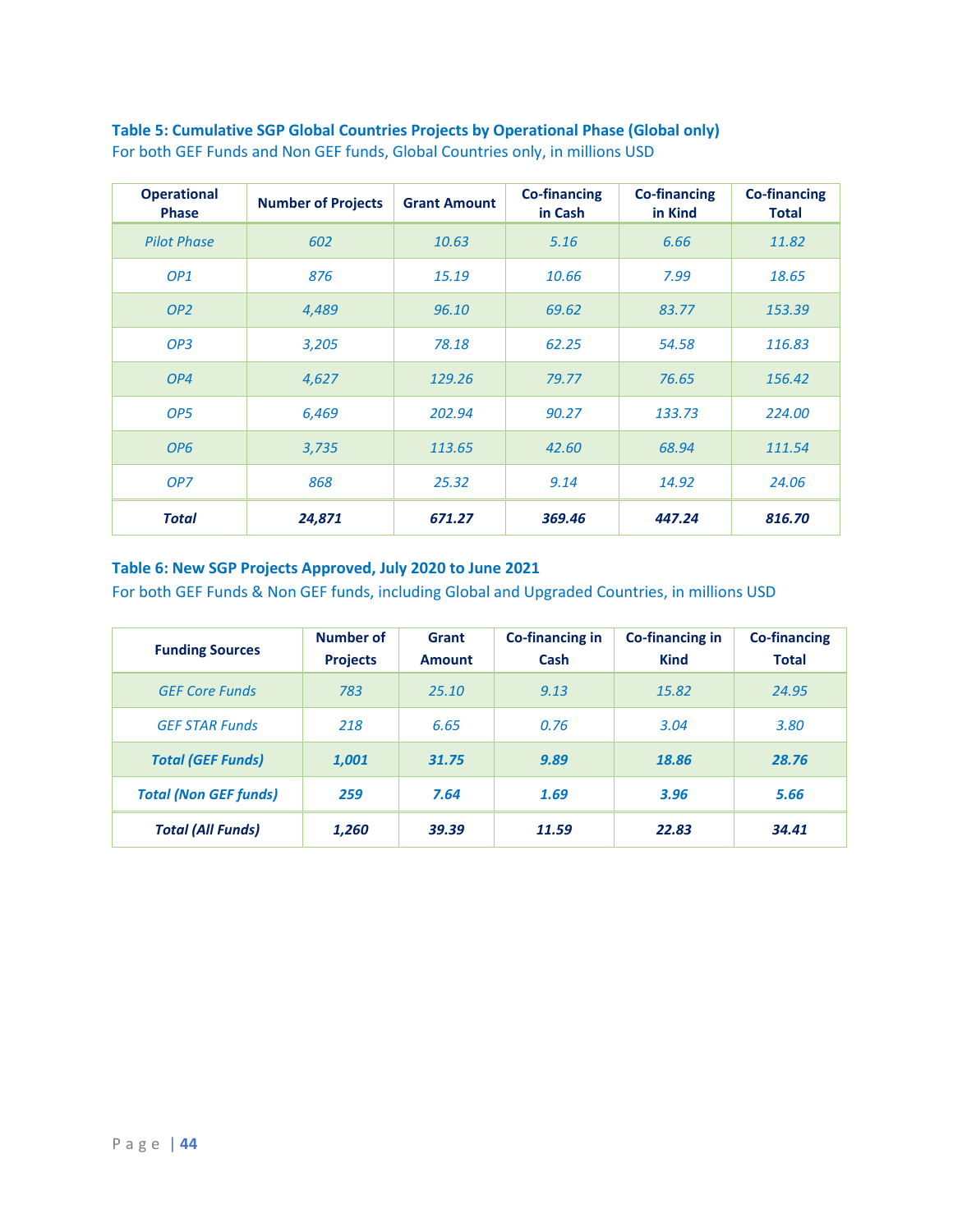### **Table 7: SGP Funding Status to date, Global Programme (OP5, OP6 and OP7) 7a. GEF Funding for SGP in OP7, Global Country Programmes**

| <b>Project</b>               | <b>Date of Approval</b>           |               | <b>Amount (USD)</b><br>(excluding Agency Fees) |
|------------------------------|-----------------------------------|---------------|------------------------------------------------|
| Global Core (Part I)         | <b>PIF Approval by</b><br>Council | $18$ -Dec-18  |                                                |
|                              | <b>CEO</b> Endorsement            | $20$ -May-20  | 61,538,462                                     |
| <b>Global Core (Part II)</b> | PIF Approval by<br>Council        | $2$ -Jun-20   | 61,538,462                                     |
|                              | <b>CEO</b> Endorsement            |               |                                                |
| <b>STAR (Part III)</b>       | <b>PIF Approval by</b><br>Council | $11 - Dec-20$ | 43,235,008                                     |
|                              | <b>CEO</b> Endorsement            |               |                                                |

### **7b. GEF Funding for SGP in OP6, Global Country Programmes**

| <b>Project</b>               | <b>Date of Approval</b>           |              | <b>Amount (USD)</b><br>(excluding Agency Fees) |
|------------------------------|-----------------------------------|--------------|------------------------------------------------|
| <b>Global Core (Part I)</b>  | <b>PIF Approval by</b><br>Council | 30-Oct-14    |                                                |
|                              | <b>CEO</b> Endorsement            | $09$ -Jul-15 | 67,307,692                                     |
| <b>Global Core (Part II)</b> | PIF Approval by<br>Council        | $27$ -Oct-16 |                                                |
|                              | <b>CEO</b> Endorsement            | $05-Sep-17$  | 67,307,692                                     |
| <b>STAR (Part III)</b>       | <b>PIF Approval by</b><br>Council | $25$ -May-17 |                                                |
|                              | <b>CEO</b> Endorsement            | $12$ -Dec-17 | 17,337,500                                     |
| <b>STAR (Part IV)</b>        | <b>PIF Approval by</b><br>Council | $30$ -Nov-17 |                                                |
|                              | <b>CEO Endorsement</b>            | $24$ -Apr-18 | 19,167,177                                     |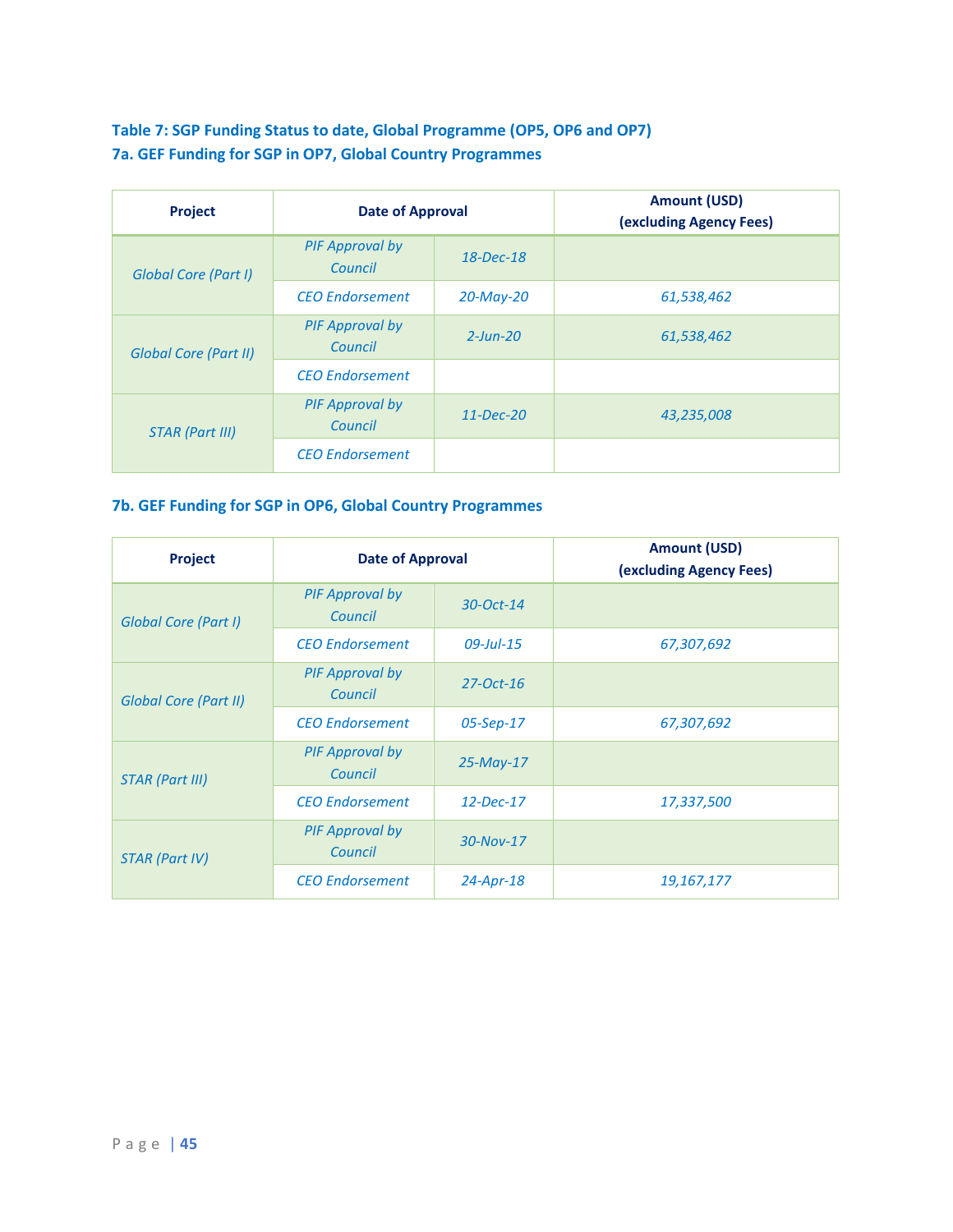| Project            | <b>Date of Approval</b>        |               | <b>Amount (USD)</b><br>(excluding Agency Fees) |
|--------------------|--------------------------------|---------------|------------------------------------------------|
| <b>Global Core</b> | <b>PIF Approval by Council</b> | $18-Nov-10$   |                                                |
|                    | <b>CEO</b> Endorsement         | $25$ -Apr-11  | 134,615,385                                    |
| <b>STARI</b>       | <b>PIF Approval by Council</b> | $9-Nov-11$    |                                                |
|                    | <b>CEO</b> Endorsement         | $20$ -Apr-12  | 40,828,365                                     |
| <b>STAR II</b>     | <b>PIF Approval by Council</b> | $12$ -Apr-13  |                                                |
|                    | <b>CEO</b> Endorsement         | $19$ -Sep-13  | 72,851,267                                     |
| <b>STAR III</b>    | <b>PIF Approval by Council</b> | $01$ -May-14  |                                                |
|                    | <b>CEO</b> Endorsement         | $20 - Nov-14$ | 6,965,151                                      |

### **7c. GEF Funding for SGP in OP5, Global Country Programmes**

### **Table 8: SGP Funding Status to date, Upgraded Country Programmes 8a. GEF Funding for SGP Upgraded Country Programmes in OP7**

| <b>Upgraded Country Programmes</b> | <b>CEO Endorsement/Approval</b> | <b>PIF Approval</b> | <b>Project Budget (USD)</b><br><b>Exclusive of Agency Fees</b> |
|------------------------------------|---------------------------------|---------------------|----------------------------------------------------------------|
| <b>Bolivia</b>                     | 22-Jul-2021                     | 2-Jun-2021          | 1,959,132                                                      |
| <b>Brazil</b>                      | 26-Apr-2021                     | 11- Jun-2019        | 4,566,210                                                      |
| <b>Costa Rica</b>                  | 6- May-2020                     | 11- Jun-2019        | 2,147,945                                                      |
| Ecuador                            | 18-May-2019                     | 12-Jul-2019         | 1,826,484                                                      |
| Egypt                              |                                 | 19-Dec-2019         | 2,146,119                                                      |
| India                              | 28-May-2021                     | 11- Jun-2019        | 4,566,210                                                      |
| Indonesia                          |                                 | 3-June-2020         | 3,652,968                                                      |
| Kenya                              |                                 | 19-Dec-2019         | 2,739,726                                                      |
| <b>Malaysia</b>                    |                                 | 19-Dec-2019         | 2,600,000                                                      |
| <b>Mexico</b>                      |                                 | 3-June-2020         | 4,566,210                                                      |
| Peru                               | 30-Apr-2021                     | 18-June-2020        | 2,009,132                                                      |
| <b>Philippines</b>                 | 7-Jun-2021                      | 14-May-2019         | 4,566,210                                                      |
| Sri Lanka                          |                                 | 28-Aug-2020         | 1,872,176                                                      |
| <b>Total</b>                       |                                 |                     | 39,218,492                                                     |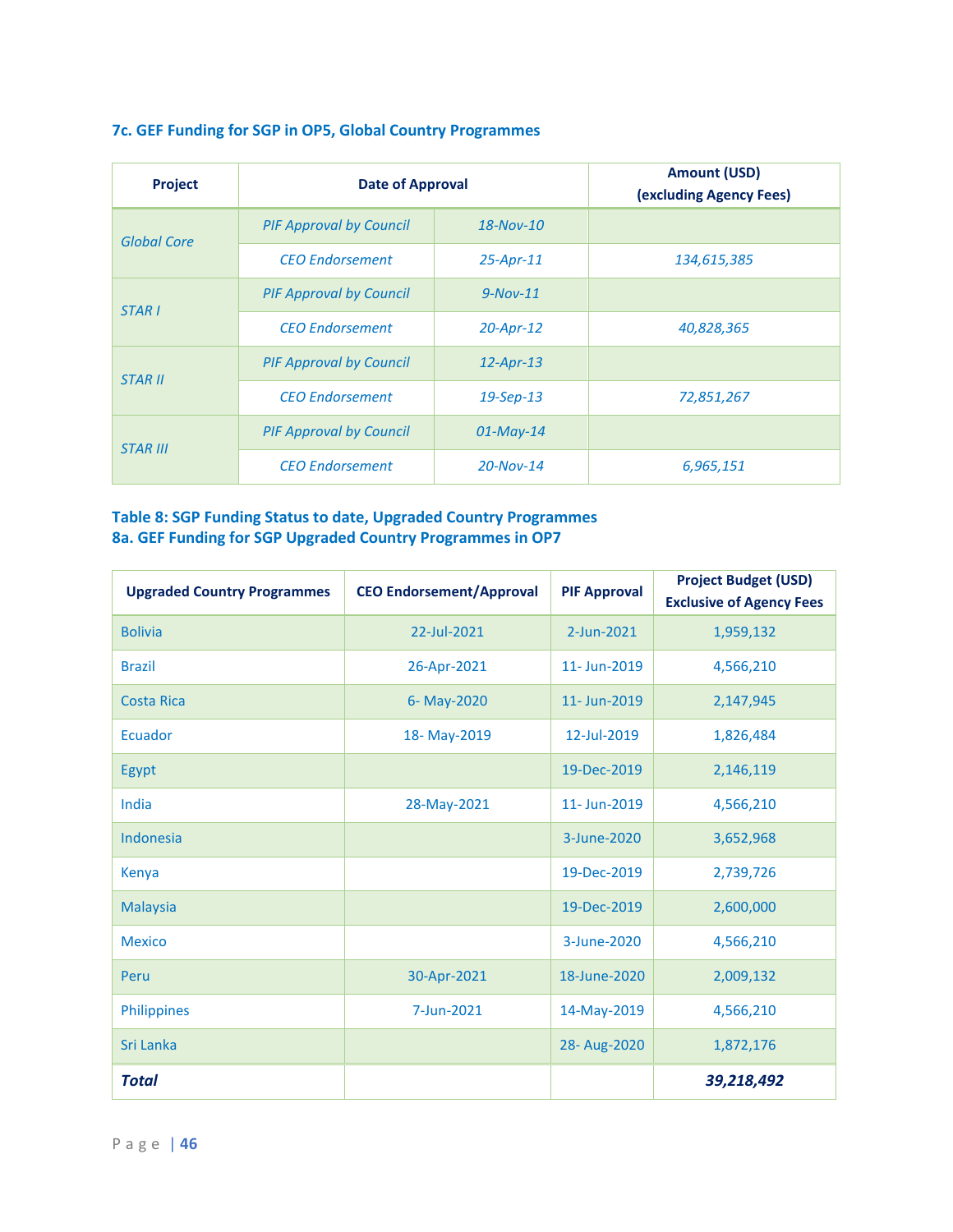| <b>Upgraded Country Programmes</b> | <b>CEO Endorsement/Approval</b> | <b>PIF Approval</b> | <b>Project Budget (USD)</b><br><b>Exclusive of Agency Fees</b> |
|------------------------------------|---------------------------------|---------------------|----------------------------------------------------------------|
| <b>Bolivia</b>                     | $31$ -Jan-17                    | $11-Mar-16$         | 3,634,703                                                      |
| <b>Costa Rica</b>                  | $14$ -Mar-16                    | 28-Apr-15           | 2,323,125                                                      |
| Ecuador                            | $14$ -Jun-16                    | <b>MSP</b>          | 1,826,484                                                      |
| Egypt                              | 12-Dec-16                       | 28-Apr-15           | 2,843,241                                                      |
| Indonesia                          | $25$ -Jan-17                    | $28$ -Apr-15        | 3,561,644                                                      |
| Kazakhstan                         | $2$ -Jun-17                     | $4$ -May-16         | 2,649,726                                                      |
| Kenya                              | 19 Jul-17                       | $4$ -May-16         | 3,561,644                                                      |
| <b>Mexico</b>                      | 6 Nov 17                        | $11$ -Mar-16        | 4,429,223                                                      |
| Pakistan                           | $14$ -Feb-17                    | $11$ -Mar-16        | 2,656,726                                                      |
| Peru                               | 29-Nov-16                       | 28-Apr-15           | 3,196,672                                                      |
| Sri Lanka                          | 18- Nov-16                      | $28$ -Apr-15        | 2,497,078                                                      |
| <b>Thailand</b>                    | $3-Apr-19$                      | 30-Oct-17           | 2,381,620                                                      |
| <b>Total Amount</b>                |                                 |                     | 35,561,886                                                     |

# **8b. GEF Funding for SGP Upgraded Country Programmes in OP6**

# **8c. GEF Funding for SGP Upgraded Country Programmes in OP5**

| <b>Upgraded Country Programmes</b> | <b>CEO Endorsement/Approval</b> | <b>Project Budget (USD)</b><br><b>Exclusive of Agency Fees</b> |
|------------------------------------|---------------------------------|----------------------------------------------------------------|
| <b>Bolivia</b>                     | $10$ -Jul-12                    | 4,166,667                                                      |
| <b>Brazil</b>                      | $5 - Dec - 12$                  | 5,000,000                                                      |
| <b>Costa Rica</b>                  | $24 - Nov-11$                   | 4,398,148                                                      |
| <b>Ecuador</b>                     | $24 - Nov-11$                   | 4,398,145                                                      |
| India                              | $27$ -Jan-12                    | 5,000,000                                                      |
| Kenya                              | 28-Dec-11                       | 5,000,000                                                      |
| <b>Mexico</b>                      | $2$ -Feb-12                     | 4,662,755                                                      |
| Pakistan                           | 30-Nov-11                       | 2,777,778                                                      |
| Philippines                        | $11 - Dec-12$                   | 4,583,333                                                      |
| <b>Total Amount</b>                |                                 | 39,986,826                                                     |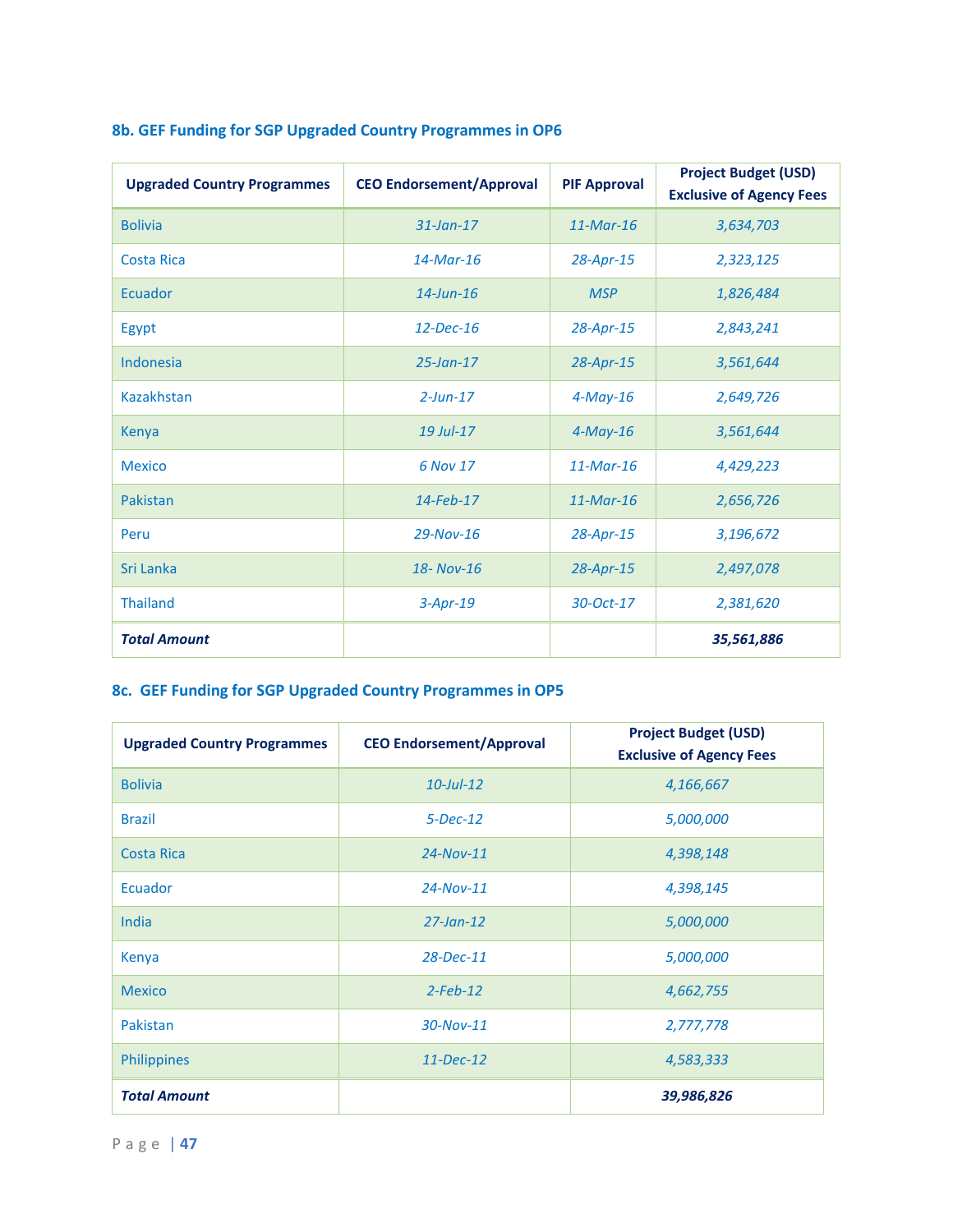# **Annex IV: Overview of the Third Joint GEF-UNDP Evaluation of the SGP**

The Small Grants Programme was jointly evaluated by the Independent Evaluation Offices (IEO) of the GEF and UNDP. The joint GEF-UNDP SGP evaluation covered the period from July 2014 to December 2019 with a focus on i) effectiveness, ii) innovation, upscaling and sustainability and iii) operational and governance issues, including the upgrading process of the SGP.

The overall purpose of the joint evaluation was to provide the UNDP Executive Board and the GEF Council with evaluative evidence of the SGP's relevance, effectiveness, efficiency, and sustainability, while examining if any changes were required to improve effectiveness of the Programme. This is third in the series of SGP joint evaluations, and builds on the findings of, and evaluates progress made, since the last joint evaluation in 2015. The evaluation further assessed SGP progress on objectives set out in its strategic and operational directions under GEF-6 (2014-2018) and GEF-7 (2018-2020), and its relevance and strategic positioning within the GEF partnership.

UNDP welcomes the evaluation's findings and recommendations and the lessons from the evaluation will inform development of UNDP's consolidated offer on community-based local action and solutions under its Nature, Climate and Energy (NCE) pillar.

### **KEY EVALUATION FINDINGS**

- The SGP continues to be highly relevant to the evolving environmental priorities at all levels.
- The SGP shows high levels of coherence with the GEF's programmatic framework and UNDP's mandate, and demonstrates that it is possible to maintain internal programmatic coherence across 126 countries.
- Different stakeholders hold diverging and sometimes competing visions of the SGP, which has an impact on its overall governance, policies, and future directions.
- The disadvantages and risks of the upgrading process outweigh its short-term financial advantages.
- The SGP has been consistent in its delivery of environmental results at local, national, and global levels and in generating economic and social benefits.
- The pace at which the SGP repackages its programming framework in response to changing programming trends is not effective, because it adds complexity, and the impact of new programmatic frameworks is not always felt at the local level.
- As a unique mechanism that channels funds to CSOs, many of which are new to development work, the SGP promotes new ways of working that are flexible enough to adapt to local circumstances.
- The governance structure of the SGP is complex, and the upgrading process has complicated the lines of accountabilities even further.
- The improvements in efficiency at the global programme level have been weakened by challenges in upgrading countries.